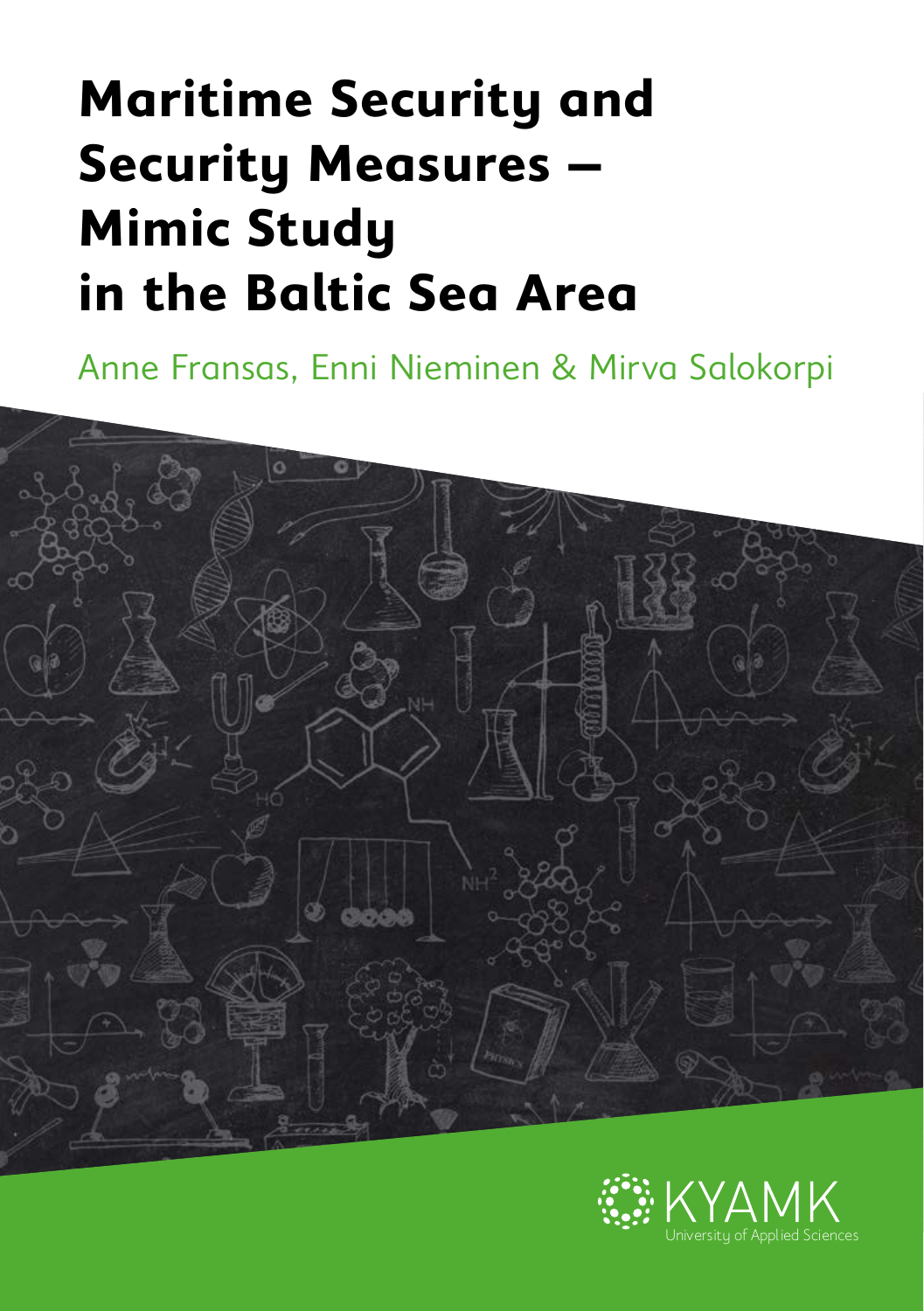





# MARITIME SECURITY AND SECURITY MEASURES – MIMIC STUDY IN THE BALTIC SEA AREA

Anne Fransas, Enni Nieminen & Mirva Salokorpi

Kotka, Finland 2013

Publications of Kymenlaakso University of Applied Sciences.

Series B Research and Reports. No:106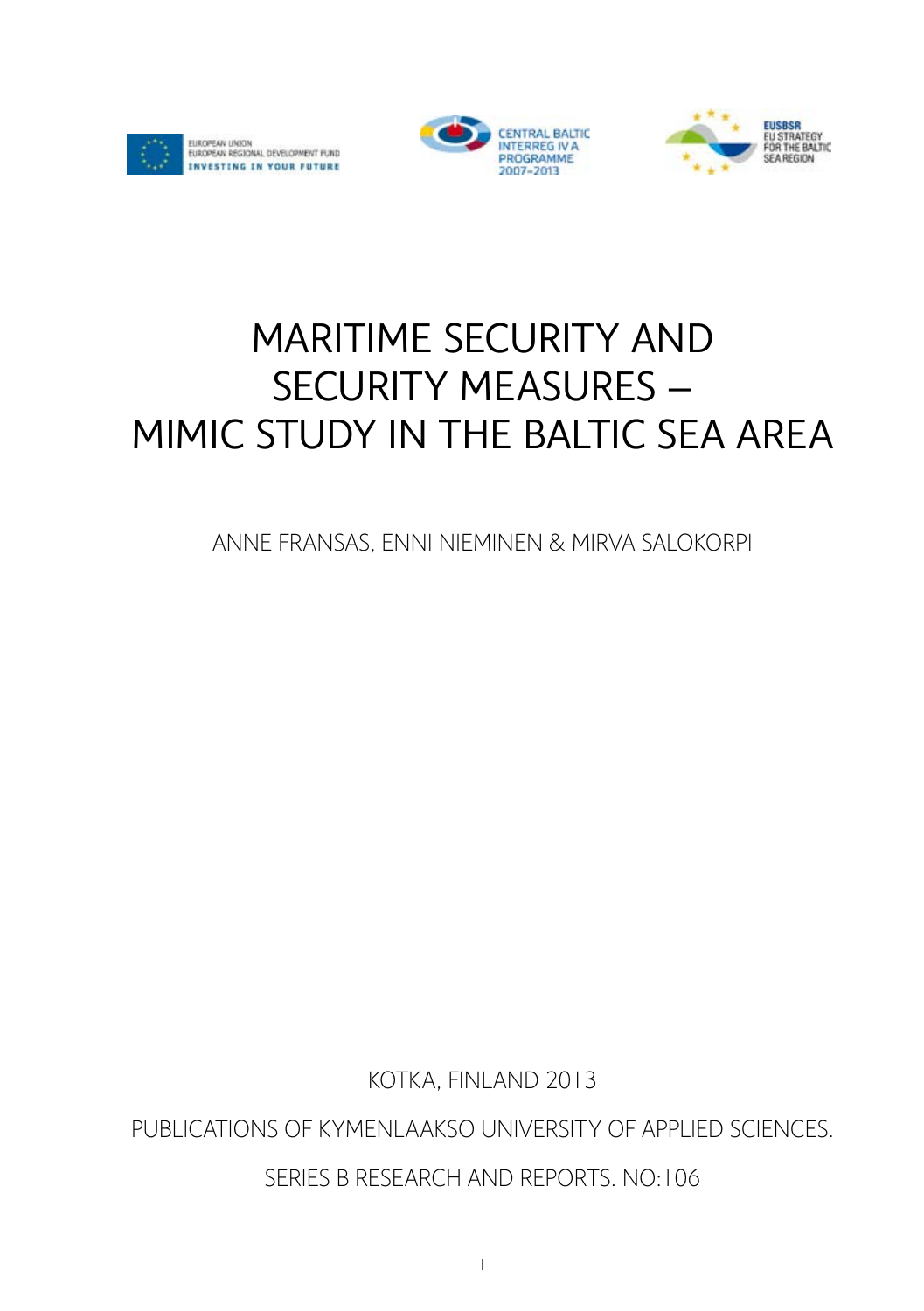Copyright: Kymenlaakso University of Applied Sciences Publisher: Kymenlaakso University of Applied Sciences Printing press: Kopijyva Oy, Kouvola 2013 ISBN (PB.): 978-952-306-008-1 ISBN (PDF): 978-952-306-009-8 ISSN: 1239-9094 ISSN: (e-version) 1797-5972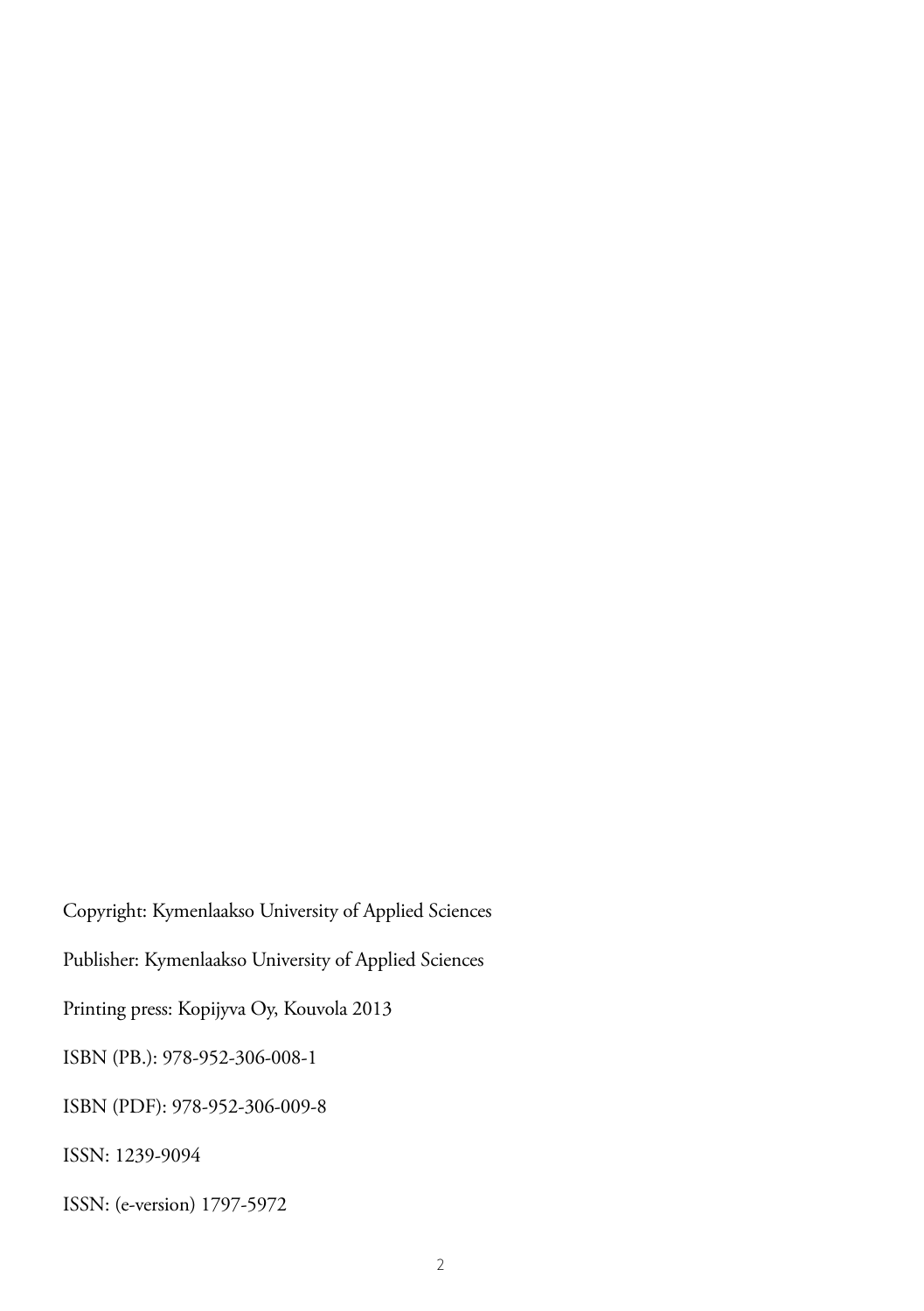#### MIMIC PROJECT SPONSORS **Mimic Project Sponsors**



















Elinkeino-, likenne- ja ympáristókeskus<br>Centra for Economic Development, Transport and the Environment

**Mimic Project Partners**

















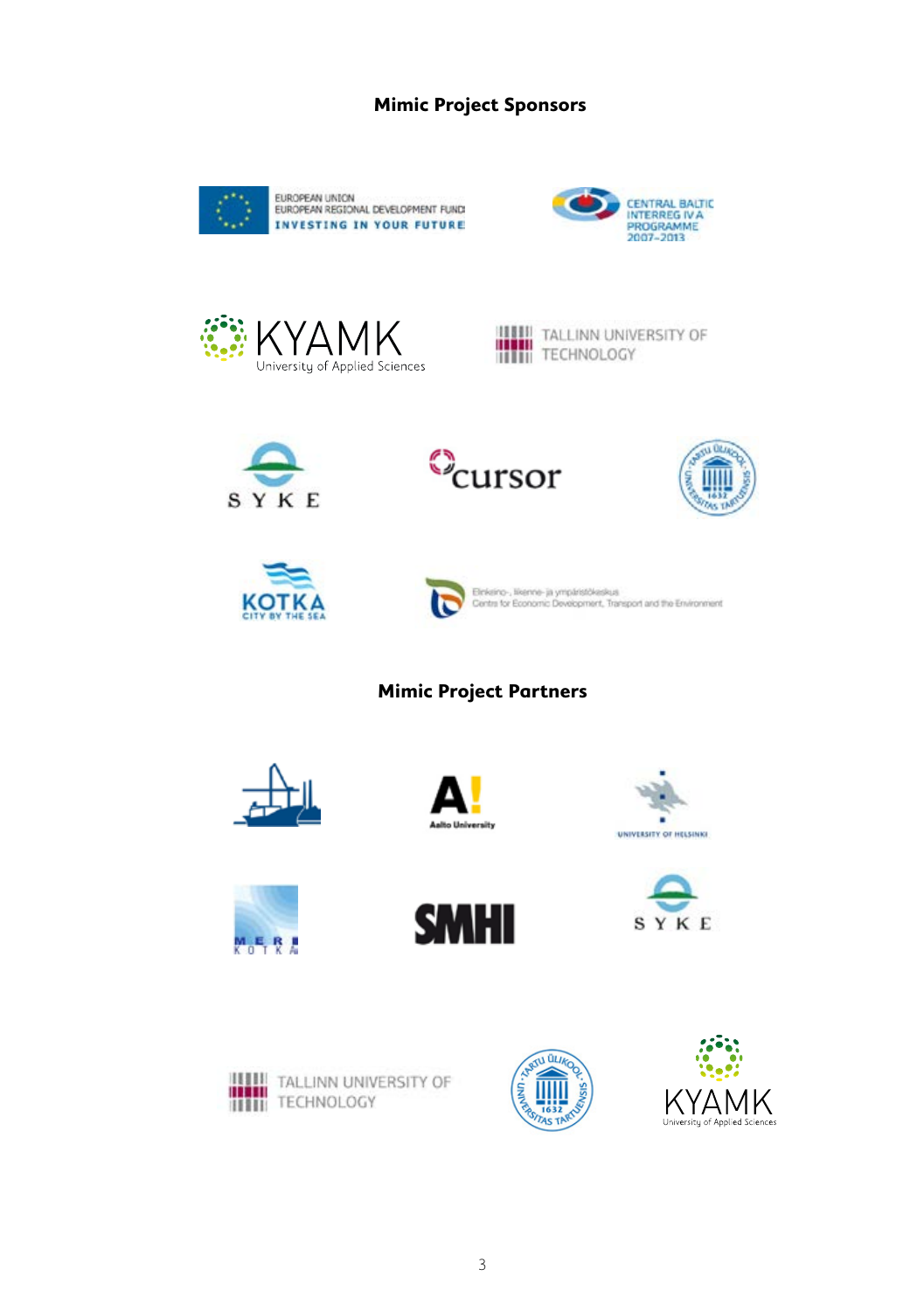# ABSTRACT

This report is a part of the project "Minimizing Risks of Maritime Oil Transport by Holistic Safety Strategies" (MIMIC) work package 3. Work package 3 (WP3) is concentrated on maritime security issues, especially the identification of security threats and evaluation of security risks in the Baltic Sea area. In the previous phases of WP3, literature review was published on general security issues in 2012 and a report of the results of an interview and survey study was published in 2013.

This report is a continuation to the previous reports. In this report, the general views on maritime security are examined, and the most essential measures for security threats from MIMIC WP3's perspective are introduced. Material for this study has been collected by means of theme interviews, web-based survey, Delphi study and workshops.

At the moment, the Baltic Sea region is a relatively stable, peaceful and controlled area. However, based on the results of the study, it seems the security threats, such as smuggling of weapons or drugs, thefts, vandalism, human trafficking and smuggling, violent crimes, illegal fishing, illegal discharge and illegal environmental activism occur in the Baltic Sea region. Still, the prevalence for the most of these threats is low. Smuggling of drugs and weapons and human trafficking in the Baltic Sea are problems that should be noticed.

In conclusion, the situational awareness and national and international co-operation between the authorities and other actors seem to greatly contribute to the overall security. Situation awareness and co-operation help the Baltic Sea states to better prepare for security threats, existing as well as potential ones, and thus guarantee a safe living environment for the people in the Baltic Sea region.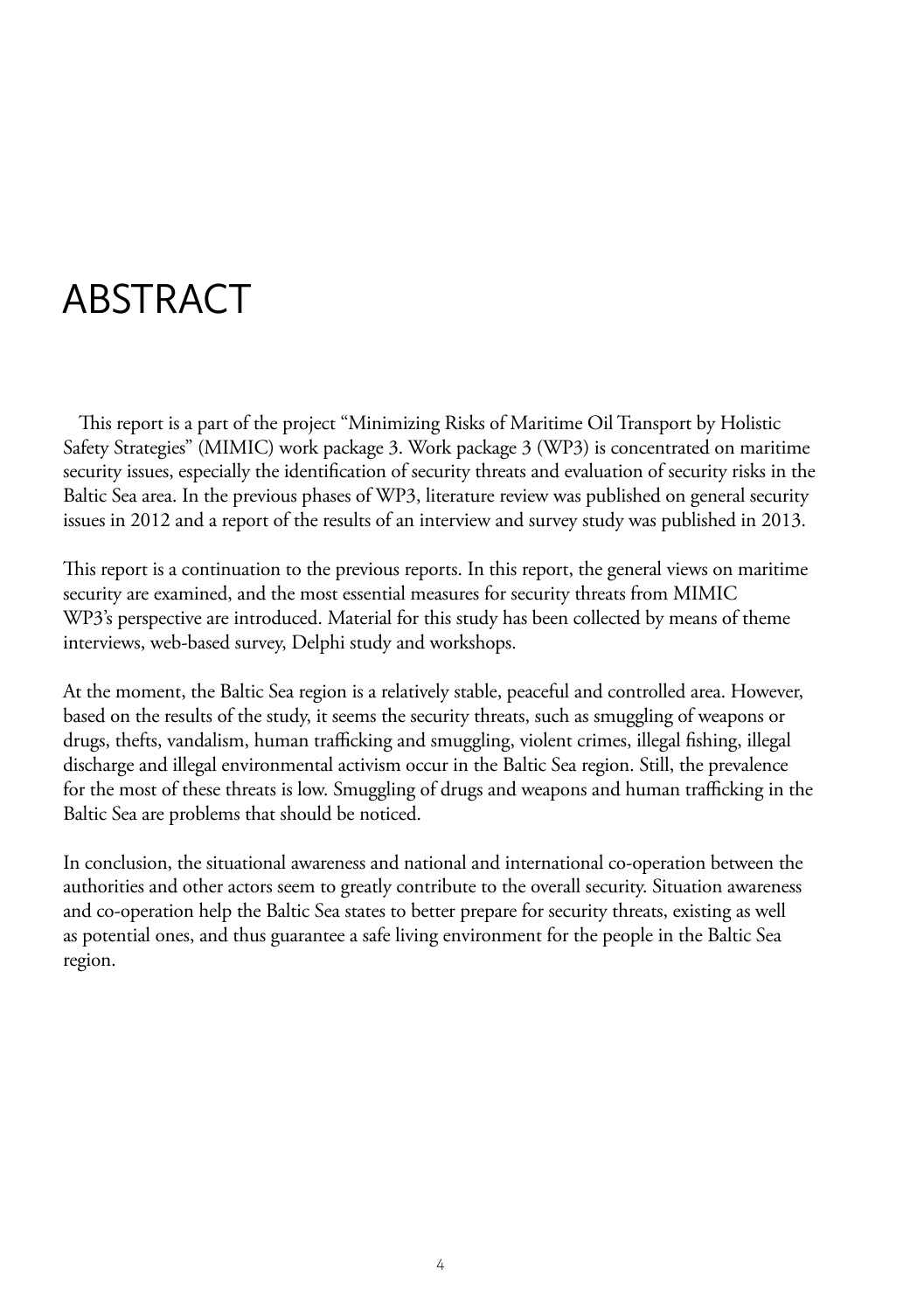# TIIVISTELMÄ

Raportti liittyy "Minimizing risks of maritime oil transport by holistic safety strategies" (MIMIC) – projektin työpaketti kolmeen, joka keskittyy merenkulun turvauhkien (security) tunnistamiseen ja riskien arvioimiseen Itämeren alueella. MIMIC -projektissa on aikaisemmin julkaistu kirjallisuuskatsaus (2012) sekä haastattelu- ja kyselytutkimuksen tuloksia käsittelevä raportti (2013).

Tämä raportti on jatkoa tutkimuksen aikaisemmille raporteille ja tässä raportissa käsitellään yleisiä näkökulmia merenkulun turvauhkiin, esitellään MIMIC –projektin työpaketin 3 tutkimuksen perusteella tärkeimmät merenkulun turvauhkien (security) hallintakeinot. Tutkimuksessa tiedonkeruumenetelminä on käytetty haastattelu-, kysely- ja Delfoi-tutkimusta sekä asiantuntijoiden työpajoja.

Itämeren alue on tällä hetkellä melko vakaa, rauhallinen ja valvottu alue. Kuitenkin tutkimuksen tulosten perusteella voidaan sanoa, että turvauhkia, kuten aseiden salakuljetusta, huumeiden salakuljetusta, varkauksia, ilkivaltaa, ihmiskauppaa ja ihmisten salakuljetusta, väkivaltarikoksia, laitonta kalastusta, laittomia päästöjä ja laitonta ympäristöaktivismia, esiintyy Itämeren alueella. Suurimmaksi osaksi näiden uhkien esiintyvyys on kuitenkin vähäistä. Huomioitavia ongelmia Itämeren alueella ovat huumeiden ja aseiden salakuljetus sekä ihmiskauppa.

Johtopäätöksenä voidaan sanoa, että tilannekuvan havainnollistaminen ja kansallinen ja kansainvälinen yhteistyö viranomaisten ja muiden toimijoiden kesken on erittäin tärkeää merenkulun kokonaisturvallisuuden kannalta. Tilannetietoisuuden ja yhteistyön avulla Itämeren jäsenvaltioilla on valmiudet varautua turvauhkiin, niin olemassa oleviin kuin mahdollisiin uusiin uhkiin ja näin taata Itämeren alueen ihmisille turvallinen elinympäristö.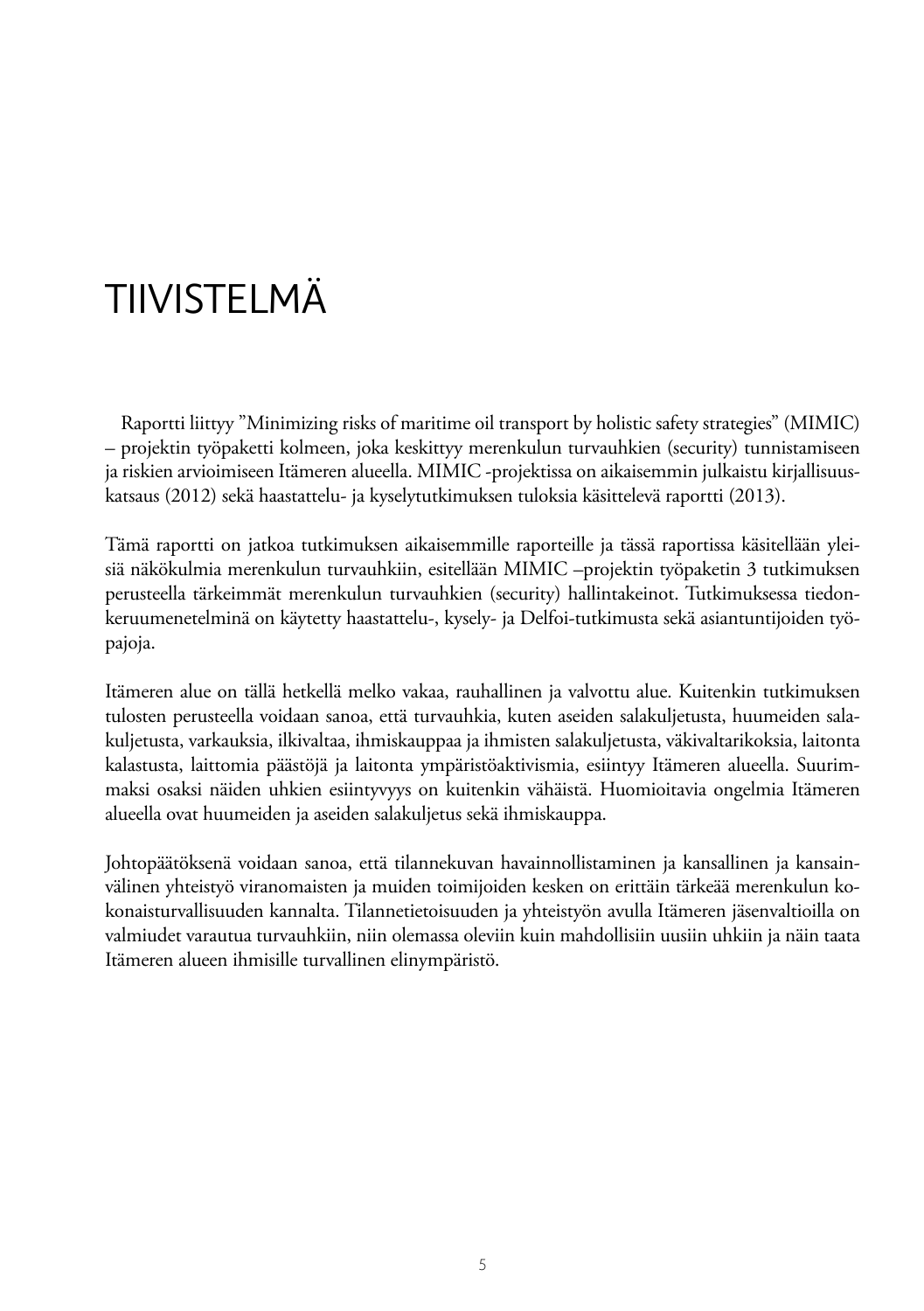#### **Contents**

| I | Introduction                                                  | 9  |
|---|---------------------------------------------------------------|----|
|   | Background<br>1.1                                             | 9  |
|   | The purpose and structure of the report<br>1.2                | 9  |
|   | Limitations and definitions<br>1.3                            | 10 |
| 2 | Maritime Security in the Baltic Sea Region                    | 12 |
|   | Security aspects<br>2.1                                       | 12 |
|   | Security factors in the Baltic Sea region<br>2.2              | 12 |
| 3 | <b>Collection of Material and Implementation of the Study</b> | 14 |
|   | Interviews and survey<br>3.1                                  | 14 |
|   | Delphi study<br>3.2                                           | 15 |
|   | Workshops<br>3.3                                              | 15 |
| 4 | <b>Mapping of Maritime Security Threats</b>                   | 17 |
|   | Results of the Delphi study<br>4.1                            | 17 |
|   | Discussion of the study results<br>4.2                        | 19 |
| 5 | <b>Analysis Model for Mimic</b>                               | 21 |
|   | Planning of analysis model<br>5.1                             | 21 |
|   | Structure of model<br>5.2                                     | 22 |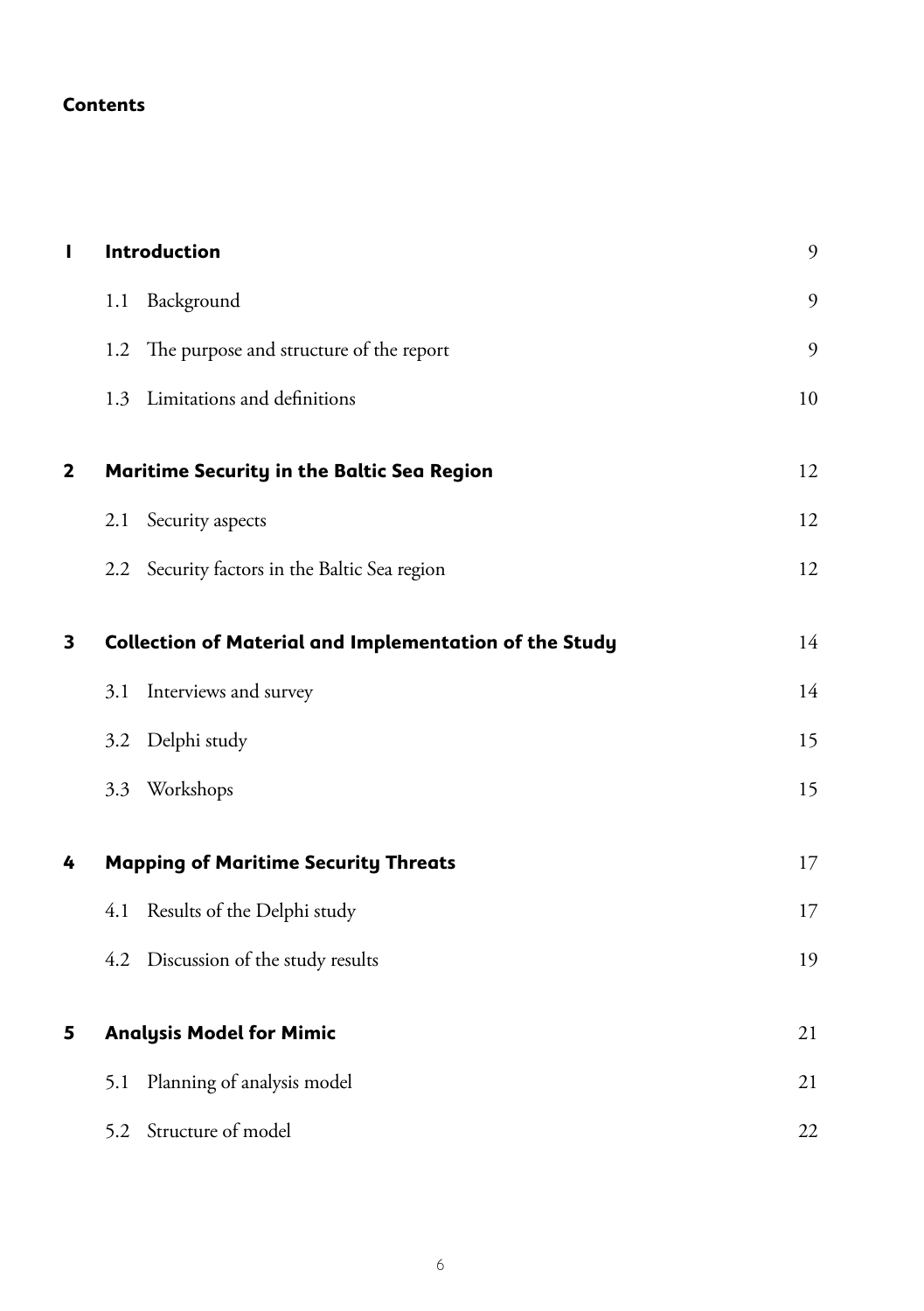| 6                       | <b>Maritime Security Measures</b>                                             | 25 |
|-------------------------|-------------------------------------------------------------------------------|----|
|                         | National and international maritime security cooperation and awareness<br>6.1 | 25 |
|                         | Maritime surveillance conducted by authorities<br>6.2                         | 26 |
|                         | <b>ISPS</b> Code<br>6.3                                                       | 27 |
|                         | The security of supply chain<br>6.4                                           | 27 |
|                         | 6.5 Automatic Identification System (AIS)                                     | 28 |
|                         | 6.6 Maritime education                                                        | 29 |
| $\overline{\mathbf{z}}$ | <b>Discussion and Conclusions</b>                                             | 31 |
|                         | Discussions<br>7.1                                                            | 31 |
|                         | Conclusions<br>7.1                                                            | 32 |
|                         | <b>References</b>                                                             | 34 |
|                         | <b>Appendixes</b>                                                             | 37 |
|                         | Appendix 1. Introduction of MIMIC project                                     | 37 |
|                         | Appendix 2. "Threat credibility model" variables (Tuominen, 2013)             | 38 |
|                         | <b>Publications of Kymenlaakso University of Applied Sciences</b>             | 41 |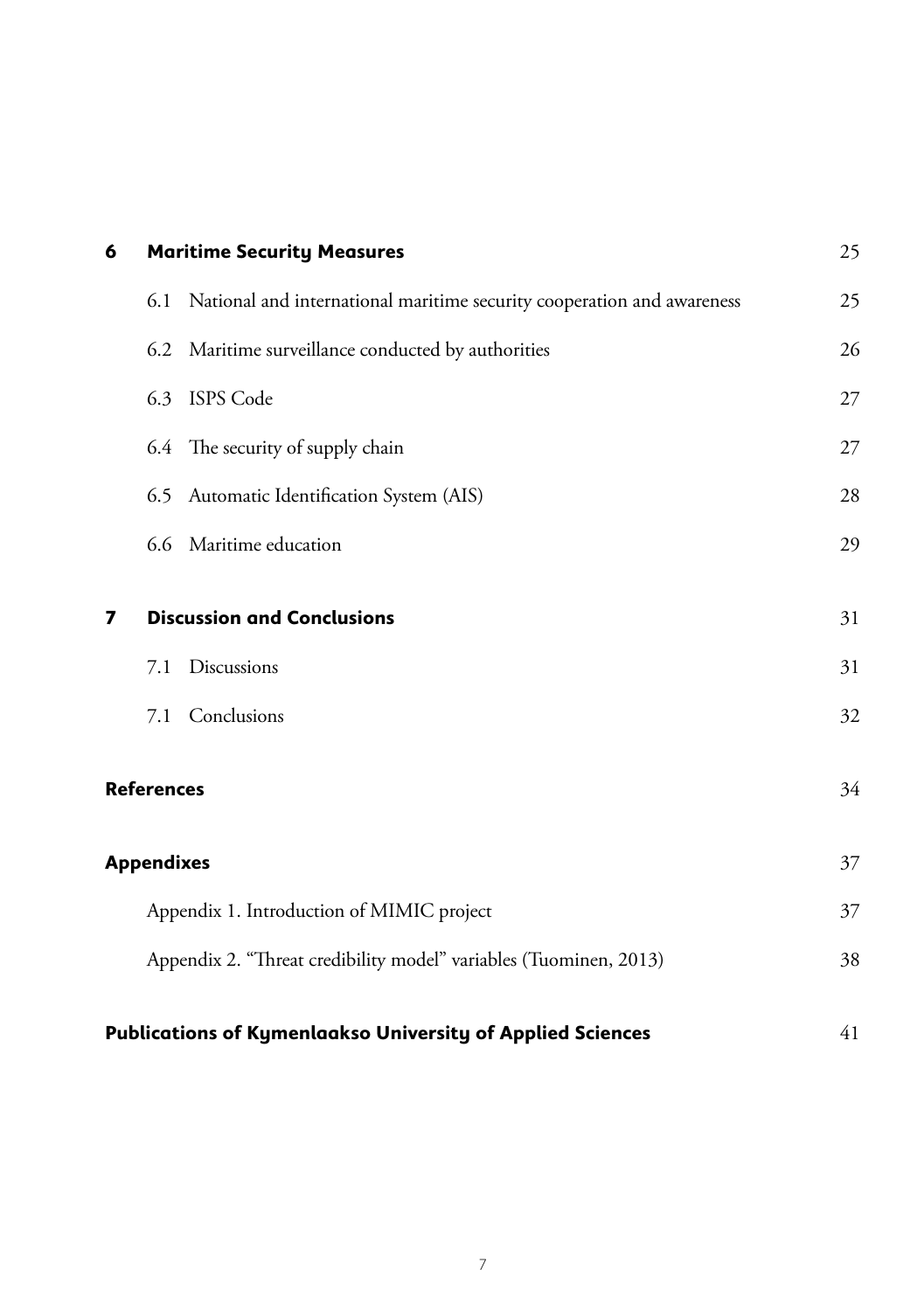# ABBREVIATIONS

| <b>AEO</b>  | EU Authorized Economic Operator                                     |
|-------------|---------------------------------------------------------------------|
| AIS         | Automatic Identification System                                     |
| <b>CBSS</b> | Council of Baltic Sea States                                        |
| C-PAT       | Customs Trade Partnerships Against Terrorism                        |
| <b>CSI</b>  | <b>Container Security Initiative</b>                                |
| <b>IMO</b>  | International Maritime Organization                                 |
| ISPS Code   | International Code for the Security of Ships and Port Facilities    |
| <b>LRIT</b> | Long Range Identification and Tracking system                       |
| <b>MSCA</b> | Maritime Security Co-operation and Awareness                        |
| <b>STCW</b> | Standards of Training, Certification and Watchkeeping for Seafarers |
| Trafi       | Finnish Transport Safety Agency                                     |
| <b>VTT</b>  | Technical Research Centre of Finland                                |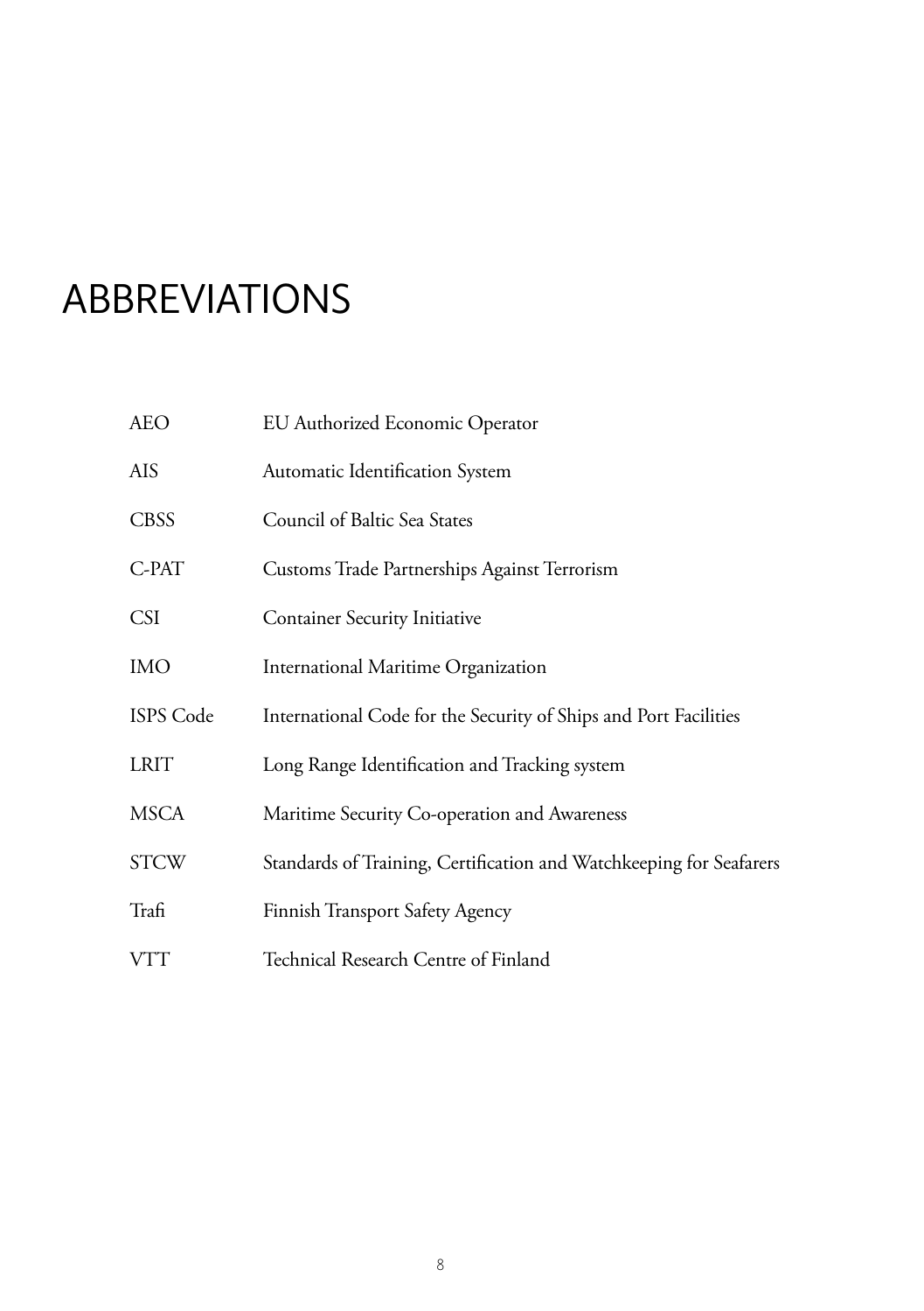# 1 Introduction

#### **1.1 Background**

The Baltic Sea connects the Baltic Sea states to Continental Europe and the rest of the world, and it is a key transportation route. Maritime transport is of vital importance for Baltic Sea states. Especially, it is a crucial transport mode for Finland and Sweden and the most important mode for Denmark and Russia. (Breitzmann, 2013.)

The Baltic Sea is one of the world's busiest seas; vessel traffic has increased dramatically in recent years although the present economical regression has restricted it. A "motor for the increase" is mainly Russia. For example, nearly 60 percent of the tanker transport is Russian export. All types of cargoes can be found in the Baltic Sea, of which liquid goods present the highest transport volumes. Container shipping has been the most rapidly increased form of transport during the last years (Breitzmann, 2013).

The area has been peaceful and stable, but on the other hand it has now also become an important area in terms of political importance and security, and the Baltic Sea is not excluded from the developments and trends of the global security. The occurrence of obstacles to seafaring in the Baltic Sea area could cause significant problems for the states' maintenance and supply security. The sea area is also heavily polluted and cannot withstand any extra load from the possible shipping accidents. When planning matters related to safety and security must be taken into account more and more all the factors that threaten the safety and security; not only on the human factor or accidents causing natural damages, but also on the threats caused by illegal and intentional acts.

#### **1.2 The purpose and structure of the report**

This report is a part of work package 3 of the project "*Minimizing risks of maritime oil transport by holistic safety strategies*" (MIMIC) whose main focus is on maritime security, especially threat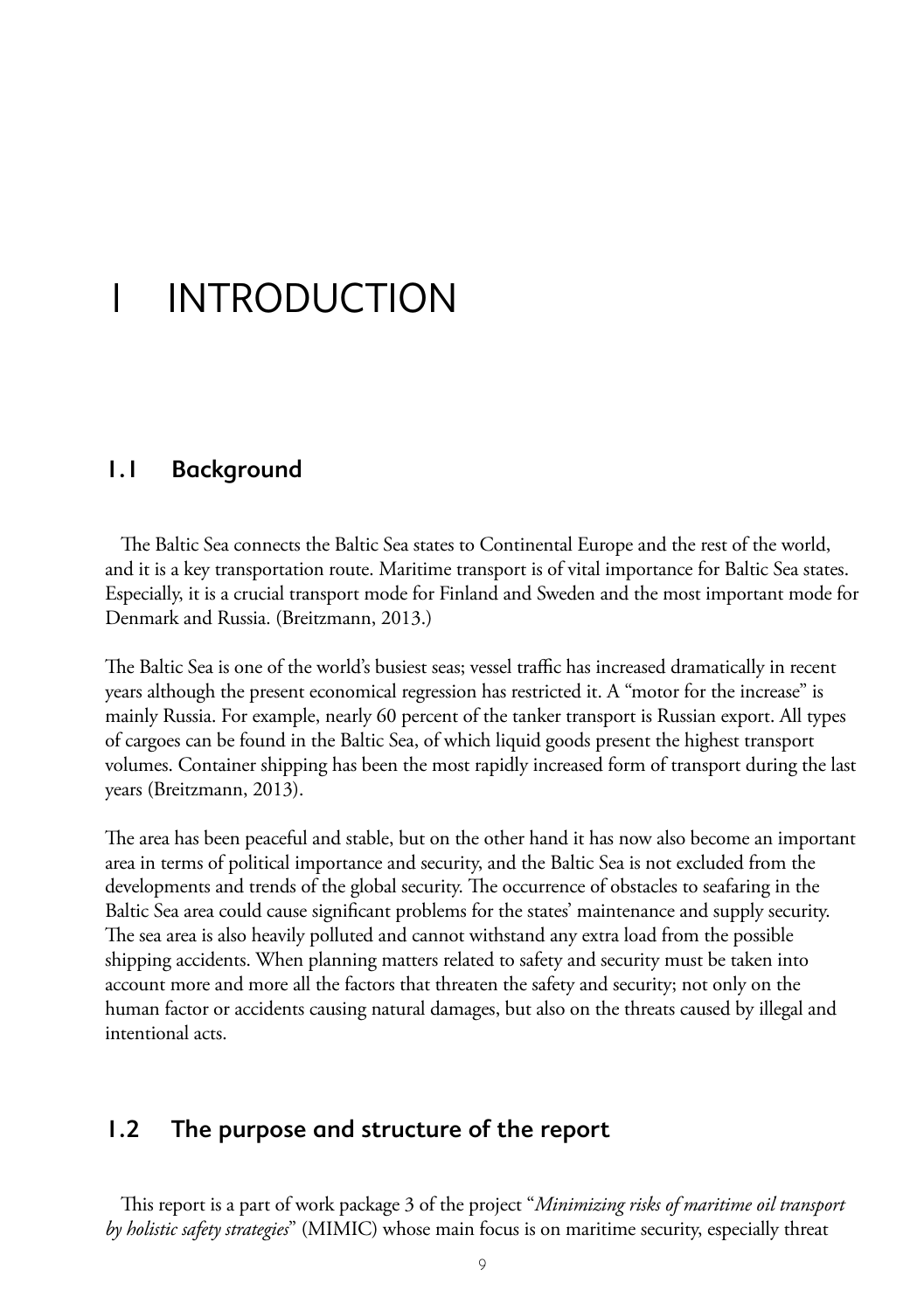identification and risk assessment in the Baltic Sea area (more about MIMIC on appendix 1). The main objective of this report is to present the phases of the MIMIC project WP 3 and combine and discuss the results of the studies. Also, the purpose is to present the security measures that according to the authorities and experts were the most essential when managing security issues in the Baltic Sea region.

The material for this study was collected by different ways: theme interviews, web-based survey, Delphi study and workshops. The results of the previous phases of this study (literature review, interviews, web-based survey) were presented in reports which were published in 2012 and 2013. The current report will present the results of Delphi survey and security threat analysis model for MIMIC by VTT.

This report contains seven chapters. Chapter 1 presents some background information and specifies the purpose, limitations and definitions of the report. Chapter 2 outlines the general aspects on maritime security and special security factors in the Baltic Sea region. Chapter 3 describes how the material was collected and how the study was implemented (Delphi survey, interviews and survey and workshops). In chapter 4, the mapping of security threats is presented, and the results of the study are discussed. Chapter 5 contains the presentation of an analysis model for Mimic, and chapter 6 introduces the maritime security measures which are based on the results of the Delphi study. The conclusions are presented at the end of the report.

### **1.3 Limitations and definitions**

In this chapter, the limitations to and essential definitions used in the study will be presented.

*Limitations.* The study of WP 3 is concentrated on maritime security in the Baltic Sea area, particularly the focus is on Finland. For this study, the security threats were divided into nine categories: destruction of the marine environment (illegal pollution and emissions), illegal fishing, smuggling and trafficking of illicit drugs, smuggling and trafficking of weapons, human smuggling and trafficking, piracy, terrorism, environmental activist, vandalism and theft**.** More information about the threats can be found in the reports "*Maritime safety and security -Literature review*" by Fransas, Nieminen, Salokorpi & Rytkönen, 2012, and "*Maritime Security and safety threats – Study in the Baltic Area*" by Fransas, Nieminen, Salokorpi, 2013.

*Definitions.* Del Pozo, Dymock, Feldt, Hebrard and Monteforte (2010, 45-46) define maritime security and safety as follows:

| Security: | "The combination of preventive and responsive measures to protect the<br>maritime domain against threats and intentional unlawful acts."                                                          |
|-----------|---------------------------------------------------------------------------------------------------------------------------------------------------------------------------------------------------|
| Safety:   | "The combination of preventive measures intended to protect the maritime<br>domain against, and limit the effect of accidental or natural danger, harms,<br>damage to environment, risk or loss." |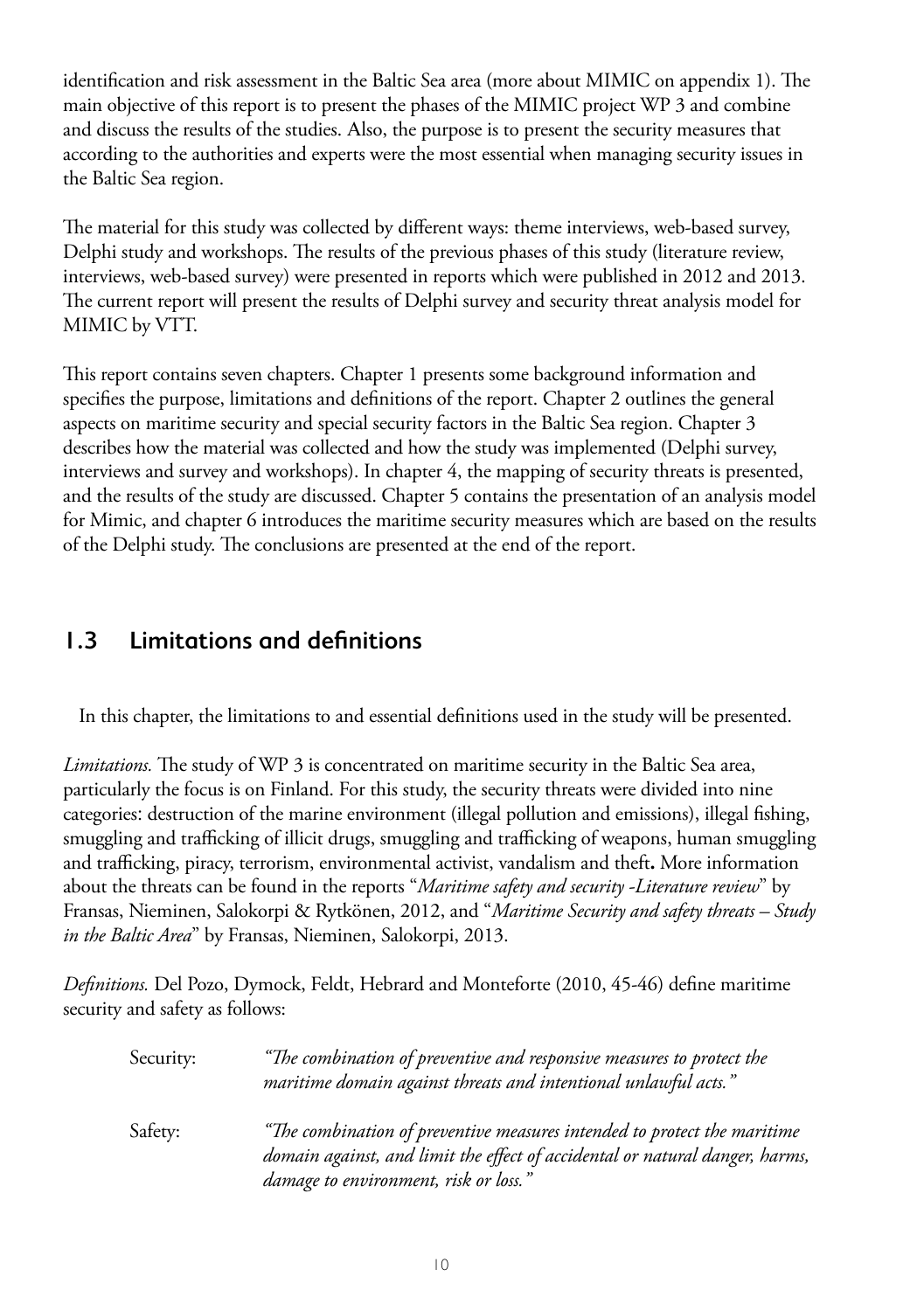The concept of threat has been defined by Criminal Intelligence Service Canada (2007, 27) as follows:

*"Threat is a based on a group's (or subject's) intent and capability and is a measure of how likely the success in carrying out some activity that may cause harm."*

Criminal Intelligence Service Canada (2007, 25) defined the risk as follows:

*"Risk refers to the uncertainty that future events and outcomes. It is measured in terms of likelihood and harm (consequences) of an event with the potential to influence the achievement of an important objective."*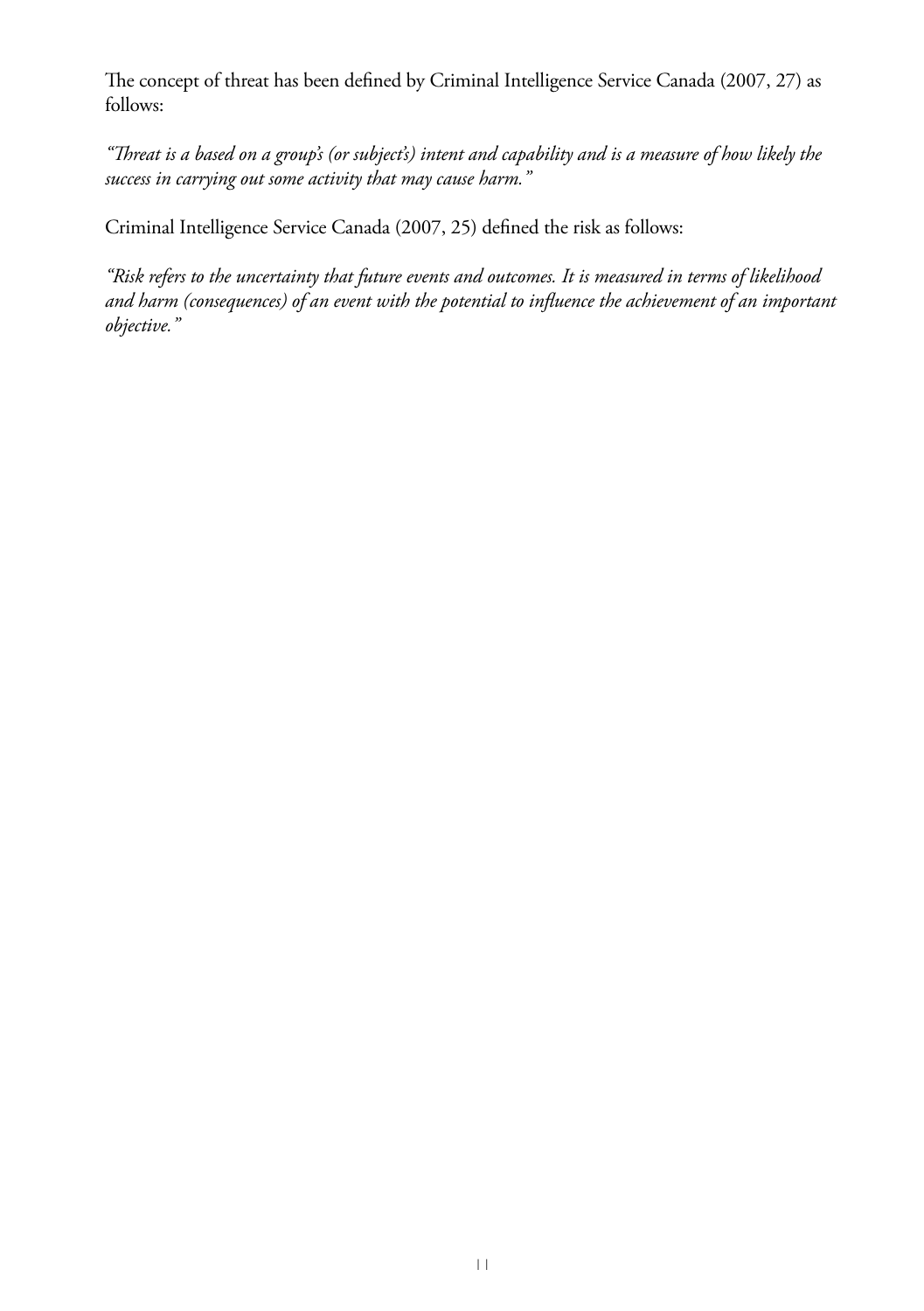### 2 Maritime security in the Baltic **SEA REGION**

First in this chapter, some general security aspects are examined followed by a discussion of security factors in the Baltic Sea region.

### **2.1 Security aspects**

Maritime safety and security is managed by a number of international and national laws, regulations, and guidelines (Reinman, Silla, Heikkilä, Pietikäinen & Luoma 2012, 16). Security and safety differ from each other by the issue of willfulness of the act. Deliberate malignity acts are regarded as security issues. According to Mallia (2010, 1): "*Maritime security is understood to include the preservation of territorial integrity and sovereignty, and the maintenance of peace and order, so as to ensure the safety and protection of ships together their passengers, crews and cargoes, and the protection of property and the environment*".

Maritime security at sea continues to be threatened in many ways, for example the movement of terrorists and their means of financing, and the shipment of weapons of mass destruction and conventional arms, the smuggling of drugs and migrants, piracy and armed robbery at sea (Roach 2004, 41). When criminal activity is concerned, all threats to maritime security have one remarkable mutual feature: the transnational link. Criminal organizations are able to operate globally due to the fact that it is considerably easy to cross borders and a majority of legislative instruments and resources are limited by state boundaries. New existing transnational threats are being recognized, and these challenges have highlighted the value of international cooperation in ensuring maritime security and the need for a coordinated approach. (Mallia 2010, 1.)

#### **2.2 Security factors in the Baltic Sea region**

Because security is a complex matter, the Baltic Sea region has its advantages and challenges but still it might be a good example on how security cooperation between countries can develop in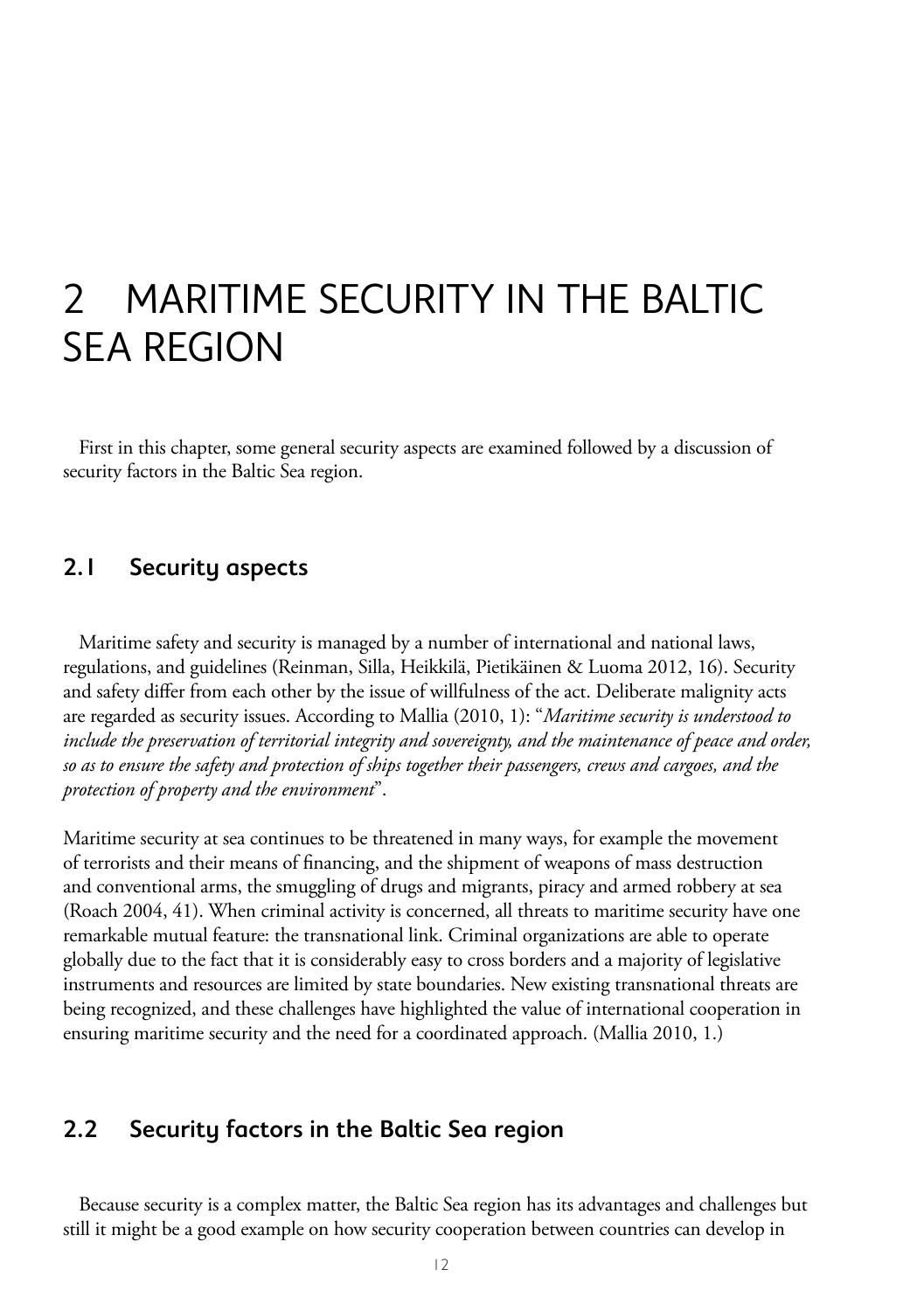the time of peace and stability. Between the Nordic countries, cooperation related to security has a long tradition although the security preferences have often been different. (Mölder 2006, 8, 27.)

Along with the interdependence of the global growth, the countries' external and internal security has become increasingly interconnected. The threats that cross borders such as terrorism, drug and human trafficking, infectious diseases, environmental threats, energy outages and cyber-attacks are emphasized. Increasingly, the Baltic countries prepare for disruptions by international cooperation. (Valtioneuvoston kanslia 2012, 23.)

Mölder, H. writes in the article "NATO's Role in the Post-Modern European Security Environment, Cooperative Security and the Experience of the Baltic Sea Region" (2006, 26) that *"the advantage of the Baltic Sea region is that the region has traditionally been peaceful. Wars between Baltic Sea states have been rare during the last centuries. Today, there are only some potential conflict areas, but lesser predictability for the emergence of violence. The possible threats for the region include mostly asymmetrical threats like environmental issues, economic issues, migration, etc*."

A well-established co-operation in the Baltic Sea region, in particular the Council of Baltic Sea States (CBSS) framework, benefits the environment, the economy, transport, research and other sectors of society. Baltic coastal states have a common interest in keeping the transport route open, free of accidents, clean and functional. This supports the stability of the region. (Valtioneuvoston kanslia, 2012, 64.)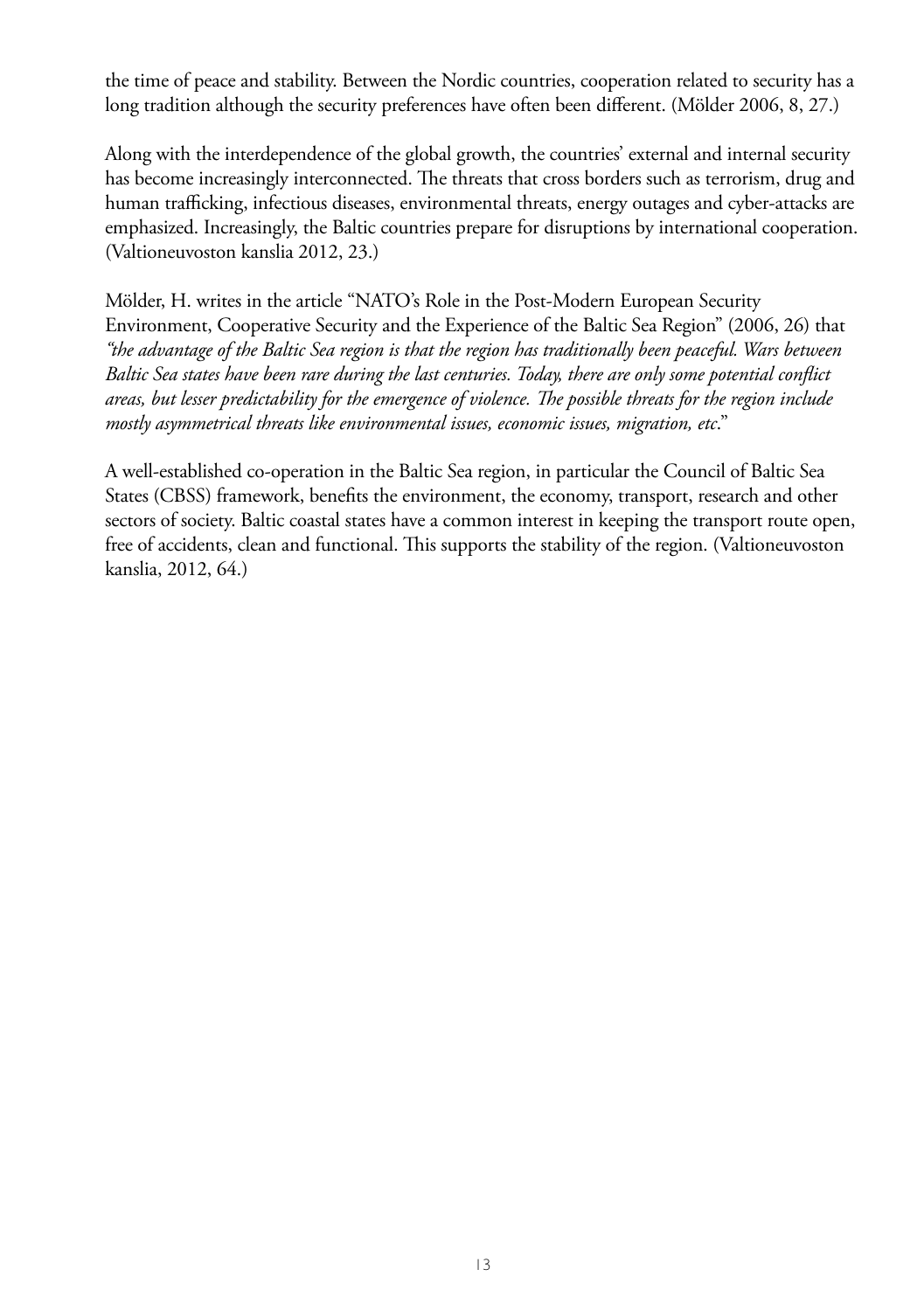# 3 COLLECTION OF MATERIAL and Implementation of the study

In the research of work package 3, empirical materials on maritime security threats were collected by means of theme interviews, web-based survey, Delphi survey and workshops. In this chapter, the phases of the material collection are presented.

### **3.1 Interviews and survey**

Information on security threats were collected by expert interviews and an electronic survey. The implementation of the interviews and the survey are discussed in this chapter.

*Interviews.* The expert interviews were executed between December 2011 and September 2012. 15 experts from 13 different organizations took part in the interviews. These experts represented ports, shipping companies, marine authorities, and other experts (fields such as education or scientific research).

The threat categories formed a base for the interviews and also served as a model for the interview form. The interview form was divided into nine main threat categories and their subgroups: destruction of the marine environment, illegal fishing, smuggling, stowaways, piracy, terrorism, environmental activism, vandalism, and theft.

The aim of the interviews was to identify the nature of each threat and the potential place for the threat to occur, and to complete a risk analysis for security and safety matters. Also, the interviews aimed to distinguish between potential and occurred threat scenarios.

*Survey.* The web-based survey was executed in the Baltic Sea countries in the autumn of 2012. The threat categories used in the interviews served as the base of the survey. The main categories in the survey were intentional pollution, illegal emission, illegal fishing, smuggling, stowaways, piracy, terrorism, illegal environmental activism, vandalism, pilferage and homicide. The survey was sent to 44 people with expertise in maritime related matters in the Baltic Sea countries but only seven answers were received. The respondents were from Estonia, Germany, Finland and Sweden.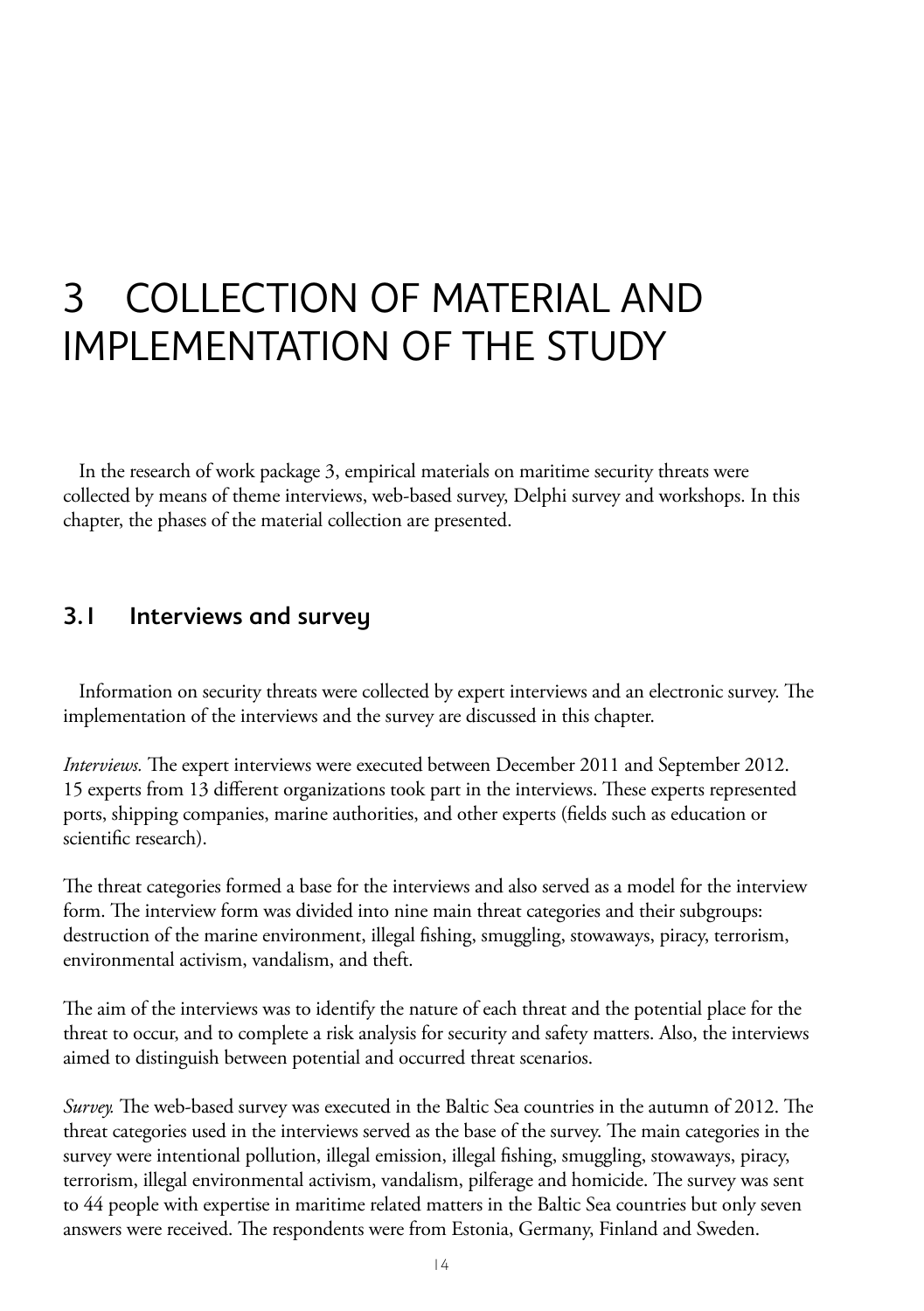### **3.2 Delphi study**

Delphi technique has been defined in many ways. Linstone and Turoff (1975, 3) defined Delphi method as follows: *"Delphi may be characterized as a method for structuring a group communication process so that the process is effective in allowing a group of individuals, as a whole, to deal with a complex problem".*

The Delphi technique was initially intended to produce a consensus of opinions among experts with successive questionnaires and controlled feedback. (Kuusi 2003, 207). According to Wouldenberg (1991, 133) the characteristics of Delphi are anonymity, iteration and feedback.

*Implementation.* The Delphi survey was conducted at the beginning of 2013 with a network program developed by Otavan opisto (Finnish academy) which was planned to utilize the Delphi expert method. The Delphi was focused on maritime security threats, maritime security measures, and other security-related factors of the Baltic Sea area.

In Delphi survey, a group of experts is called a panel. For this particular survey, eleven experts from Finland representing different organizations were selected to the panel. The panelists included authorities, representatives of educational, port and shipping organizations as well as other experts in the field. The panelists constituted a versatile and also an experienced group of experts.

The Delphi study consisted of three rounds. The aim of the first round was to clarify the interpretations of the expert interviews. Two different sections were included in the first round. First, the panelists were asked to map the threats and give their evaluations of the impact and likelihood of the threats in the Baltic Sea area. The list of threats consisted of destroying the marine environment/illegal discharges into the sea, illegal fishing, drug smuggling, smugglings of weapons, equipment and components, human smuggling, human trafficking, piracy, terrorism, capital and violence crimes, illegal environmental activism, theft and vandalism. Then the panelists were asked to discuss and comment on the presented arguments.

The most interesting topics from the first round were summarized in the second round, and the panelists were asked to give their opinions and arguments on them. The second round also contained questions about risk management methods for each threat. The last round gave the panelists an opportunity to comment on the summaries of the previous rounds and define maritime security measures. Thus, the results of the first and second rounds were further clarified and supported.

### **3.3 Workshops**

The material was also collected by arranging workshops: one workshop in Kotka and two workshops in Helsinki. In addition, a meeting with Russian maritime security experts was held in October 2012 during Gulf of Finland Maritime Assembly with the purpose to discuss security threats and their risk control options.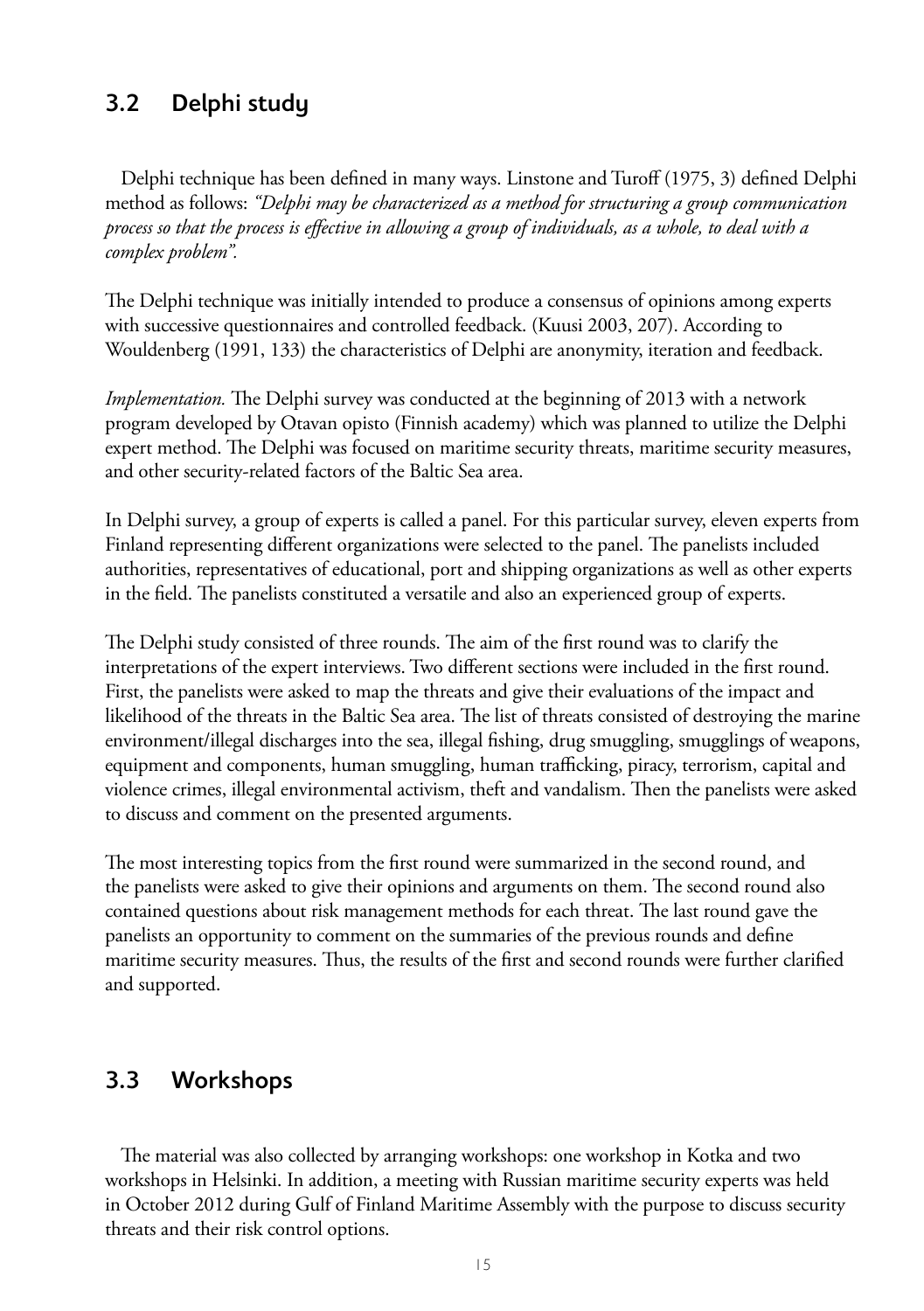A workshop on the identification of threats was held in Kotka in May, 2012. The list of security threats and preliminary outcomes of the expert interviews related to security threats were presented. The experts estimated if any of the threat scenarios was relevant in the Baltic Sea area. The main purpose of the workshop was to discuss and analyze the information obtained by the interviews. In addition, the future measures of the project were discussed.

A workshop on the identification and evaluation of the threats was held in Helsinki in August, 2012. The aim of the workshop was to examine the maritime security factors and policies that have a primary impact to security. In addition, factors of maritime security were determined, and the primary impact to the security was examined.

A workshop on maritime security risk management was held in Helsinki in June, 2013. The workshop was related to the security aspects of WP3, and a few threats to violate the security were highlighted. Four aspects were selected for more detailed discussion: terrorism, piracy, smuggling of drugs and weapons and illegal fishing. Also, VTT's security threat analysis model for the MIMIC project was presented.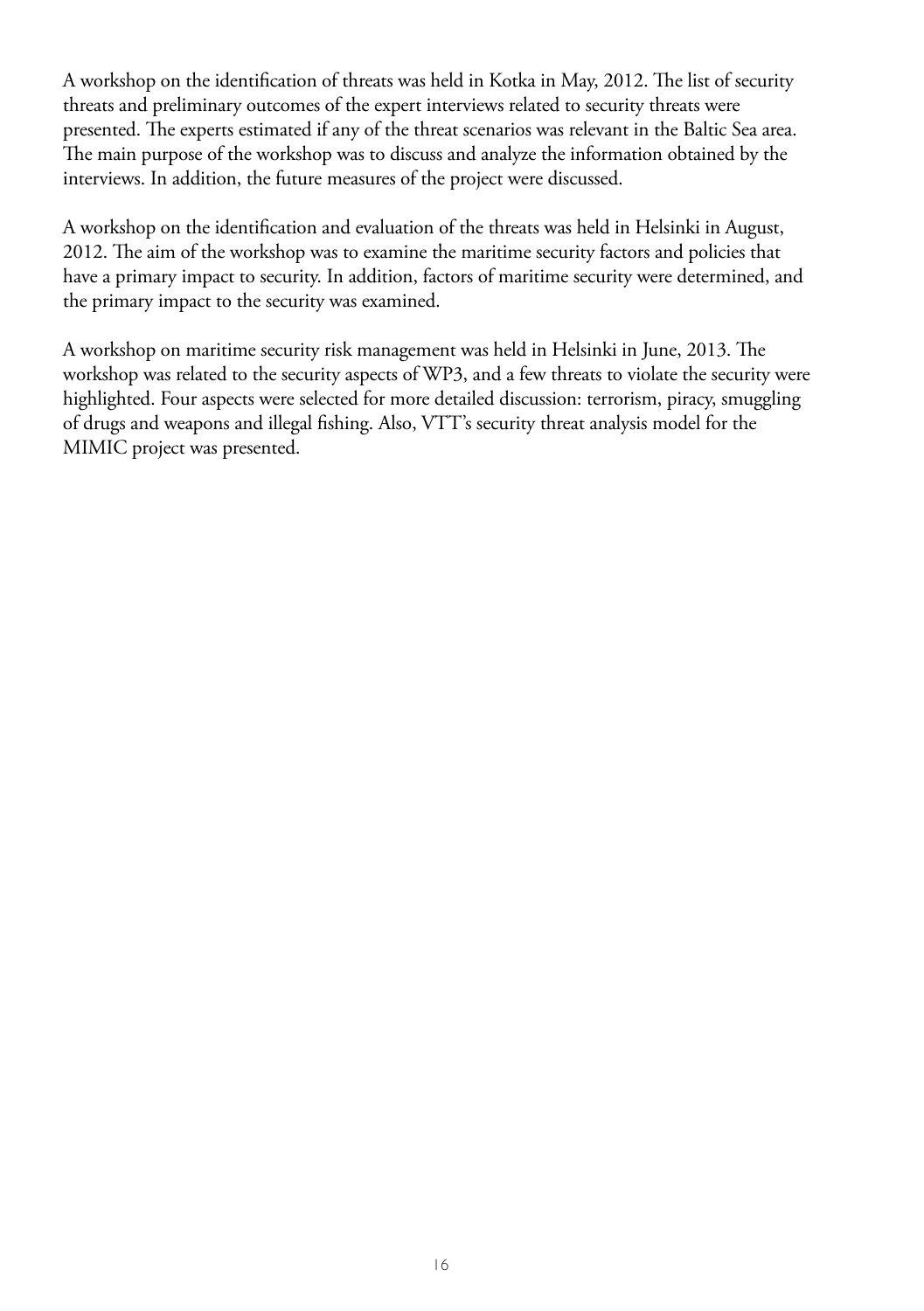### 4 Mapping of maritime security **THREATS**

The mapping of maritime security threats in the Baltic Sea region was based on the analysis of the results of the interviews of Finnish maritime authorities and experts, web-based survey for the authorities and experts for Baltic Sea area, Delphi study for the Finnish maritime authorities and experts and the information collected from workshops. The results from the interviews and survey were examined in the previous report "Maritime Security and safety threats – Study in the Baltic Area" by Fransas, Nieminen, Salokorpi, 2013. Some main results of the Delphi study are presented in the following subchapter and the discussion about all the results is placed after it.

#### **4.1 Results of the Delphi study**

The phases of Delphi study are presented in chapter 3.1. The Delphi study focused on the following threat categories: destruction of the marine environment, illegal fishing, smuggling, stowaways, piracy, terrorism, environmental activism, vandalism and theft.

Illegal discharges were considered to be a problem to some extent, for example the temptation to release small amount of oily waters is high, although the surveillance has reduced emissions. The probability to be caught and penalized is still minor. Also, the understanding of the influences of discharges to environment, especially to the Baltic Sea, has not yet reached everyone. According to panelists, the security measures for illegal discharges include authority surveillance, rules and regulations, contracts, inspections, sanctions and affordable and efficient waste management. Matters related to illegal fishing raised different opinions, but still it was estimated to be a minor problem in the Baltic Sea area. Some of the panelists thought that illegal fishing is a problem, and others commented that although it happens the impacts are rather insignificant. Better surveillance, regulations, sanctions, accounting controls and general awareness were considered the security measures for illegal fishing.

Most panelists estimated that drugs are smuggled in the Baltic Sea. Cargo vessels, especially container ships, are the most probable mode for illegal transport, but drugs are also transported, especially in the Schengen area, through internal passenger ship traffic. The significance of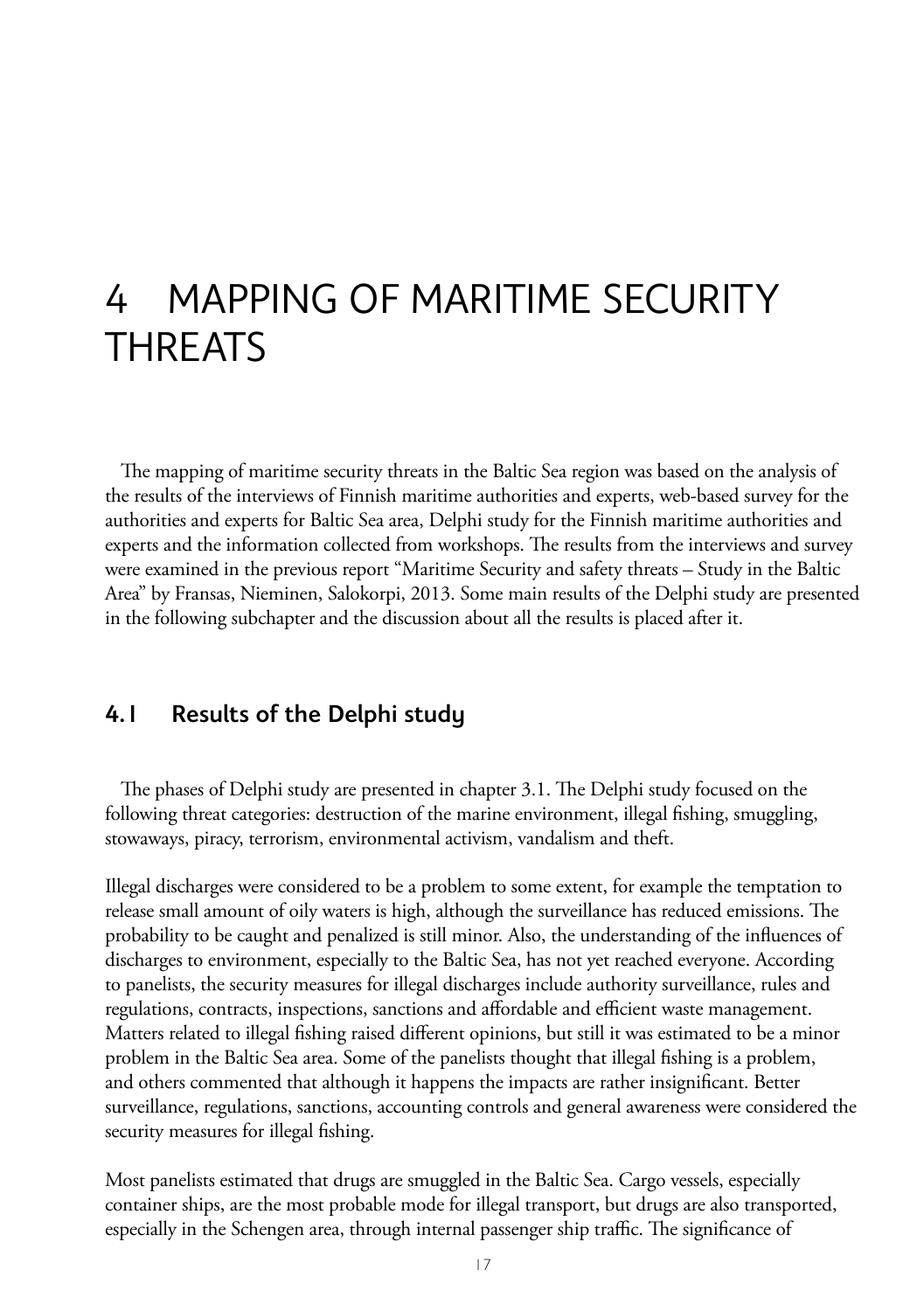this phenomenon to maritime safety and security was estimated low due to the fact that often seafarers are not aware they have contraband cargo. The security measures for drug smuggling are surveillance, intelligence, national and international co-operation between authorities, regulations and the means to address the problem in the country of origin.

According to some panelists, small amounts of weapons are smuggled in the Baltic Sea, and the free movement of goods inside the Schengen area increases the amount of weapon smuggling. Panelists thought that although human trafficking is very rare in the Baltic Sea region it can be classified as a problem. However, the connection of human trafficking to the seafaring is unclear. Land borders were considered to be the most common route. The most essential security measures to these threats are surveillance and intelligence.

Currently, the panelists did not consider piracy to be highly probable. The Baltic Sea is a closed and restricted area, which is why piracy is difficult to organize in the area. There are no triggers to encourage piracy because the overall conditions are good. The most essential security measures for piracy are security plans, international co-operation, training and authorities´ preparedness. A terroristic attack in the Baltic Sea was considered possible, even if currently unlikely, although the small size of the area and careful surveillance make terroristic actions difficult. Security plans, international co-operation, the exchange of information, training, preparedness, ISPS code, regulations, the increase of penalty scale, as well as removal of conditions for terrorism are the risk management methods against terrorism.

The panelists assessed that violent crimes occur in the Baltic Sea area, especially in passenger ships. It is also clear that theft, particularly small-scale, and vandalism occurs in the Baltic Sea, especially in passenger ships. The impacts on the maritime safety and security were considered low, mostly affecting the public image of sea travel. The most essential security measure against vandalism is surveillance. The security measures against thefts include surveillance, ships' and shipping companies' security plans, vigilance, increase of penalty scale, ISPS code, increasing the risk of being caught, and restrictions on the availability of alcohol.

The common opinion among the panelists was that illegal environmental activism occurs in the Baltic Sea area but no violence has been used. Environmental activism mainly causes problems such as public image issues, delays, and extra costs. The company policies affect the probability of being targeted by activists. Surveillance, such as access control and following the online discussions, were mentioned as the most essential security measures against illegal environment activism.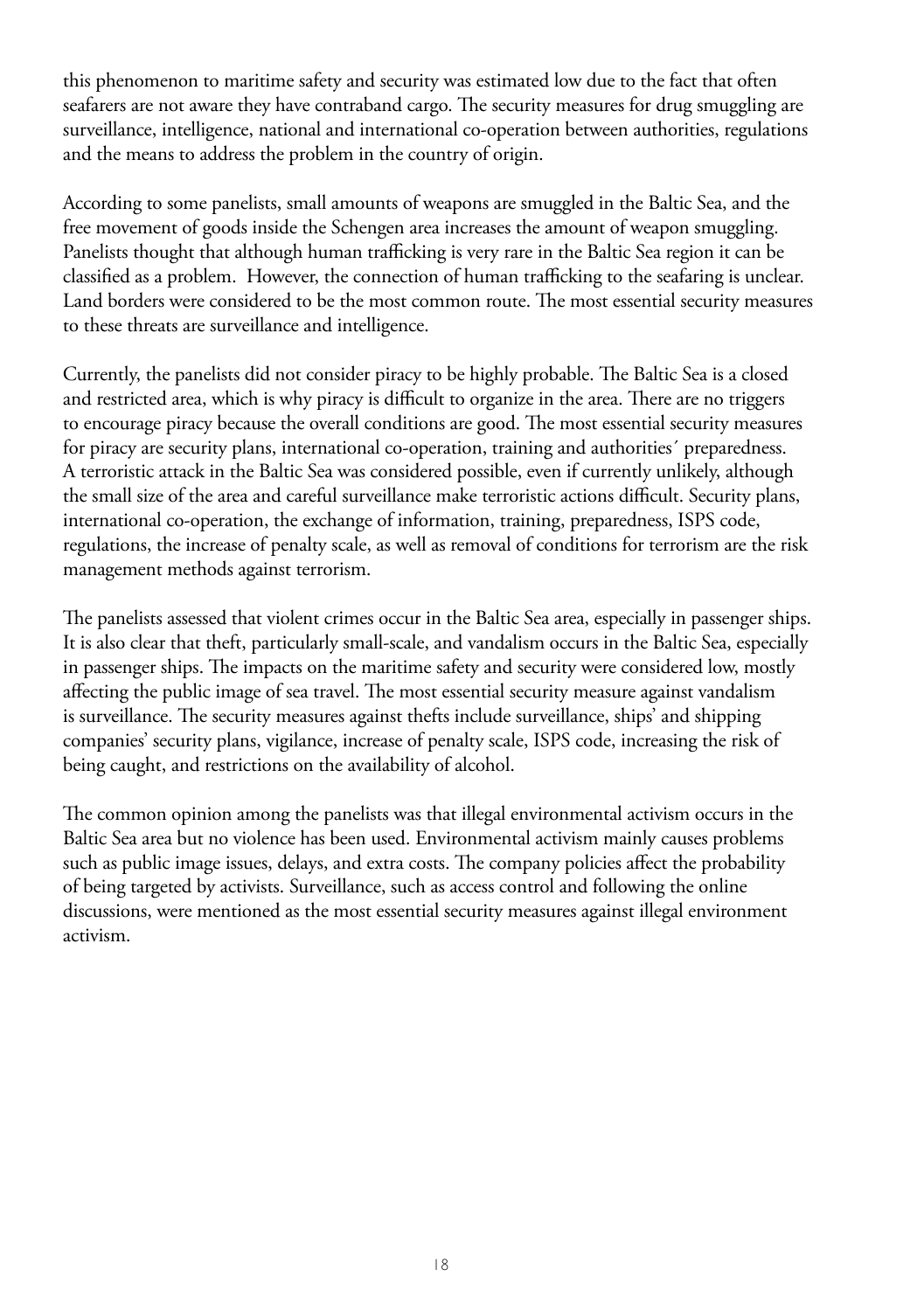### **4.2 Discussion of the study results**

All the collected results can be processed in different ways depending on the viewpoint. The phenomenon this study is focused on has been examined mainly from the maritime point of view, but in some cases also from the perspective of society and business. The phenomenon can also be approached with focus on the realization of the threat; the severity of consequences, safety of life (human casualties), operative activities (business interruption, delays) and economic losses.

The maritime security threats can be classified from the perspective of seafaring as presented in table below: a) direct attack causing harm to the ship/port/infra, b) exploitation of the ship/supply chain, c) harm to the marine environment, d) harm to passenger ships, e) seafarer's involvement, and f) other cases. Based on the received material, Table 1 below presents some viewpoints on seafaring with a focus on security threats.

| Direct attack harm to the ship/port/infra:                                                      | Exploiting the ship/supply chain:                                                                                                |
|-------------------------------------------------------------------------------------------------|----------------------------------------------------------------------------------------------------------------------------------|
| • Terrorism<br>• Piracy<br>• Illegal environmental activism<br>• Vandalism and theft            | • Smuggling of drugs, weapons, smuggling of<br>qoods<br>• Human smuggling and trafficking                                        |
| Harm to the marine environment:                                                                 | In particular, the problems of<br>passenger ships:                                                                               |
| • Illegal fishing<br>• Illegal emissions<br>• Illegal exploitation of natural resources         | • Crimes of violence<br>• Thefts and vandalism                                                                                   |
| Seafarers involved:                                                                             | Other:                                                                                                                           |
| • Illegal emissions<br>• Violations of marine rules<br>• The potential threat in all categories | • Economic crimes<br>• Unlabeled weapons and / or unreported<br>transport<br>• Unmarked transport of chemicals<br>• CBRN-threats |

Table 1 Classification of security threats from the perspective of seafaring

One of the main aims of MIMIC study was to classify the maritime security threats and to study their occurrence in the Baltic Sea region. Figure 1 below illustrates the occurrence of maritime security threats in the Baltic Sea region. The threats which occur in the Baltic Sea region have been presented inside the blue ellipse. The prevalence of these threats varies.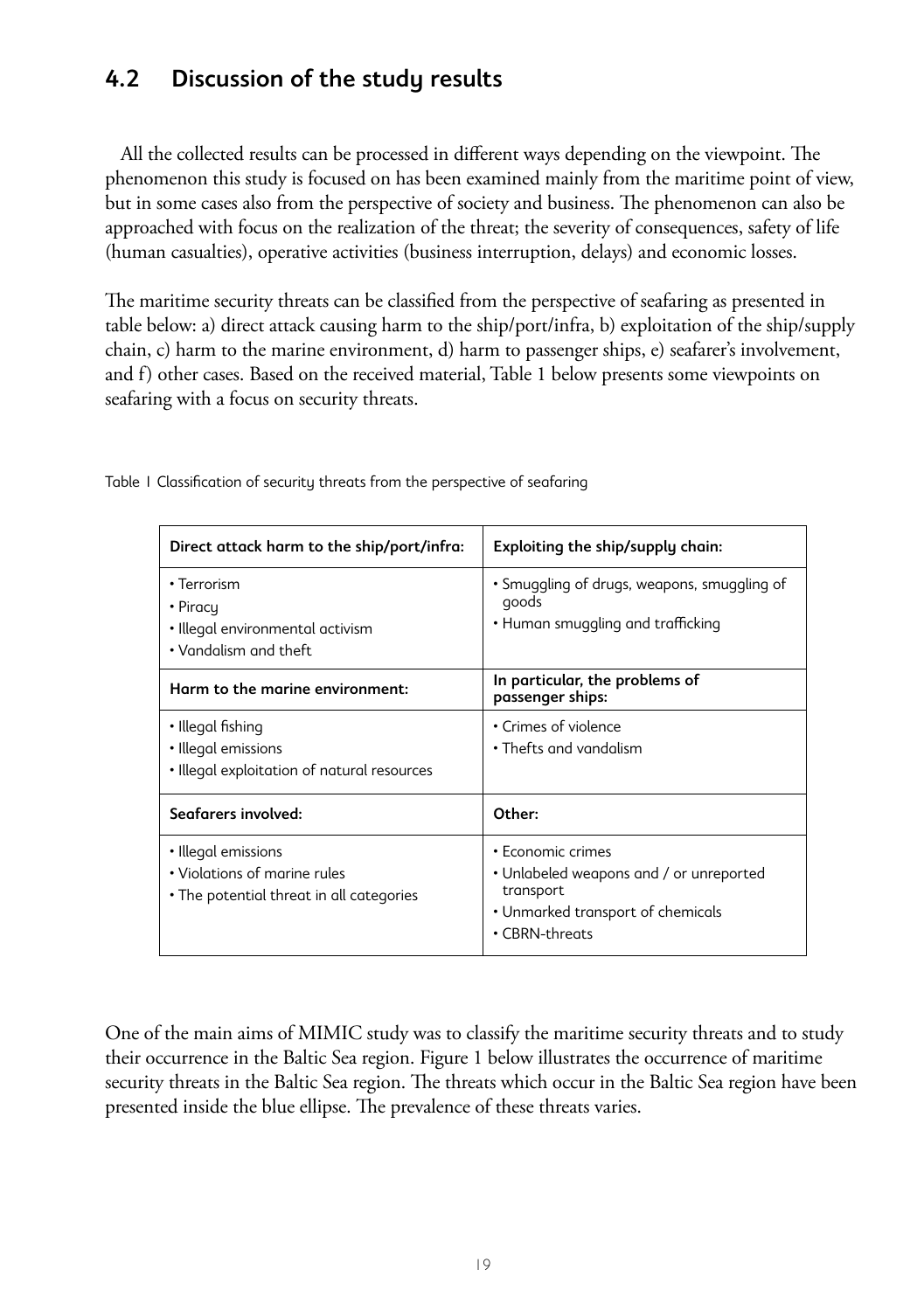

Figure 1 Occurrence of security threats in the Baltic Sea region

The collected security material suggested that the most serious threats are terroristic attacks and piracy (red ellipses in Figure 1), but their occurrence at the Baltic Sea has been low. Some kind of an attack, however, might be potential in the future, particularly if the attacks conducted by individuals are taken into account because the detection of preparation for such an attack is very difficult. Currently, there is no piracy at the Baltic Sea, and the probability of piracy was estimated lower than the probability of a terroristic attack. The Baltic Sea is quite a stable and wellmonitored area.

Other serious problem is the smuggling of drugs and weapons (colored in pink in Figure 1). It seems that smuggling of weapons is more systematic than has been assumed, but during the research it was noticed that the collection of data on this issue is quite difficult because civilians have no exact information and the authorities can only reveal what is considered public information. Therefore, the findings remained somewhat unclear. However, the free movement and open sea connections to the Baltic Sea states could increase the smuggling of weapons and also make drug smuggling (or the smuggling of any other substance) easier. Drugs are mostly smuggled in containers and Ro-Ro and Ro-Pax-vessels where the smuggled goods are easier to hide. Increasingly, they are also smuggled inside the luggage of an individual passenger. The smuggling of drugs is not a problem in seafaring unless it is not revealed during the transportation or at the port. However, from society's point of view, the smuggling of drugs is a more serious problem.

The mapping of maritime security threats is a general overview of the categories of threats that might occur in the Baltic Sea area. According to the collected material, the most significant threats are smuggling of drugs and weapons and human trafficking, but also attacks conducted by individuals. Human trafficking has no clear connection to seafaring and it is not a problem from the maritime point of view. The smuggling of goods generally does no harm to seafaring unless it is revealed during the transportation. More extensive summaries and analyses of security threats are made in a technical paper of the MIMIC WP 3 study that will not be published in any open source.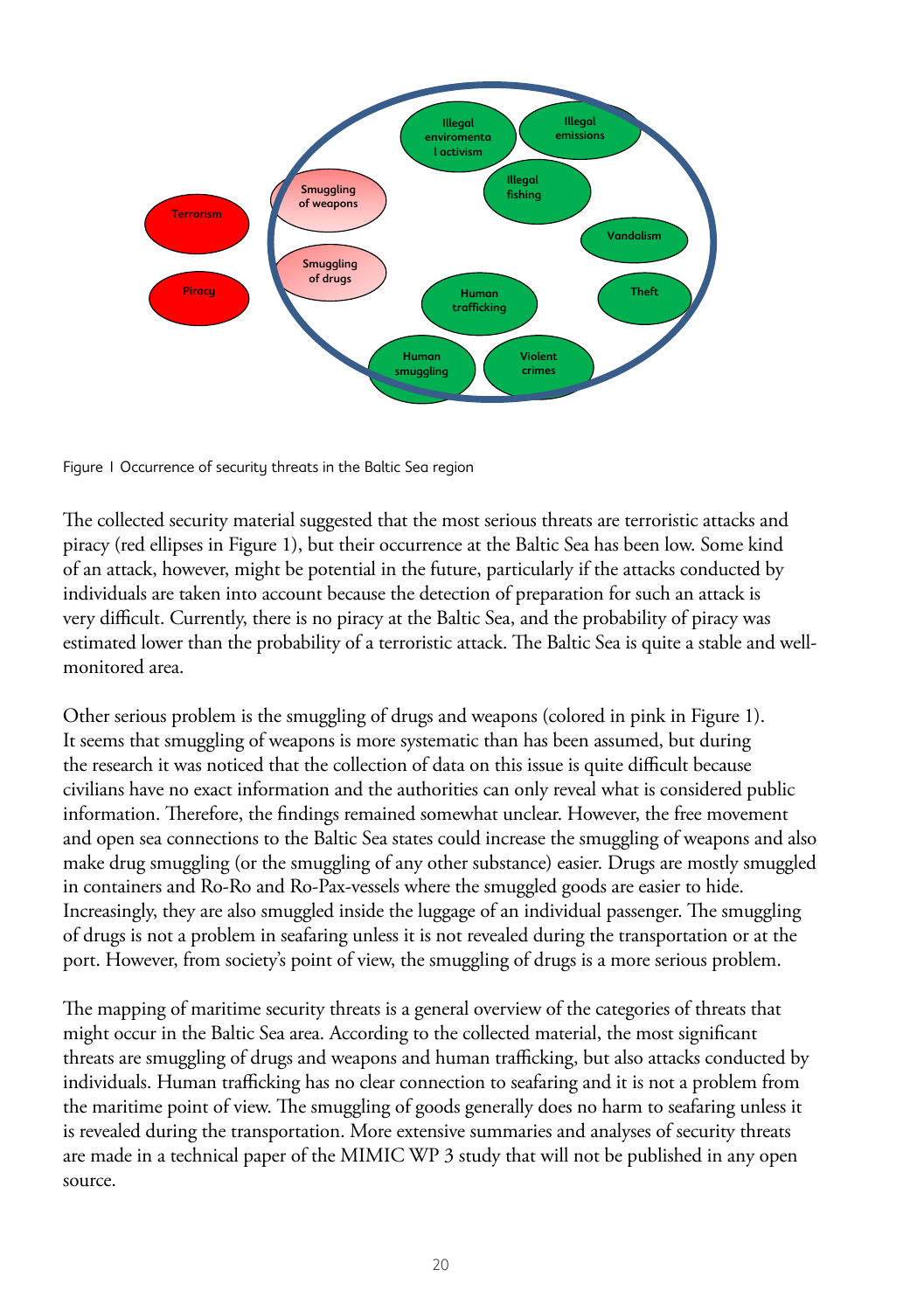# 5 AnalySIS model for MIMIC

Security threats can be estimated by the theoretical definition model which was developed for the purposes of MIMIC. Mainly, the model was meant to serve as a tool for strategic decision making, but if the model is used for more operational purposes, the user can define the model specifics and further develop the model.

The analysis model for MIMIC can be used as a security risk management method covering the proactive and reactive actions and also the actions taken after a threat has occurred. The security threat analysis model can also be understood as a visualization of security risk assessment.

#### **5.1 Planning of analysis model**

The planning of a security threat analysis model for MIMIC was started by determining methods for a security threat analysis and conducting literature survey (carried out by Technical Research Centre of Finland (VTT)). After that, VTT conducted the report on "Security threat analysis model for MIMIC project". VTT was chosen as the provider of the literature review and security threat analysis model due to its long experience in research projects and maritime security matters.

First of all, the MIMIC security threat analysis model is a theoretical definition model covering the field of research on different levels. It was created with an emphasis on an extensive overview of the definitions used in relation to maritime security threats. Because it is an overview of related analysis models, it requires operationalization. In this case, the operationalization is the conversion of definitions into measurable form implemented by computer software (Bayesian network model).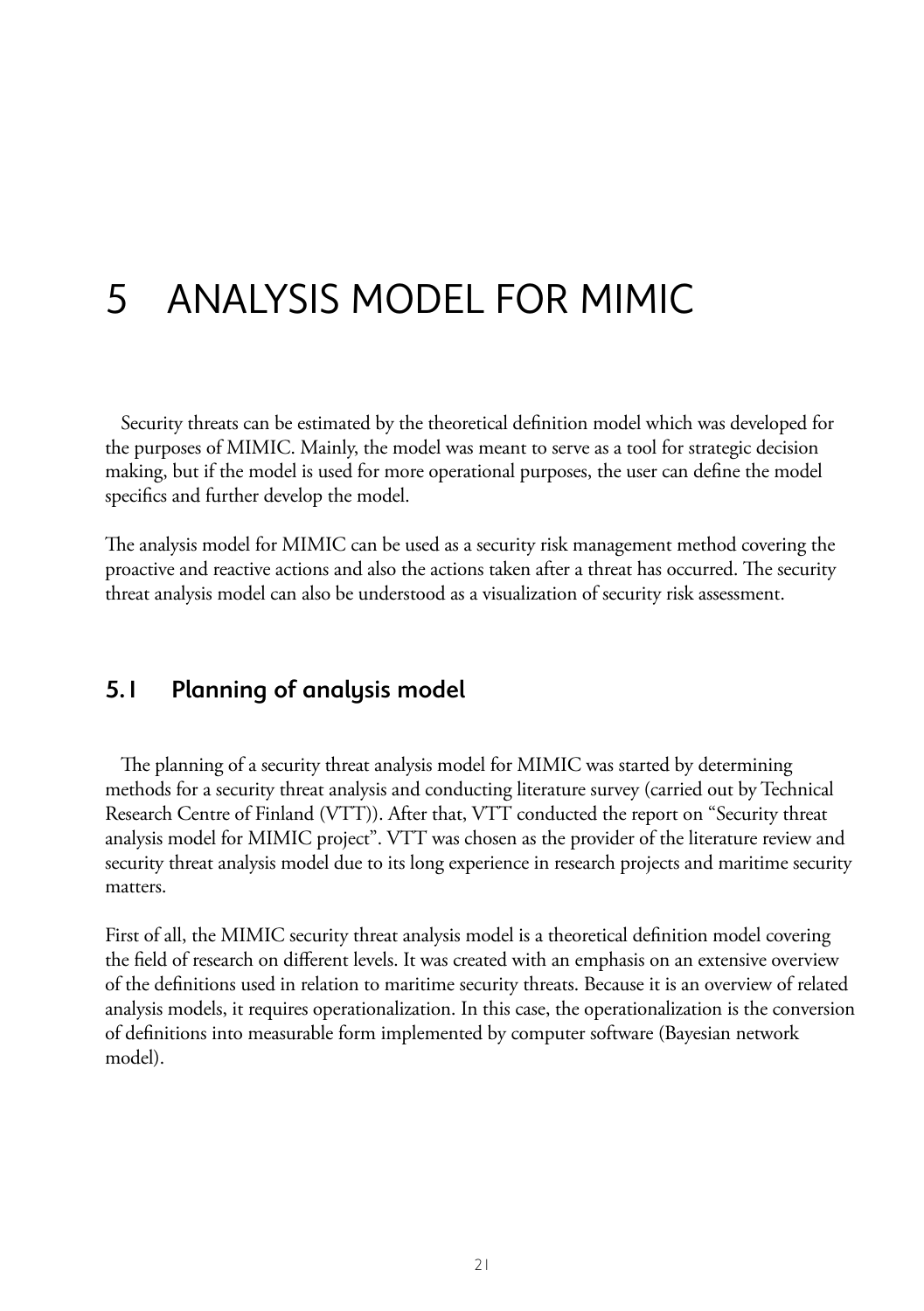### **5.2 Structure of model**

The security threat analysis model is *a generic framework* for security threat analysis that structures the analysis process into three interconnected main modules or phases comprising 1. threat credibility module, 2. exploitation/vulnerability module, and 3. consequence module. The threat analysis framework is shown in figure 2. (Tuominen, 2013, 7.)



Figure 2 Threat analysis framework model developed for MIMIC (Tuominen, 2013, 7)

The security threat analysis model for the MIMIC -project is applicable to security threat analysis from the viewpoint of individual facilities or locations (i.e. vessels and port terminals) as well as from the perspective of oil transport or marine transports in general (Tuominen, 2013, 6). Thus, the model can be applied by single users (different authorities, ports, shipping companies etc.) or it can be used on a very general level for the estimation of maritime security threats.

Figure 3 describes the process and the interconnections between the threat credibility model, exploitation / vulnerability model and consequence model.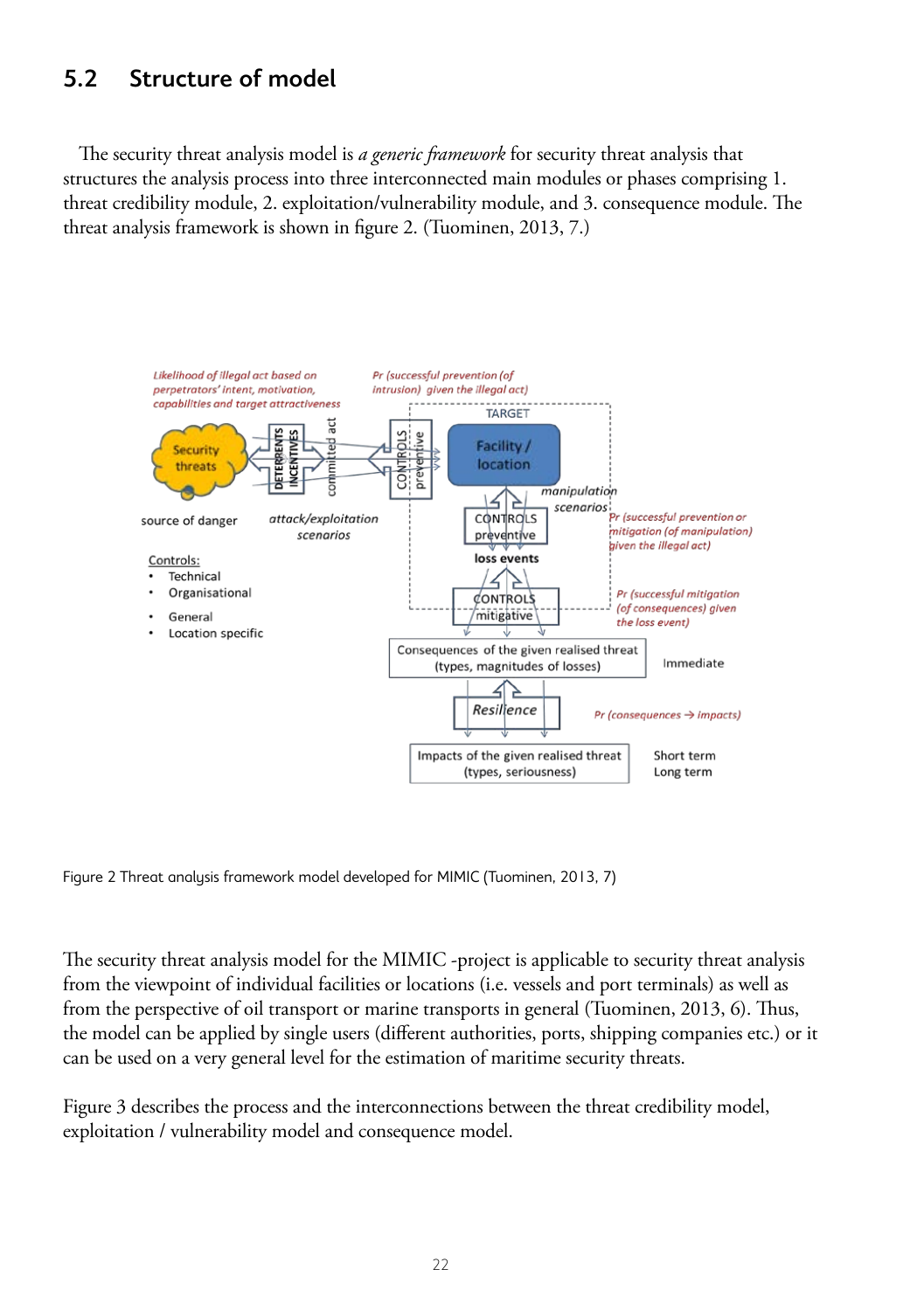

Figure 3 Threat analysis process based on the threat analysis model for MIMIC (Tuominen, 2013, 28)

 $\mathbf{A}$ This study is concentrated on "Threat credibility model" part of the security threat analysis process. The variables of "Threat credibility model" are demonstrated in Figure 4, and the figure also illustrates the dependencies and relations between different variables.



Figure 4 "Threat credibility model" for assessing the likelihood of realization of the different threat types on different target types in marine transport (Tuominen, 2013, 14)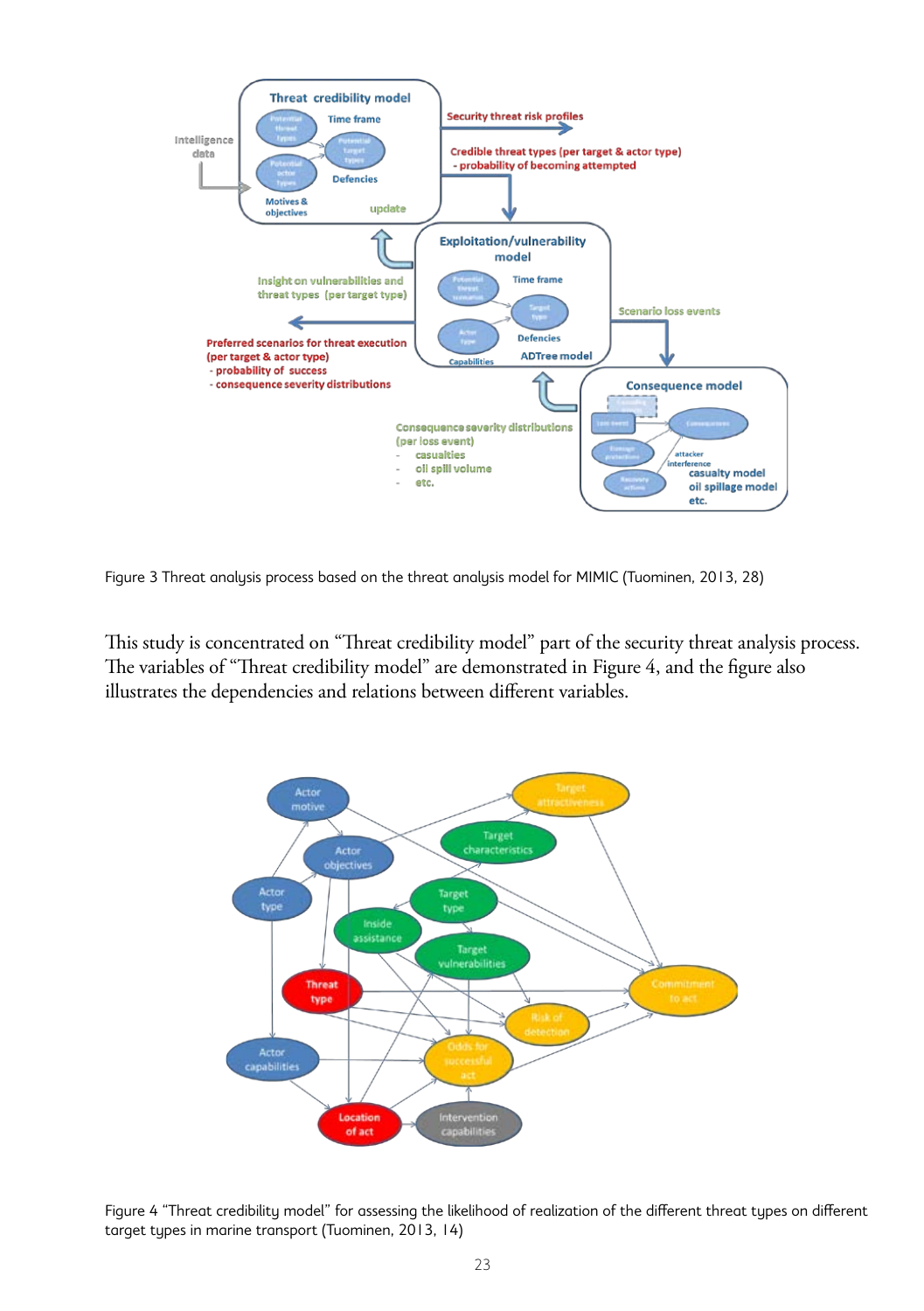The usability of security threat analysis model on a general level has been discussed in workshops with the developer of MIMIC model (representative of VTT), and representatives of Kymenlaakso University of Applied Sciences and University of Helsinki. In the workshops, it was discussed how to operationalize the model and examined the states, dependencies and relations of variables. The security threat analysis model for MIMIC has been presented to the authorities and the potential users of the model.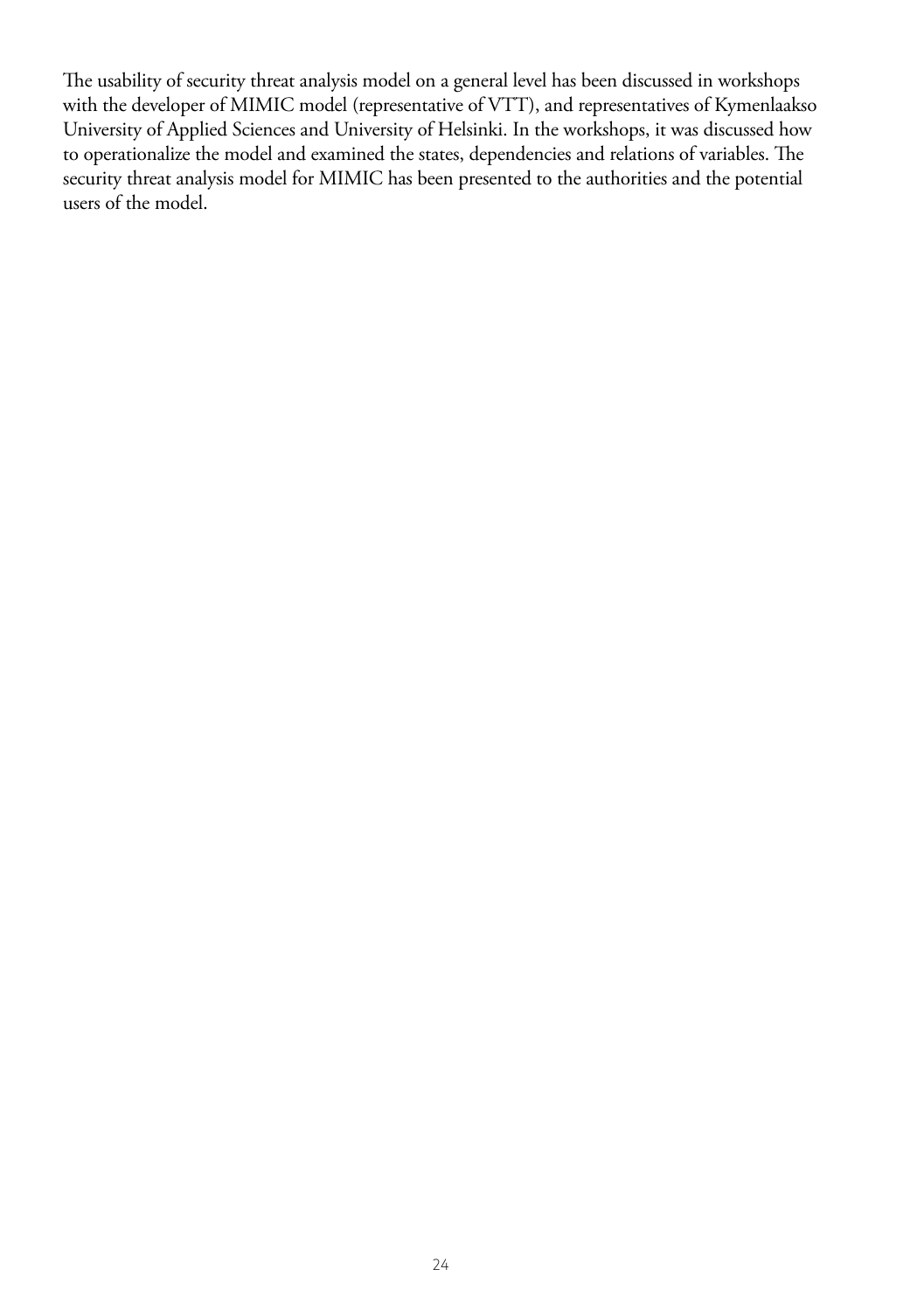# 6 MARITIME security measures

This chapter examines the maritime security measures in general. The selected security measures are based on the results of the Delphi study including the most essential methods for managing the security issues in the Baltic Sea according to the authorities and experts involved in the Delphi study.

### **6.1 National and international maritime security cooperation and awareness**

Security cooperation is guided by international commitments and national legislation. (Valtonen 2010, 147). When facing the increased threat of, for example, piracy, terrorism, illicit trade and illegitimate exploitation of marine resources, the international co-operation has become an essential step. In a domestic setting, different national agencies are mostly responsible for security awareness.

According to Peer (2012,5): *"To achieve awareness at a regional or even global level, many of the functions currently managed by individual nations will have to be undertaken by organizations which will enable all stakeholders to operate more efficiently and effective together".* In order to better understand maritime security co-operation and awareness (MSCA), activities can be organized in layers, figure 5.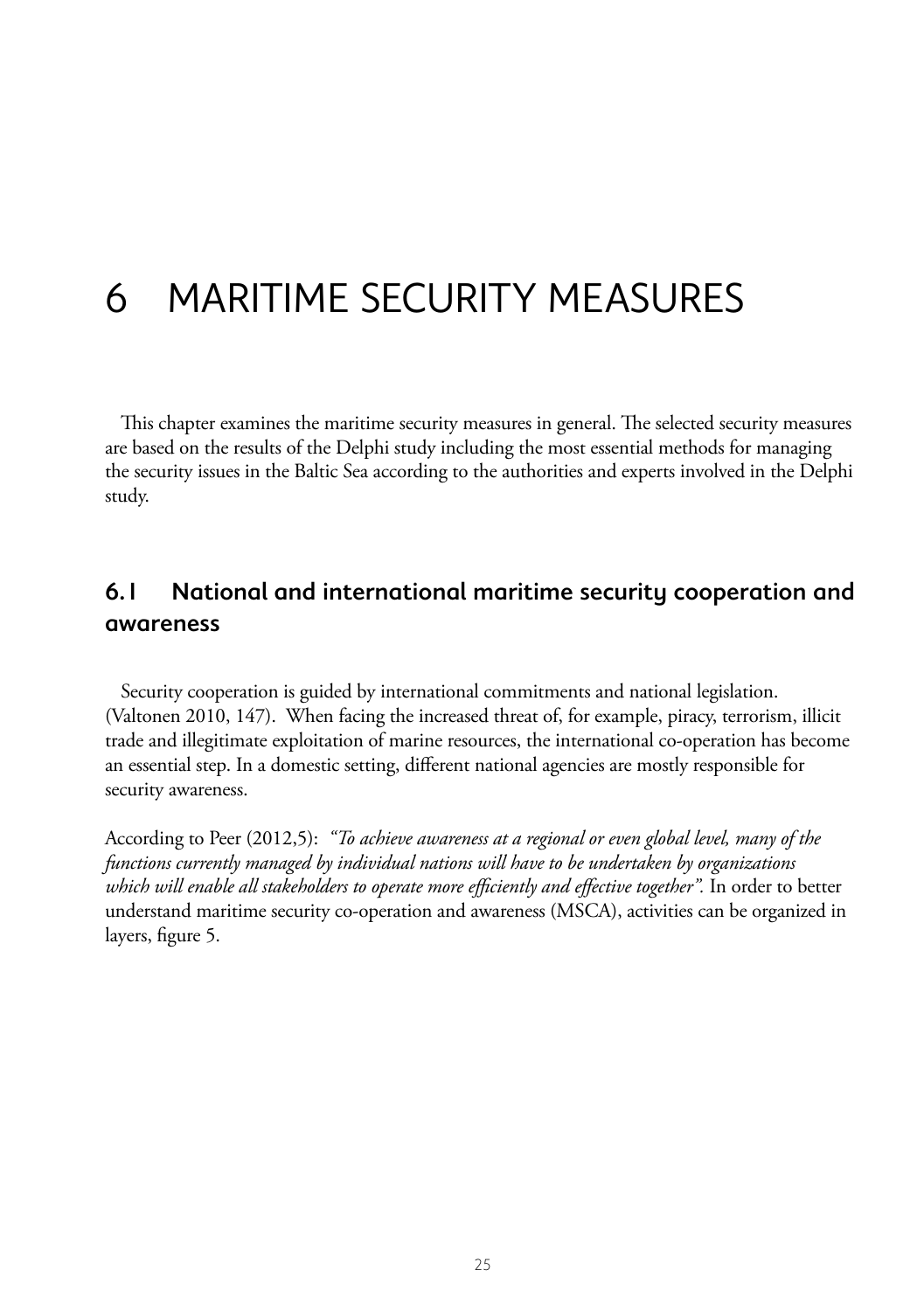| Layer 3 | Strategic<br>Co-operatives<br>Performing Global<br><b>Networked Activities</b> |                      | Global                      |  |
|---------|--------------------------------------------------------------------------------|----------------------|-----------------------------|--|
| Layer 2 | Geographi<br>Co-operatives<br>Performing Regional<br><b>Activities</b>         | Regional             | Regional                    |  |
| Layer I | <b>National</b><br><b>Agencies Performing</b><br>Domestic Activities           | Domestic<br>Domestic | Domestic<br><b>Domestic</b> |  |

Figure 5 The Layers of Maritime Cooperation and Awareness (Modified from Peer 2012, 6)

The process of achieving Maritime Domain Awareness (MDA) includes: "*1. collection of information, 2. fusion of information from different resources, 3. analysis through the evaluation and interpretation of information, and 4. dissemination of information to decision makers, with the goal of identifying risks and threats before they turn into catastrophic events*." (U.S. Government Accountability Office 2010, 113.)

### **6.2 Maritime surveillance conducted by authorities**

European Union (2010,7) defines maritime surveillance as follows: "*Maritime Surveillance is the effective understanding of all activities carried out at sea that could impact the security, safety, economy, or environment of the European Union and its Member States".* Furthermore, House of Commons Defense Committee (2012, 11) states that: *"Maritime surveillance is a layered capability collecting information at a variety of levels: over a very wide domain using assets such as satellites; at a more precise theatre level using assets such as maritime patrol aircraft and ships; or in a specific area using assets such as unmanned aerial vehicles and helicopters".*

The national level comprises national actors and also the information on sea areas produced by the authorities of neighboring countries. In Finland, maritime surveillance is based on a comprehensive control system which provides a national perspective of the sea. (Valtioneuvoston kanslia 2009, 49).

Maritime surveillance aims to prevent violations of the territorial integrity. Surveillance and security of territorial integrity requires the identification and monitoring of the sea areas, in other words maritime awareness. Maritime awareness creates requirements for the prevention of violations and other offences related to the territorial surveillance and, if necessary, secure the launching of control operations related to territorial integrity and sea rescue. (Säkkinen 2011, 12.)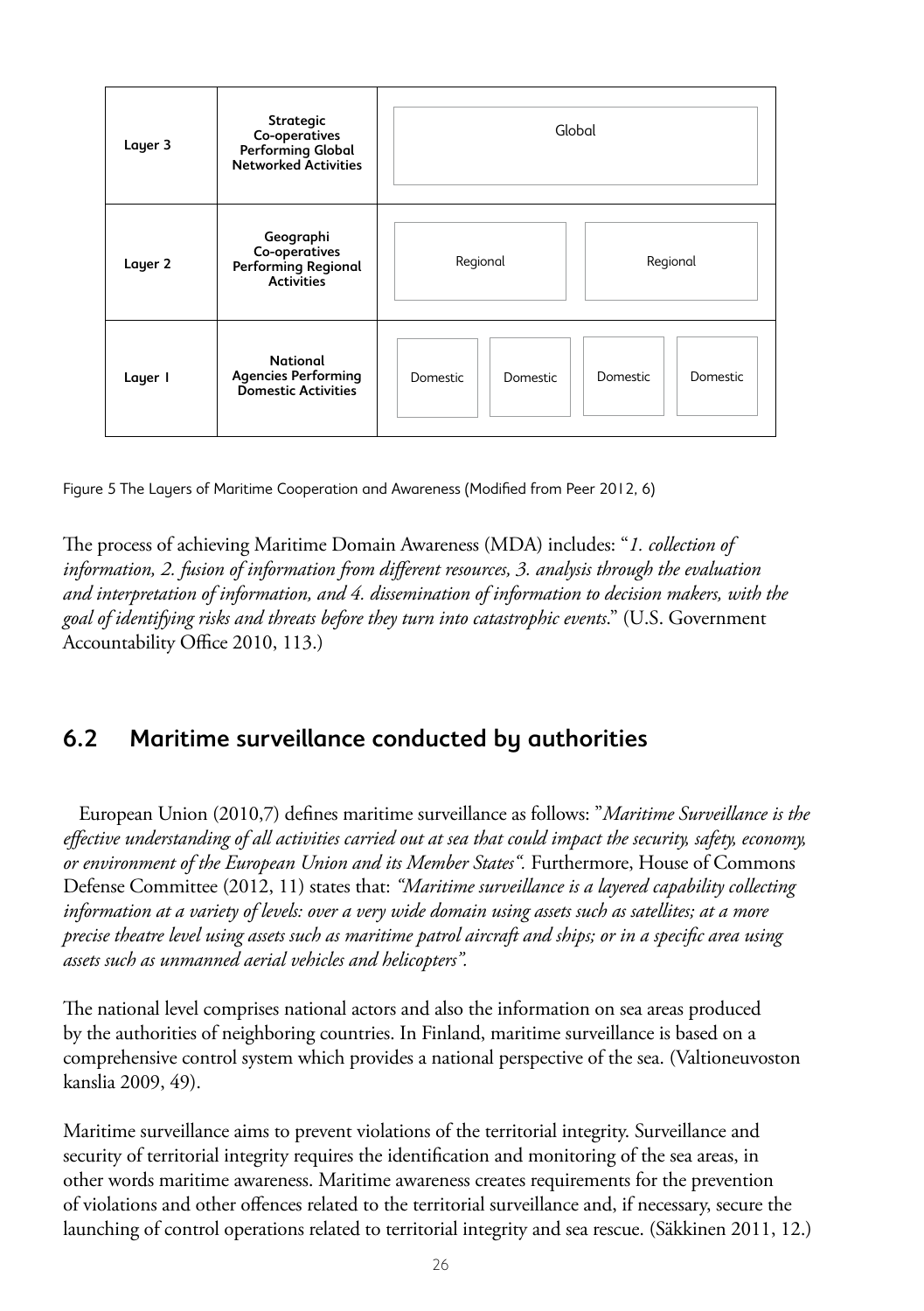### **6.3 ISPS Code**

International Code for the Security of Ships and Port Facilities (ISPS) was prepared in New York 11 September 2001. The code is an amendment to the 1974 SOLAS Convention, and IMO adopted the code in December 2002. The code is used to create an international framework of cooperation in order to detect security threats and take measures to prevent security incidents in ships or port facilities used in international transport. (Söderblom 2004.)

The ISPS Code is a two -part document describing the minimum requirements for the security of ships and ports. Part A provides mandatory requirements and Part B provides guidance and recommendations for implementation. However, many authorities (EU, USA) require that the security plans are made in accordance with Part B. (Jones 2006, 113.) The ISPS code applies to passenger ships and high-speed passenger craft, cargo ships of 500GTs and above and mobile offshore drilling units. The code also applies to port facilities serving such ships engaged in international voyages. (McNicholas 2008, 93.)

The code contains regulations for maritime security situations. Maritime security measures are the measures that the government, port operators, shipping companies and other interested parties must take when examining, evaluating, and preventing activities caused by a variety of criminals targeting vessels and port facilities operating in international traffic. The code is designed to detect and assess situations that threaten security. It is therefore possible to take preventive measures in situations that threaten the international ship traffic and port facilities. In addition, the code contains regulations and details the responsibilities of concerned parties. According to the code's regulations, information concerning the security is integrated and should be available to all parties. The code is used to create requirements for different levels of security. (Söderblom 2004.)

Security level has an essential significance in the ISPS code (Söderblom 2004).The Maritime Security Measures identify three levels of risk. These risk levels are used internationally (IMO 2012, 34-35):

*"Security level 1 means the level for which minimum appropriate protective security measures shall be implemented at all times.*

*Security level 2 means the level for which appropriate additional protective security measures shall be maintained for a period of time as a result of the heightened risk of a security incident.*

*Security level 3 means that level which further specific protective security measures shall be maintained for a limited period of time when security incident is probable or imminent although it may not be possible to identify a specific target."*

### **6.4 The security of supply chain**

The security of supply chain is the physical flow and information flow between the origin and the customers. There is no benefit to the supply chain if certain links or stakeholders operate more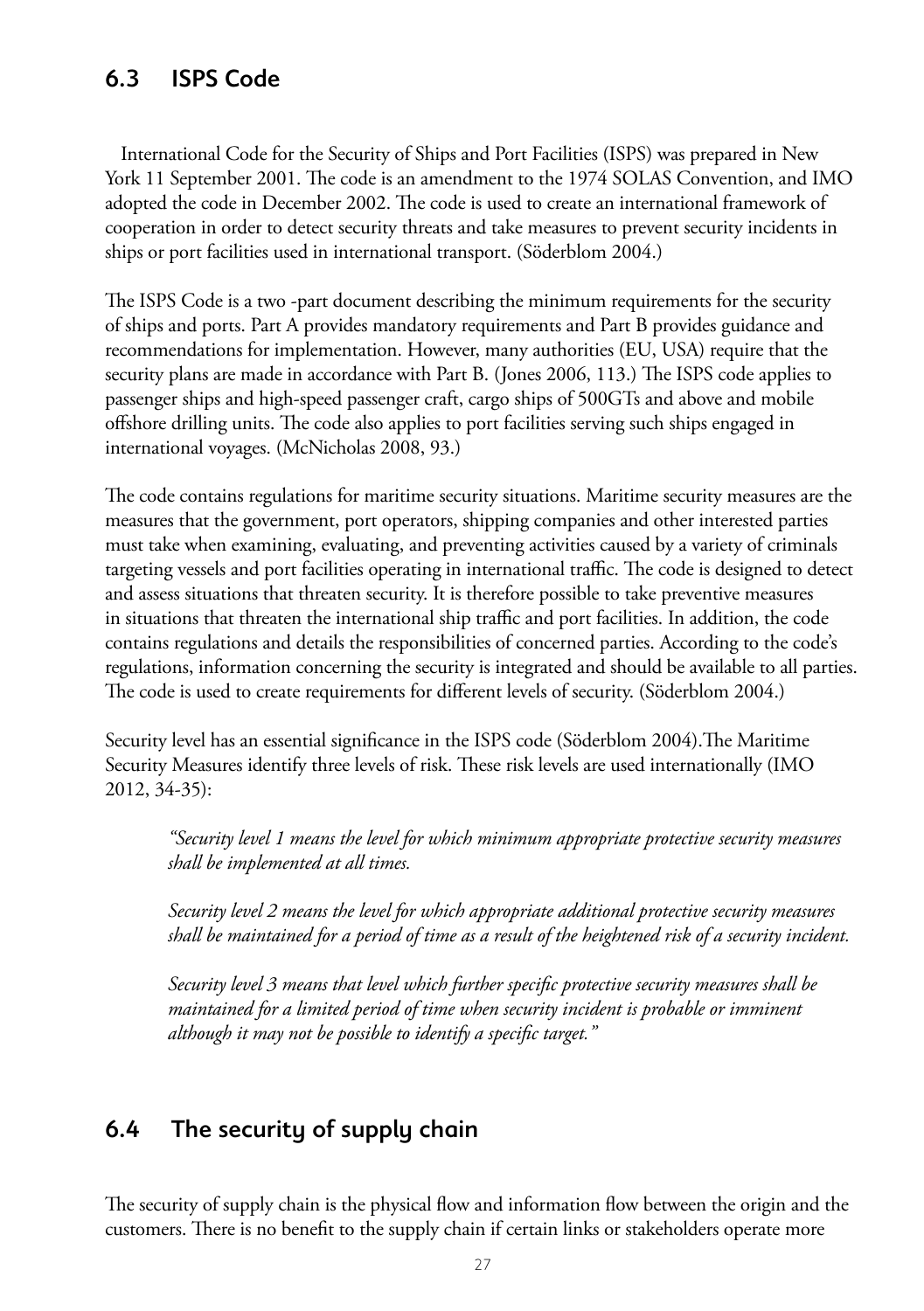efficiently than others; the total performance from the origin to the end user is the relevant matter. Each link within a supply chain is dependent on the previous links. (Banomyong 2005, 4.)

The security of the supply chain is managed with The US container security initiative (CSI), The US Customs Initiative on Supply-Chain Security or Customs' Trade Partnership against Terrorism (C-TPAT) and EU Authorized Economic Operator (AEO).

The US container security initiative (CSI) consists of the following four core elements (Banomyong 2005, 9):

- *1. "to establish security criteria to identify high risk containers;*
- *2. to pre-screen those ocean going containers identified as high risk before they arrive at US ports;*
- *3. to use advance technology to quickly pre-screen high-risk containers;*
- *4. to develop the use of smart and secure ocean going containers."*

The US Customs Initiative on Supply-Chain Security or Customs' Trade Partnership against Terrorism (C-TPAT) has been implemented in many countries due to the fact that several US importers and their suppliers have been "advised" to join this initiative. (Banomyong 2005, 10.)

*"C-TPAT recognizes that customs can provide the highest level of security only through close cooperation with the ultimate owners of the supply chain, importers, carriers, brokers, warehouse operators and manufacturers. Through this initiative, Customs is asking business to ensure the integrity of their security practices and communicate their security guidelines to their business partners within the supply chain."* (Hauser, Graham, Koerner, & Davis. 2004, 23.)

C-TPAT is the inspiration for the AEO system. AEO's main purpose is to create secure transport chains as part of the fight against terrorism and to facilitate international trade. An economic operator may voluntarily apply for AEO status in order to gain simplified customs procedures and / or facilitations of customs control inspections. There are three types of AEO: 1) Customs Simplifications, 2) Security and safety, and 3) both Customs Simplifications and Security and Safety. (Kuronen & Tapaninen 2007, 31.)

C-TPAT and AEO have certain differences. AEO combines the security with the use of simplified procedures of customs clearance. In addition, the AEO applies to both exports and imports, while the C-TPAT only covers the export of the United States. C-TPAT is best suited for large companies, but AEO is intended for small and medium-sized enterprises. (Kuronen & Tapaninen 2007, 38.)

### **6.5 Automatic Identification System (AIS)**

It can be said that the availability of information about a ship to other ships and the coastal authorities increases maritime security. Automatic identification system (AIS) automatically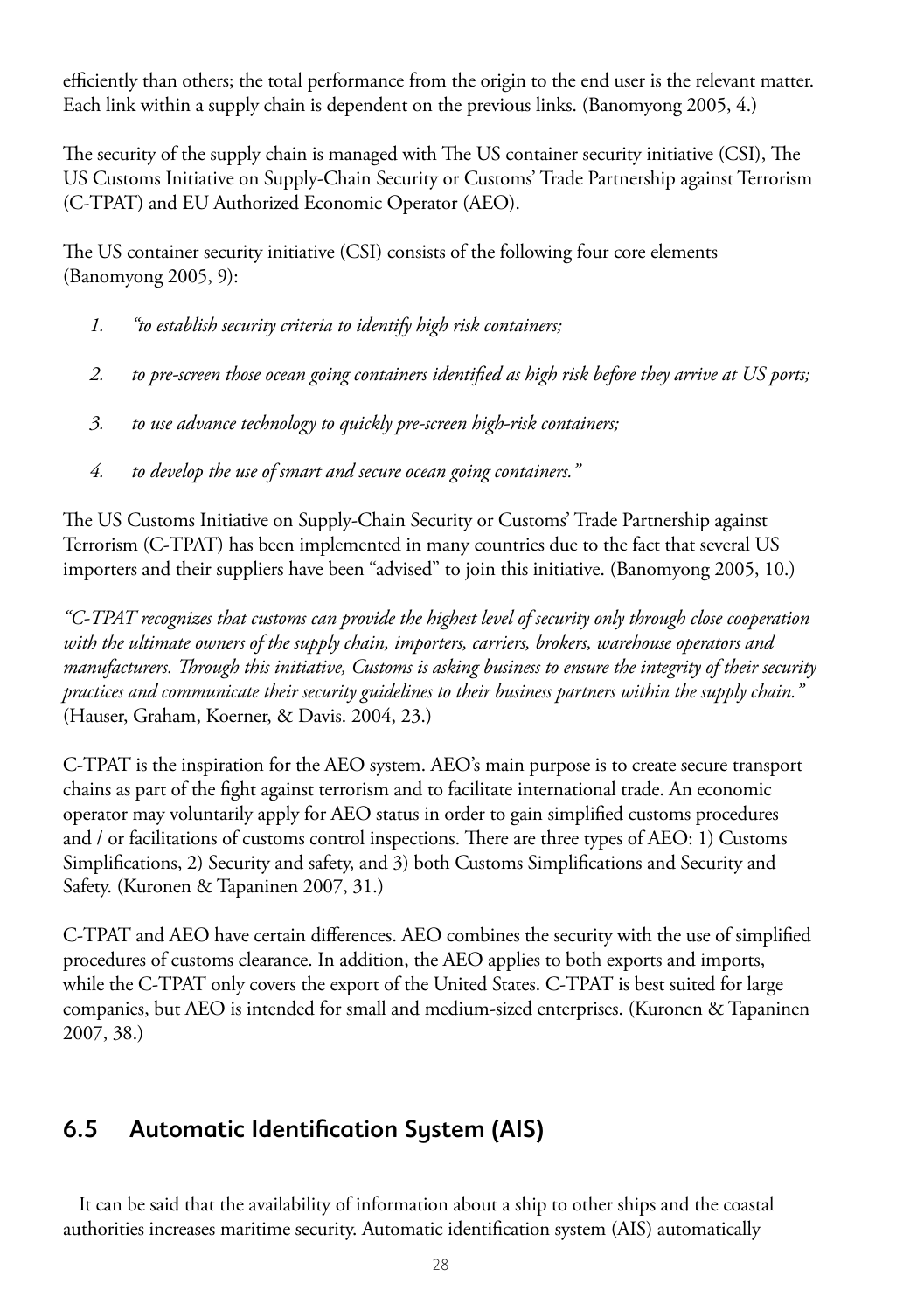provides information about a ship to other ships and to the coastal authorities. The requirement became effective for all ships by 31 December 2004. AIS must be maintained in operation at all times unless international agreements, rules or standards require the protection of navigational information. (IMO 2013.)

The regulation requires that AIS shall (IMO 2013):

- "*provide information including the ship's identity, type, position, course, speed, navigational status and other safety-related information - automatically to appropriately equipped shore stations, other ships and aircraft;*
- *• receive automatically such information from similarly fitted ships; monitor and track ships;*
- *• exchange data with shore-based facilities*."

*Long Range Identification and Tracking system (LRIT).* Regulation concerning Long Range Identification and Tracking system (LRIT) entered into force at the beginning of 2008 with the purpose to improve maritime security. In the LRIT system, the contracting parties share information about the vessels moving in the high seas for search and rescue purposes. LRIT is included in SOLAS Chapter V (Safety of Navigation). In the LRIT, vessels are required to report their identity, location, and the time and date of the location. LRIT system is not connected to the vessel's automatic identification systems (AIS systems). The information provided by LRIT is more confidential than that of AIS and it is distributed only to the receivers specified in the regulation. In addition, national governments can only receive LRIT information from the vessels that are more than 1000 nautical miles from the coast of the country. (Kuronen & Tapaninen 2007, 29.)

The main purpose of LRIT is to enable a contracting government to obtain ship identity and location information in sufficient time to evaluate the security risk posed by a ship off its coast and to respond, if necessary, to reduce any risks. It is mandatory to have LRIT in all passenger ships, high speed craft, mobile offshore drilling units and cargo ships of over 300 gross tonnes. (EMSA 2013.)

### **6.6 Maritime education**

Maritime education can be considered an important security measure because the education addresses, for example, the key issues of the ISPS Code and security management methods. Also, the awareness and skills related to safety and security matters that are adopted during the years of training are a necessary basis when managing security risks.

Nowadays, maritime education and training has been expanded to cover all onboard duties, and working in the field requires the completion of maritime education. The qualifications and degrees earned in vocational schools and universities form the basis for the occupational education and training. As for higher education, universities and colleges are parallel but have different profiles and functions. (Anttila & Salmenhaara 2010, 27.)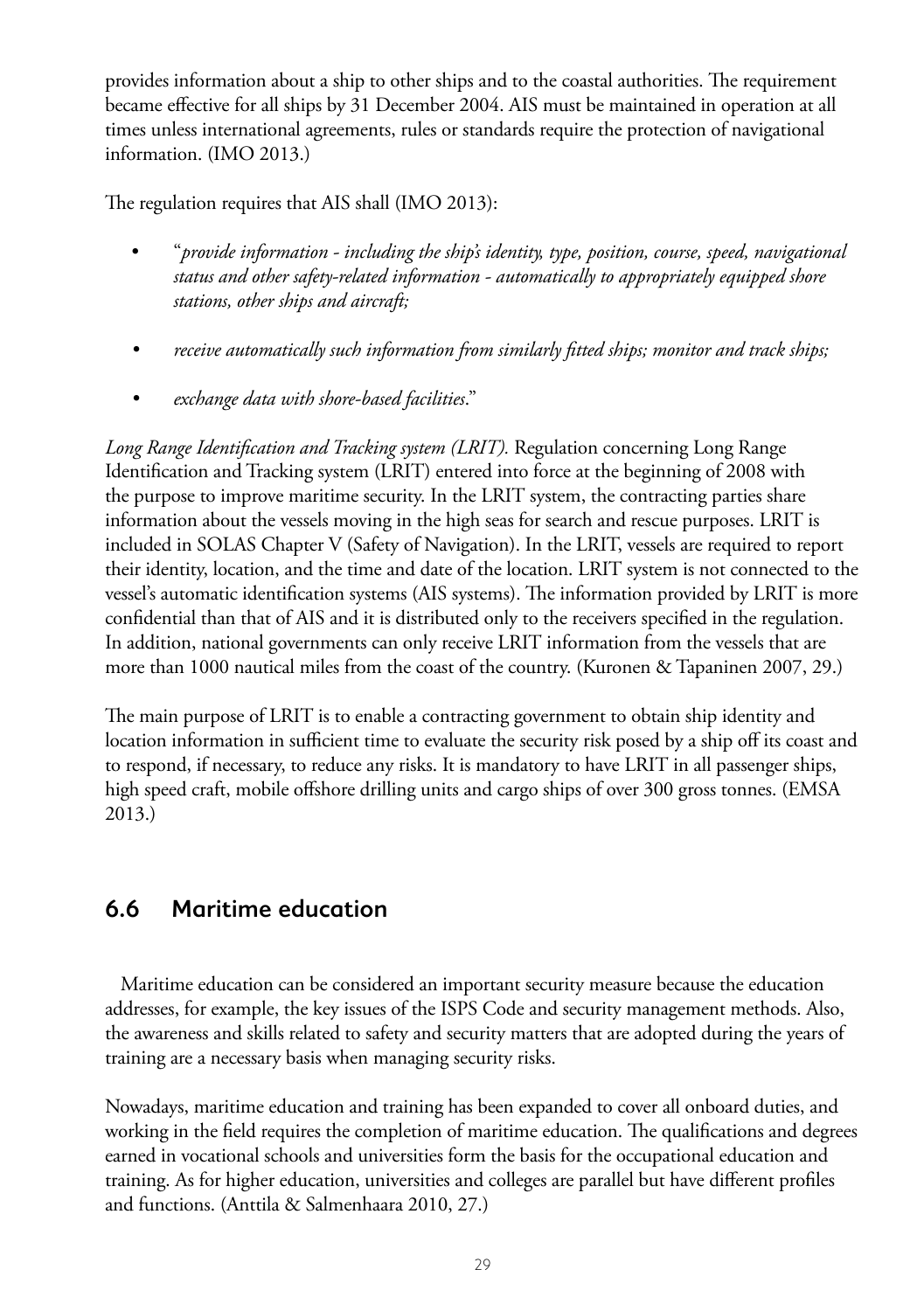Convention on Standards of Training, Certification and Watchkeeping for Seafarers (STCW Convention) has had its own impact on the educational legislation, structure of degree and training programs, content of education, equipment and tools for the education, teachers and other staff of educational institutions, as well as co-operation and networks. The convention defines the mandatory minimum requirements in the field, such as the health condition requirements for the professionals working in the field, the amount of sea service, and the standards for certificates and qualifications. (Anttila & Salmenhaara 2010, 30.)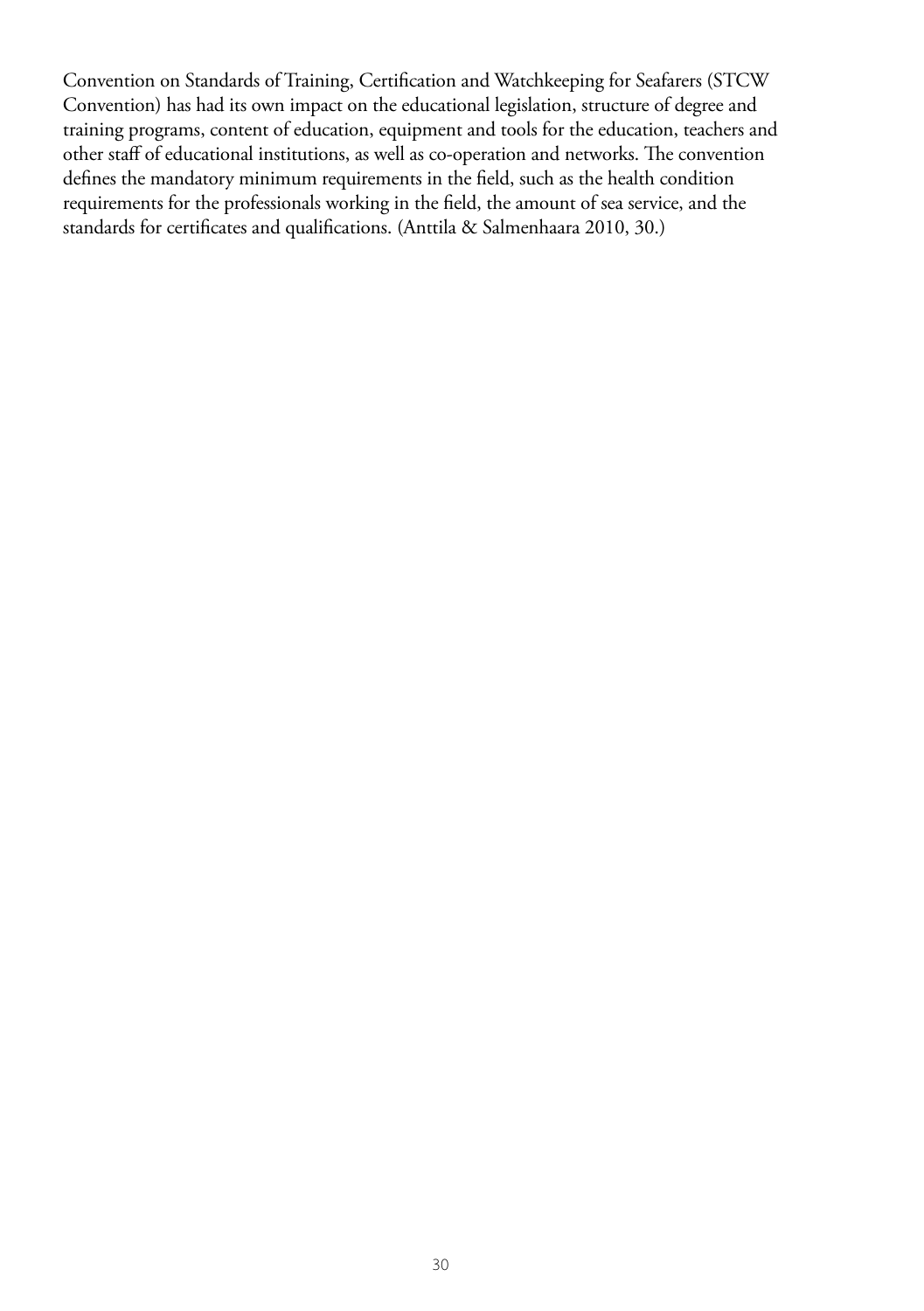# 7 discussion and conclusions

The main aim of the study was to reflect what actions are needed for the development of comprehensive safety and security in the maritime sector when security threats are also taken into account in risk management. First, some general aspects on maritime security were discussed. Next, the collection of material and definition of maritime security threats were presented. Finally, the most important maritime security measures were presented.

#### **7.1 Discussions**

Material for this study was collected by means of theme interviews, a web-based survey, Delphi study and workshops. This study is a review of security issues in the Baltic Sea region. In particular, the study is focused on Finland. For this study, a list of threats was formed, and the threats were examined on a general level. MIMIC WP3 is concentrated on the study of security threats mainly at a strategic level.

The topic of the study was diverse and multidimensional, so only a general overview of the threat categories was presented. Therefore, more research is needed in the future. During the study, it was noticed that the security issues are quite challenging to study because the threats are somewhat sensitive and often not openly discussed. In some cases emotional attitude diminished the importance of expert opinions. Discussion on security issues demands an atmosphere of trust and openness. It would also be easier to conduct further studies with the help of a person who has to classified data.

One way to promote trust is to allow the respondents comment anonymously. Delphi method has such a feature, and this was one reason the method was employed in this study. To some extent, the method produced desired results if they are compared with the findings of the interviews. The main findings are the same, but for example, the likelihood of terrorism was clearly higher (possible) than in the interviews (unlikely). We assume that it was easier to increase the estimation when answering anonymously. On the other hand, anonymity also increased the number of emotive comments. An opportunity to comment freely and at the same time unload feelings is a good way to approach a difficult issue, but the process should continue until a common understanding of the issue is reached. However, we did not fully reach this goal because of the very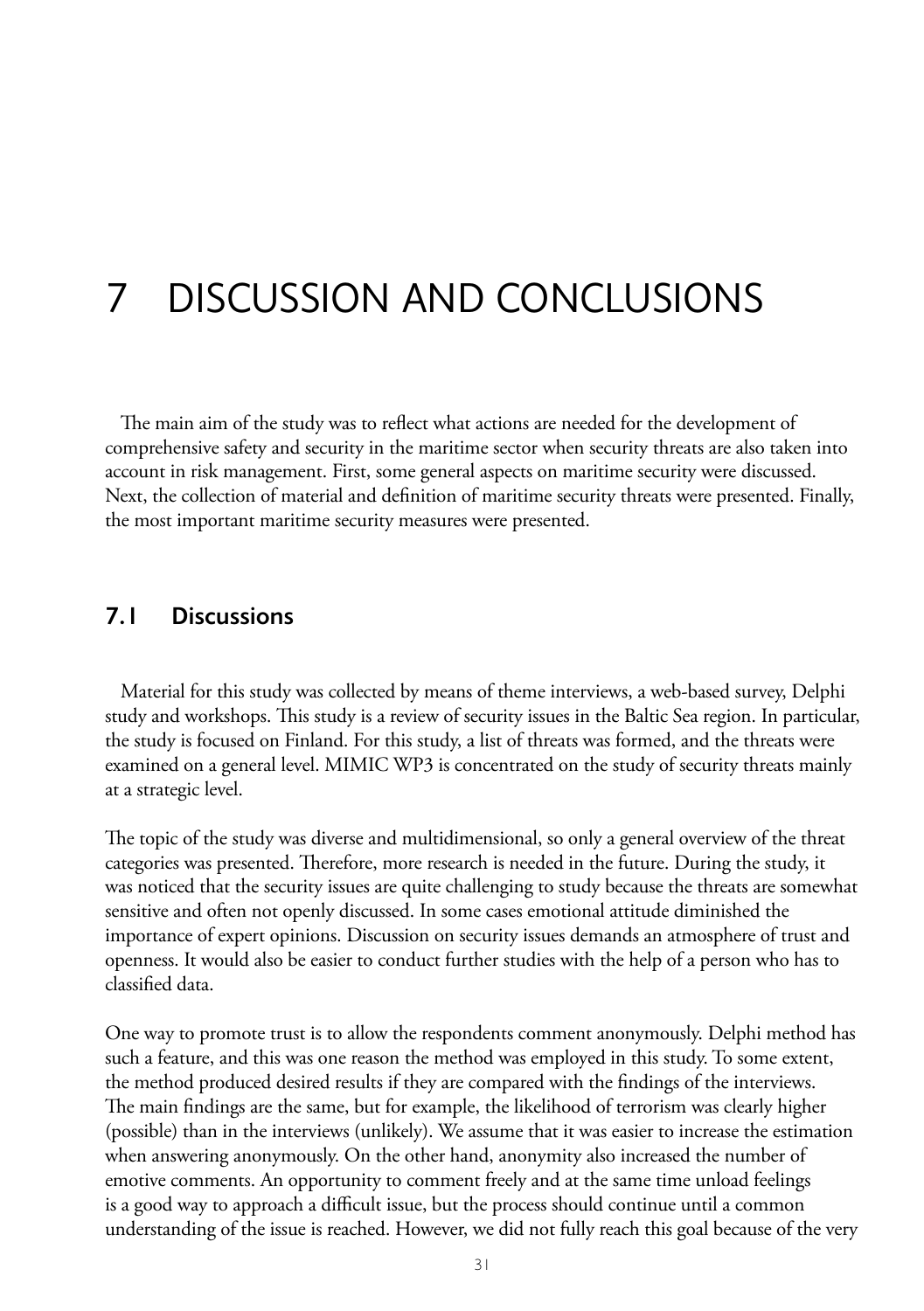busy schedule of the respondents. It is understandable that there are only a few experts in this field, and naturally they have only limited time for this kind of studies.

Another aim of this MIMIC WP 3 study was to analyze collected threats by using the model developed in the project (see Chapter 5). The method and theory used in the model development were similar to those used in other parts of the MIMIC project (Bayesian Belief Network). The model could be then connected with the other models. The main aim of the security threats analyzing model was to conduct analysis of all the identified threats at the same time and estimate the likelihood for example of an illegal action that might cause an oil spill. The aim and also the developed model present a very ambitious task. However, there is still much development work to do and we would like to proceed carefully. Resources reserved for the MIMIC project were insufficient when compared to the scope of the study, and that is why we could not analyze the collected threats as systematically as we expected. The model development should be continued by a future study.

### **7.1 Conclusions**

The results of the study show that: the smuggling of weapons and drugs, thefts, vandalism, human trafficking and smuggling of humans, violent crimes, illegal fishing, illegal discharges and illegal environmental activism occur in the Baltic Sea region.

According to the results of the study, it can be said that growing problems in the Baltic Sea are smuggling of drugs, smuggling of weapons and human trafficking. The probability of terrorism is very low, but attacks conducted by some unorganized individuals should be considered possible. Drugs move around the Baltic Sea. Most drugs are transported in containers, Ro-Ro and Ropax vessels because contraband cargo is easier to hide onboard these vessels than for example onboard tankers. Due to the free movement of goods inside the Schengen area, the transportation of drugs in smaller packages with passengers is becoming a growing trend. Generally, smuggling is not a problem to seafaring unless it remains uncovered during the transportation. Drug smuggling is a major problem for the society.

According to the authorities, weapons are smuggled on a larger scale and more systematically than previously assumed. Human trafficking occurs in the Baltic Sea and apparently it is a greater problem than is publicly admitted. However, human trafficking is not a problem from maritime point of view. Victims of trafficking are most likely transported with the status of legal passengers, and the truth is revealed only at the destination. The coordination of standards and practices, as well as the creation of trusted networks is required to improve and increase situational awareness.

Maritime security measures have been examined with authorities and maritime experts. It is obvious that management methods for security threats vary slightly depending on the threat type. However, surveillance was mentioned by the experts as being the most essential maritime security measure. Cooperation between maritime law enforcement authorities of the Baltic States is considered good, and there is no need to significantly change security measures. However, according to the discussions with authorities, the unattainability of necessary information is one of the most significant security threats. Not all information is available for every authority, and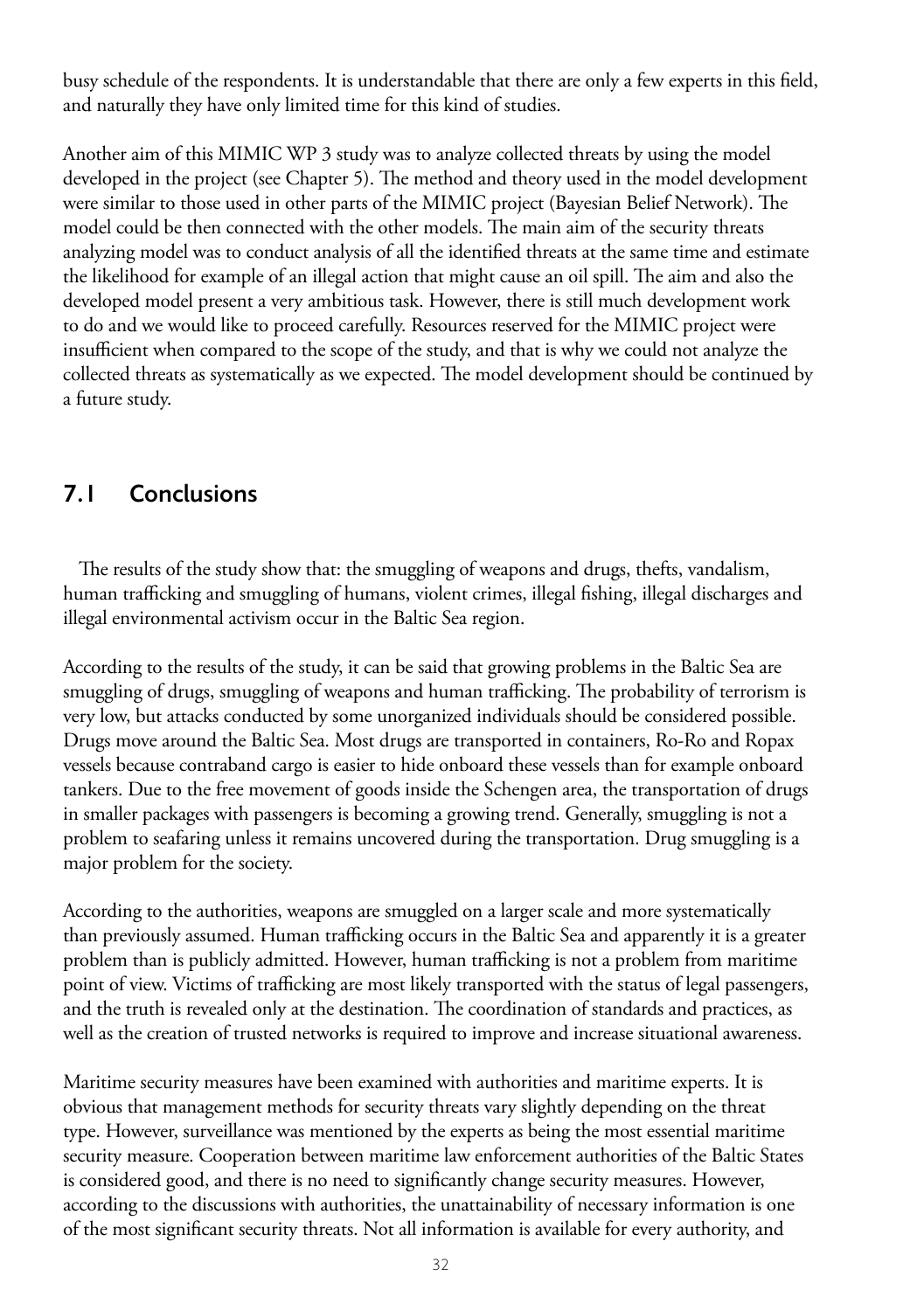the collection of information is challenging. This challenge should be the first to be tackled in the near future. In addition, closer cooperation and clarification of task sharing could improve the preparedness.

In conclusion, networking between different stakeholders is very important when improving maritime security management. All in all, situational awareness and collaboration both nationally and internationally can be regarded as good maritime security measures. The Baltic Sea is a politically stable area, and unless this changes there are no triggers for security threats. However, the future is difficult to predict, and no threat should be omitted from the preparations plans.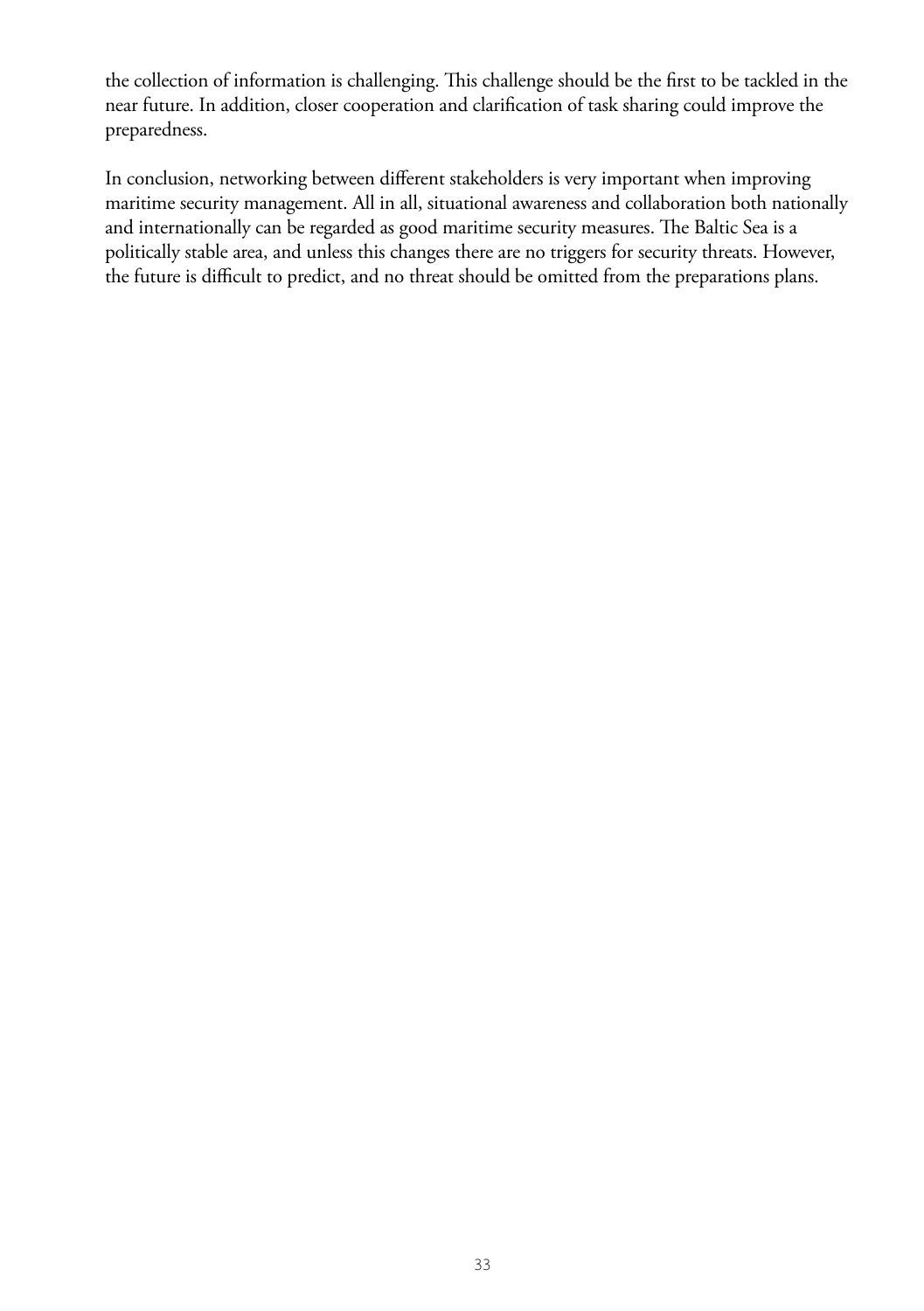### **REFERENCES**

- Anttila, R. & Salmenhaara, T. 2010. Merenkulkualan koulutuksen tila ja kehittämistarpeet. Opetushallitus. Raportit ja selvitykset 2011:5.
- Banomyong, R., 2005. The impact of port and trade security initiatives on maritime supply-chain management. Maritime Policy and Management, VOL.32, NO 1, 3-13
- Breitzmann, K-H., 2013. Baltic Maritime Transport, its structure, competitive situation and economic weight. In: Union of the Baltic Cities commission on Environment, 2013. Pan-Baltic Manual of best practices on clean shipping and port operations. Turku: Multiprint Oy.
- Criminal Intelligence Service Canada (2007) Integrated Threat Assessment Methodology. [Last access 26 August 2013] Available:http://www.cisc.gc.ca/products\_services/ita\_methodology/ document/ita\_methodology\_2007\_e.pdf
- Del Pozo, F., Dymock, A., Feldt, L., Hebrard, P. & di Monteforte, F.S. (2010) Maritime Surveillance in Support of CSDP. The Wise Pen Team Final Report to EDA Steering Board. 26 April 2010. [Last Access 27 August 2012] Available: http://www.eda.europa.eu/Libraries/ News/Wise\_Pen\_Team\_report\_on\_MARSUR.sflb.ashx
- European Maritime Safety Agency (EMSA), 2013. Vessel tracking globally (LRIT). [Last access 25 March 2013] Available: http://emsa.europa.eu/operations/lrit.html
- European Union. 2010. Integrating Maritime Surveillance Communication from the Commission to the Council and the European Parliament on a Draft Roadmap towards establishing the Common Information Sharing Environment for the surveillance of the EU maritime domain. Luxembourg: Publications Office of the European Union. [Last access 20 September 2013] Available:http://ec.europa.eu/maritimeaffairs/policy/integrated\_maritime\_surveillance/ documents/integrating\_maritime\_surveillance\_en.pdf
- House of Commons Defence Committee. 2012. Future Maritime Surveillance. Fifth Report of Session 2012–13. Authority of the House of Commons. [Last access 19 September 2013] Available:http://www.publications.parliament.uk/pa/cm201213/cmselect/cmdfence/110/110.pdf
- Hauser, T., Graham, J., Koerner, P. & Davis F., 2004. A Fully Integrated Global Strategic Supply Network – A Critical Enabler of DoD Transformation. Strategic Supply Industry Study. Group Paper. The Industrial College of the Armed Forces National Defense University Fort McNair, Washington, DC 20319-5062.
- International Maritime Organization (IMO), 2013. AIS transponders. [Last access 25 March 2013] Available: http://www.imo.org/OurWork/Safety/Navigation/Pages/AIS.aspx

Jones, S. 2006. Maritime security: a practical guide. London: Nautical Institute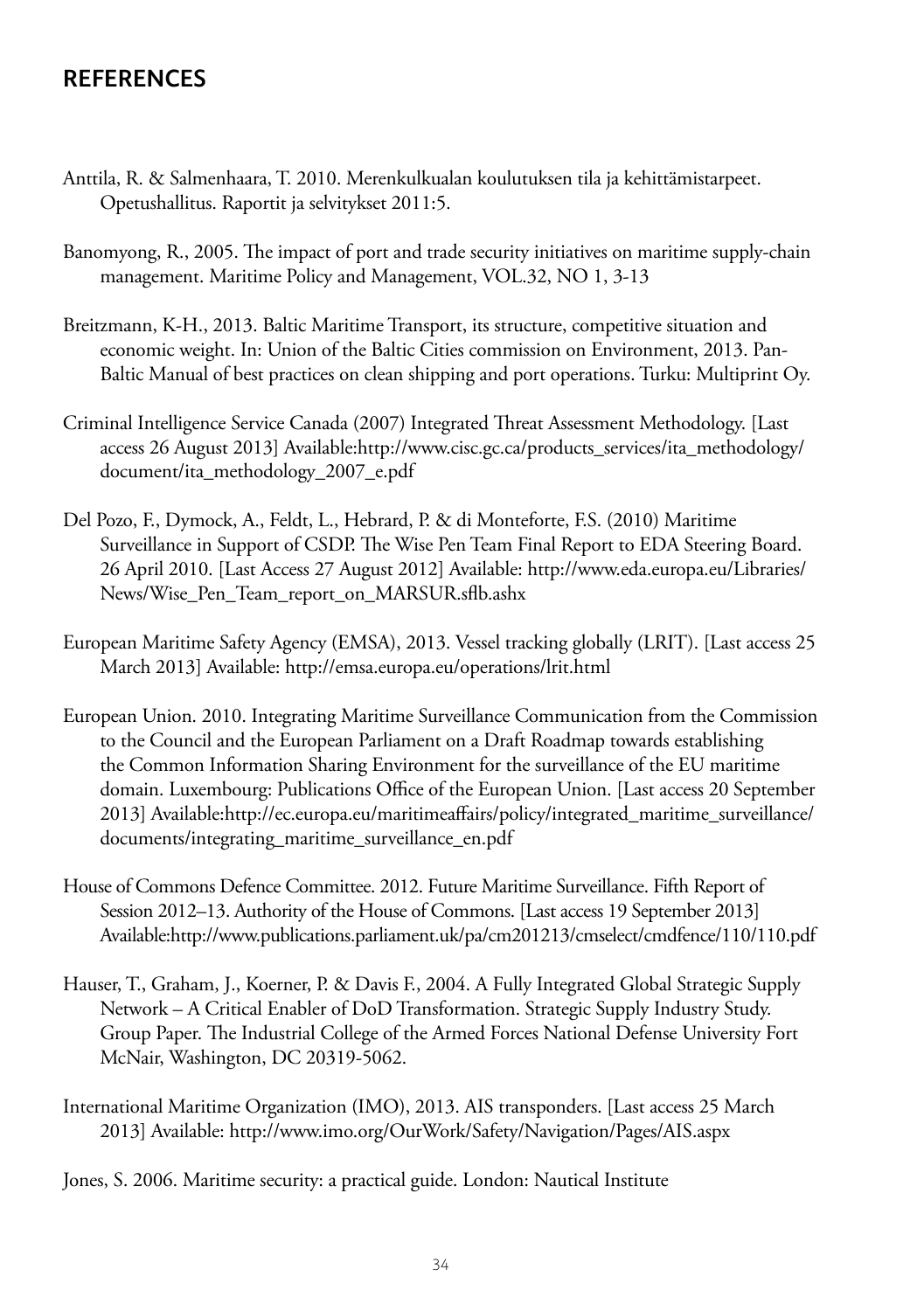- Kuronen, J. & Tapaninen, U., 2007. Turvallisuusmääräysten kehitys ja vaikutukset meriliikenteeseen ja satamiin. Turun yliopisto merenkulkualan koulutus ja tutkimuskeskus
- Kuusi O., 2003. Delfoi-menetelmä. In publication: Tulevaisuudentutkimus. Edited. M. Kamppinen, O. Kuusi & S. Söderlund. Suomalaisen kirjallisuuden seura
- Linstone HA, Turoff M (eds.), 1975. The Delphi Method. Techniques and Applications. Massachusetts, Reading: Addison-Weasley
- Mallia, P., 2010. Migrant Smuggling by Sea: Combating a Current Threat to Maritime Security through the Creation of a Cooperative Framework. Martinus Niljhoff Publishers
- McNicholas, M., 2008. Maritime security: an introduction. Amsterdam; London: Elsevier/ Butterworth Heinemann
- Mölder, H., 2006. NATO's Role in the Post-Modern European Security Environment, Cooperative Security and the Experience of the Baltic Sea Region. Baltic Security & Defence Review Volume 8, 2006 7- 33
- Peer, D. (edit.), 2012. Closing the Gap: Enhanced Maritime Security Cooperation and Awareness. Maritime Security Occasional Paper No. 16. Centre for Foreign Policy Studies, Dalhouse University, Halifax, Nova Scotia, 2012.
- Reiman, T., Silla, A., Heikkilä, J., Pietikäinen, E. & Luoma, J. 2012. Turvallisuuskulttuuri liikennejärjestelmässä. Esitutkimus. VTT
- Roach, J.A. 2004. Initiatives to enhance maritime security at sea. Marine Policy 28 (2004) 41-66.
- Säkkinen, J., 2011. SAR-sateliittien hyödyntäminen merivalvonnassa. Maanpuolustuskorkeakoulu. [Last access 17 April 2013] Available:http://www.doria.fi/bitstream/handle/10024/74393/ E4140\_S%C3%A4kkinenJVH\_EUK63.pdf?sequence=1
- Söderblom, M., 2004. ISPS code in force 1.7.2004 legal implications on a vessel. ISPS-koodin voimaanastuminen 1.7.2004 – oikeudelliset vaikutukset aluksella. Neptun Juridica. [Last access 7 May 2013] Available: http://www.neptunjuridica.com/arc\_isps.html
- Tuominen, R. 2013. Security threat analysis model for the MIMIC-project. Tampere: restricted report by VTT.
- U.S. Government Accountability Office, 2010. Maritime Security: Domain Awareness. In publication Supply Chain Security: International Practices and Innovations in Moving Goods Safety and Efficiently, volume 2. Thomas A.R. (editor). Santa Barbara, CA : Praeger, 2010.
- Valtioneuvoston kanslia. 2012. Suomen turvallisuus- ja puolustuspolitiikka 2012 Valtioneuvoston selonteko. Valtioneuvoston kanslia. [Last access 17 April 2013] Available: http://vnk.fi/ julkaisukansio/2012/j05-suomenturvallisuus-j06-finlands-sakerhet/PDF/fi.pdf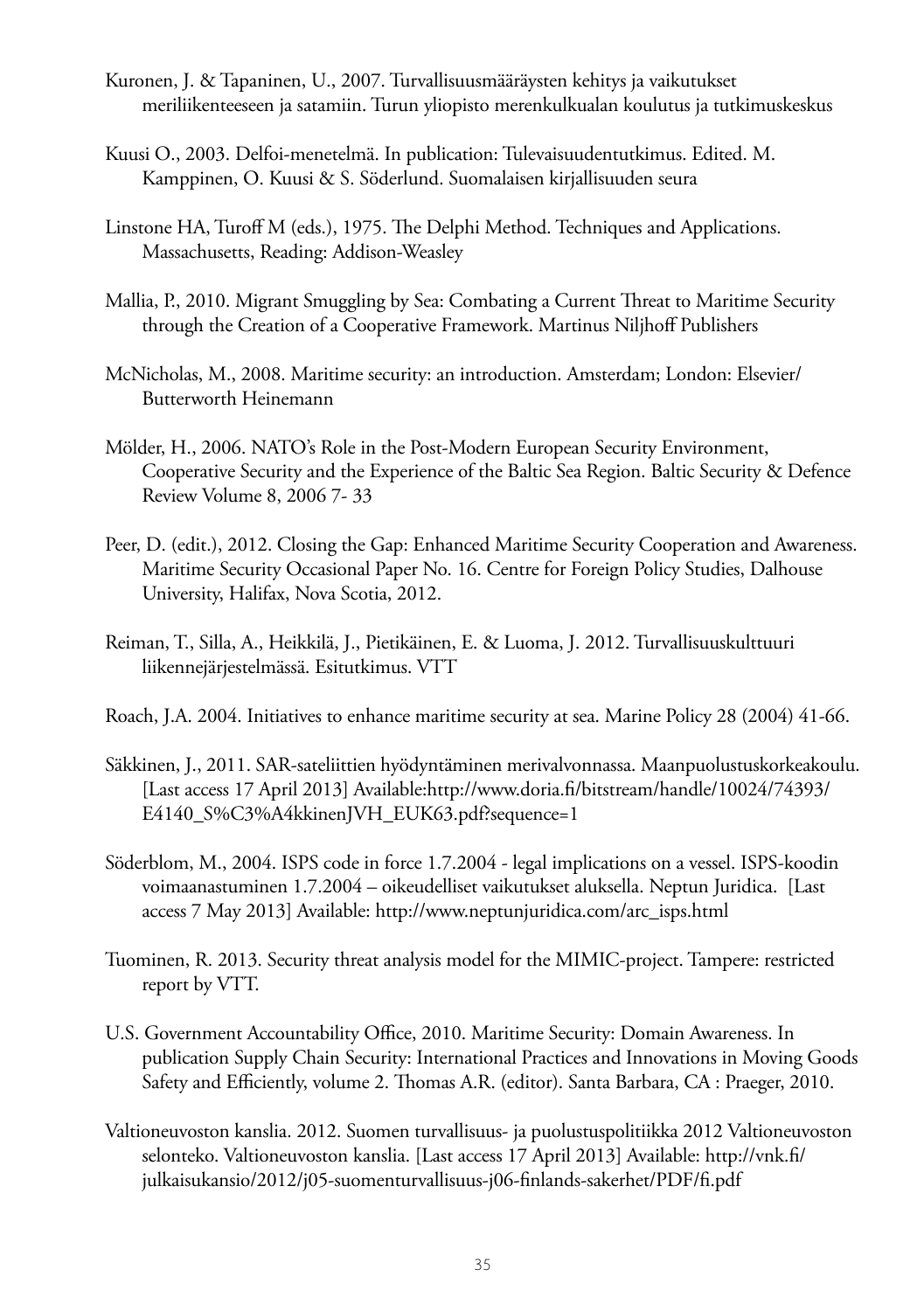- Valtioneuvoston kanslia. 2009. Itämeren haasteet ja Itämeri politiikka Valtioneuvoston selonteko. Valtioneuvoston kanslia. [Last access 19 September 2013] Available: http://vnk.fi/ julkaisukansio/2009/j23-itameri-selonteko-24-ostersjon-redogorelse-25-challenges/pdf/fi.pdf
- Valtonen, V. 2010. Turvallisuustoimijoiden yhteistyö operatiivis-taktisesta näkökulmasta. Maanpuolustuskorkeakoulu.
- Woudenberg, F. 1991. An Evaluation of Delphi, in: Technological Forecasting and Social Change, Volume 40, pp. 131 – 150.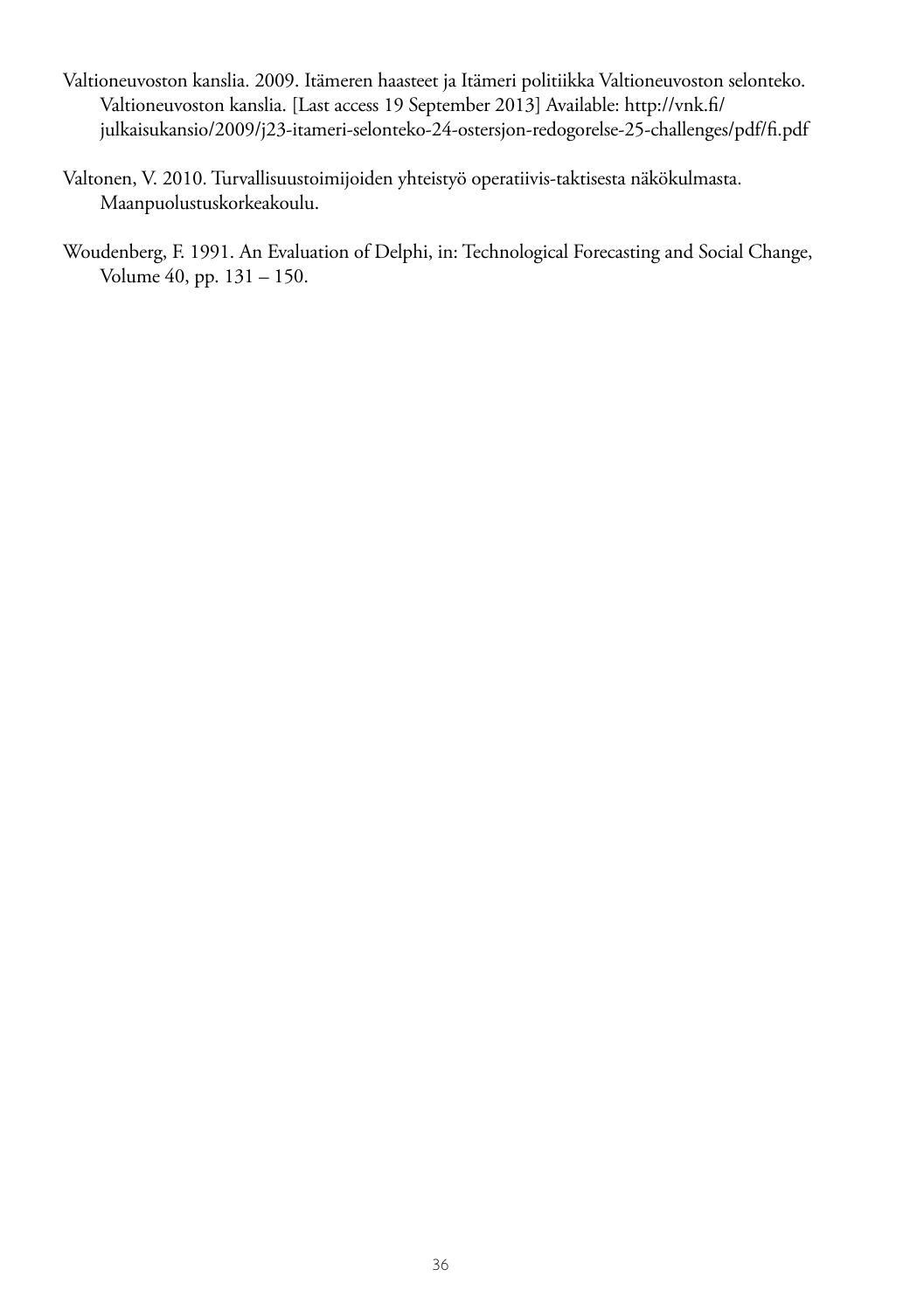#### **APPENDIXES**

**Appendix 1. Introduction of MIMIC project**

### **Minimizing risks of maritime oil transport by holistic safety strategies" (MIMIC)**

The partners of the project are Kotka Maritime Research Centre, Centre for Maritime Studies at the University of Turku, Kymenlaakso University of Applied Sciences, Aalto University, University of Helsinki, Tallinn University of Technology, University of Tartu, Swedish Meteorological and Hydrological Institute and Finnish Environment Institute. The cost estimate for MIMIC project is approximately 2 million euros, and its duration is from May 2011 to the end of 2013. The project is funded by the European Union and it has been approved to be one of the EU flag ship projects. The financing comes from the European Regional Development Fund, The Central Baltic INTERREG IV A Programme 2007-2013, Centre for Economic Development, Transport and the Environment of Southwest Finland (VARELY), the City of Kotka, Kotka-Hamina Regional Development Company (Cursor Oy), Kymenlaakso University of Applied Sciences, Finnish Environment Institute, University of Tartu, Tallinn University of Technology, and Swedish Meteorological and Hydrological Institute.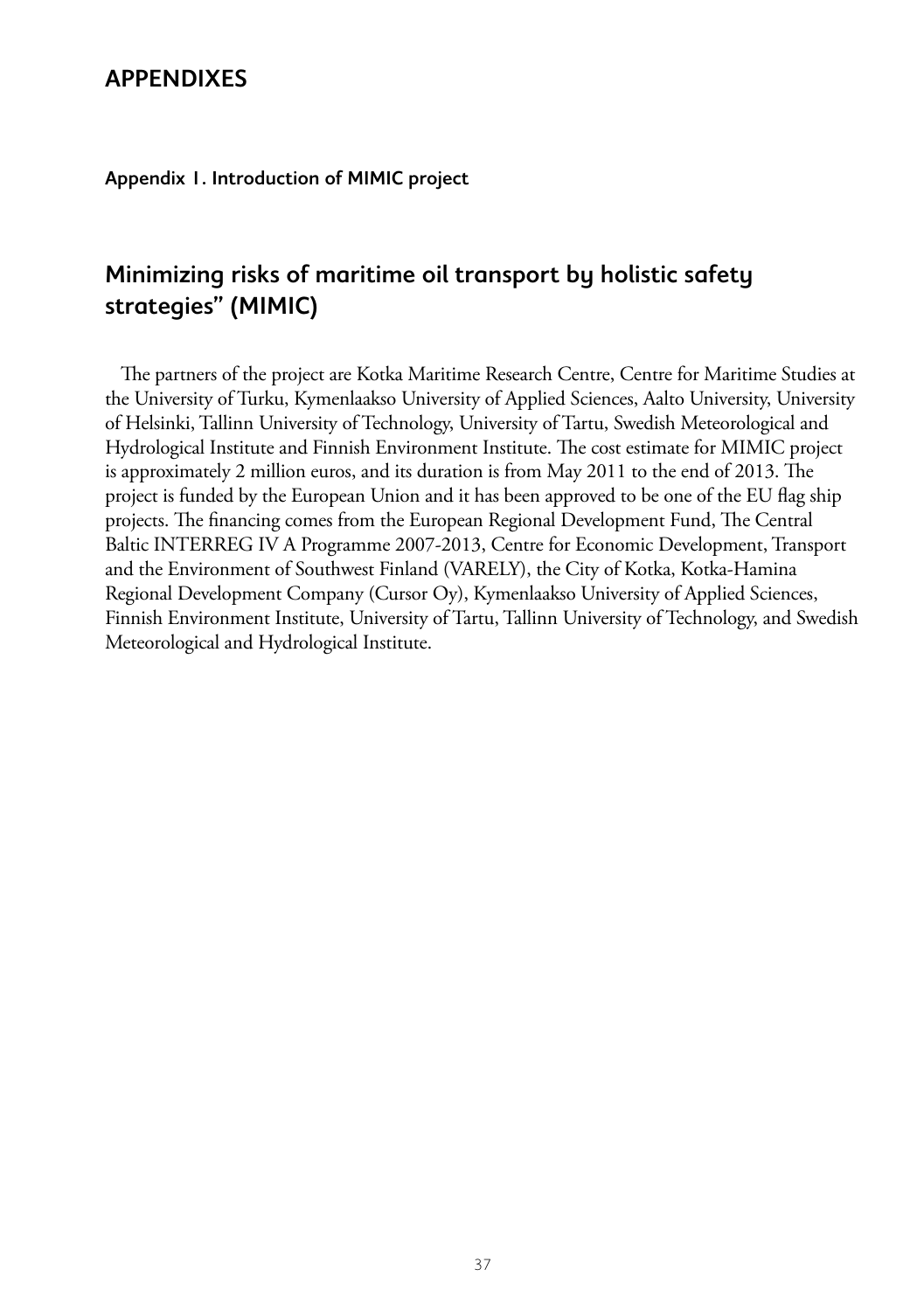#### **Appendix 2. "Threat credibility model" variables (Tuominen, 2013)**



EUROPEAN UNIÓN<br>EUROPEAN REGIONAL DEVELOPMENT FUND<br>INVESTING IN YOUR FUTURE





| Variable name             | <b>Description</b>                                                                                                                                              | <b>States</b>                                                                                                                                                                                                                                                                                            |
|---------------------------|-----------------------------------------------------------------------------------------------------------------------------------------------------------------|----------------------------------------------------------------------------------------------------------------------------------------------------------------------------------------------------------------------------------------------------------------------------------------------------------|
| <b>Actor type</b>         | Categories characterizing potential<br>performer(s) of illegal acts.<br>(Distribution of potential performer(s) of<br>illegal acts into distinctive categories) | Insider (employee, contractor)<br>Vessel<br><b>Individual</b><br>Criminal<br>Vandal/saboteur<br>Activist/activist group<br>Org crime group/network<br>Terrorist group/network<br>$\ldots$                                                                                                                |
| <b>Actor motive(s)</b>    | Foreseen main motive(s) active in an actor<br>type category to enter into illegal acts in the<br>given context                                                  | <b>None</b><br>Social<br>Economical<br><b>Political</b><br>Ideological<br>Ethnical/religious<br>Frustration/anger<br>Peer credit.<br>222                                                                                                                                                                 |
| <b>Actor objectives</b>   | Foreseen aim(s) in an actor type category<br>regarding the outcomes of the illegal acts                                                                         | Human casualties<br>Material damage, destruction<br>Disruption of operation<br><b>Financial loss</b><br>Intimidation, fear<br>Publicity<br>Influence in public opinion<br>Political influence/change<br>Peer respect<br><b>Financial benefit</b><br>Social change<br>Infiltration of arms/operatives<br> |
| <b>Actor capabilities</b> | Foreseen level of actor skills and possession<br>of (or access to) means/resources needed for<br>execution of the threat types                                  | Low<br>Moderate<br>Good                                                                                                                                                                                                                                                                                  |

Cyber attack

transportation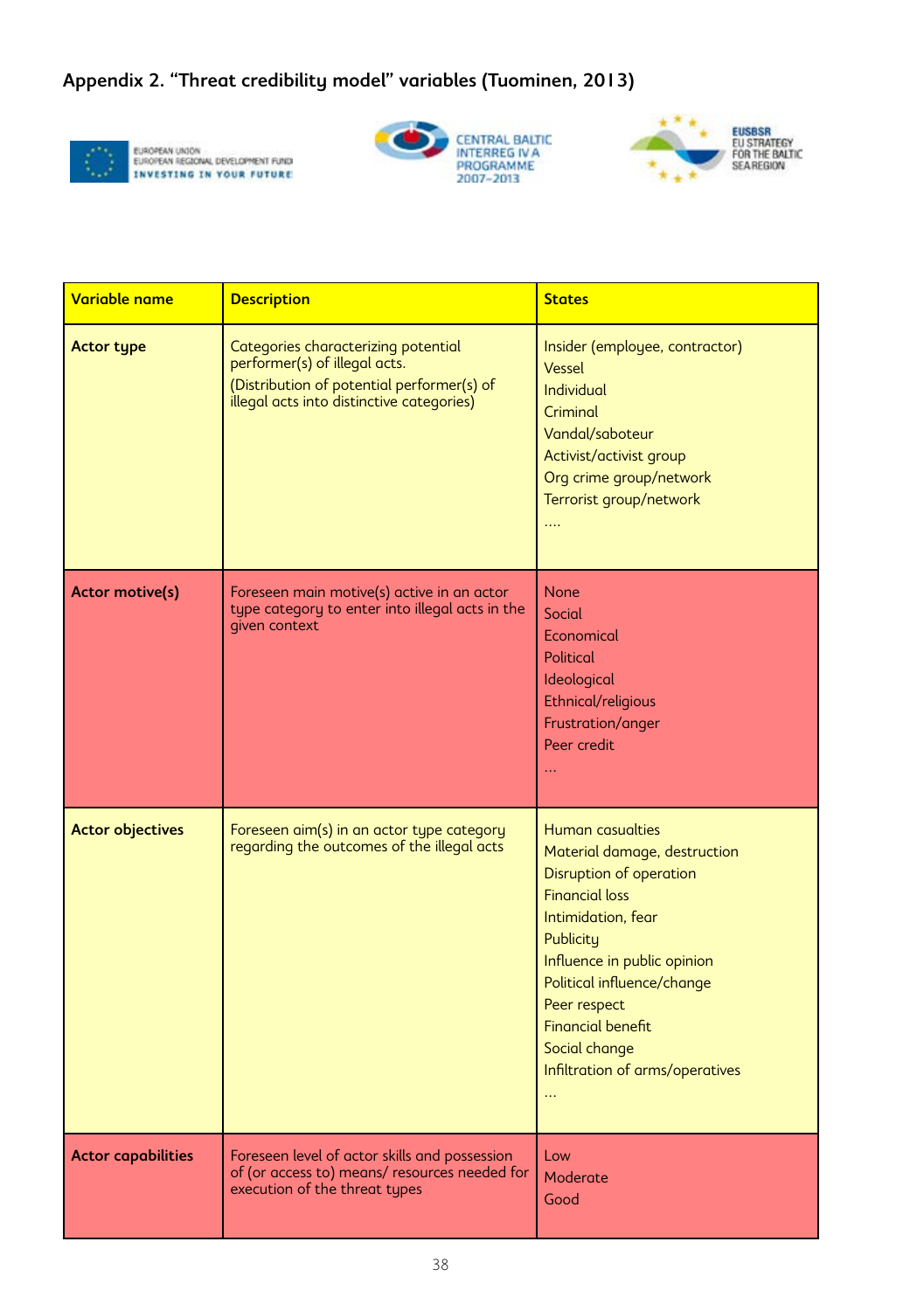| <b>Threat type</b>                     | General categories of potential intentional<br>harmful acts or illegal exploitations applicable<br>to marine transportation                                                                                    | Destruction/damaging<br>Sabotage/disrupting of oper.<br>Hijacking/seizure of vessel<br>Cyber attack<br>Piracy<br>Theft (things, info)<br>Violence on persons<br>Kidnapping<br>Intentional pollution<br>Smuggling of goods/persons<br>$\ddotsc$              |
|----------------------------------------|----------------------------------------------------------------------------------------------------------------------------------------------------------------------------------------------------------------|-------------------------------------------------------------------------------------------------------------------------------------------------------------------------------------------------------------------------------------------------------------|
| <b>Target type</b>                     | Categories of potential targets for<br>the intentional harmful acts or illegal<br>exploitations in the maritime context                                                                                        | Oil terminal<br>Cargo terminal<br>Passenger terminal<br>Passage infra/equipment<br>Crude oil tanker<br>Oil product tanker<br><b>Chemical tanker</b><br><b>Bulk carrier</b><br>General cargo vessel<br><b>Container vessel</b><br>Passenger vessel/ferry<br> |
| <b>Target</b><br>characteristics       | Characteristics of potential target systems<br>that determine the value of a target for<br>the potential actors; e.g. monetary value,<br>passenger capacity, damage/loss potential,<br>public interest, etc.)  |                                                                                                                                                                                                                                                             |
| <b>Target</b><br>vulnerabilities       | Description of the various protective<br>measures/controls implemented in the<br>potential target systems and evaluation of<br>their expected status and effectiveness in<br>preventing or mitigating the act. |                                                                                                                                                                                                                                                             |
| <b>Intervention</b><br>capabilities    | Foreseen capability of external actors<br>(authorities, other vessels) for timely<br>intervention to prevent/terminate or<br>mitigate the act.                                                                 | No/Poor<br>Moderate<br>Good                                                                                                                                                                                                                                 |
| Location                               | Location for the illegal act against the<br>selected target                                                                                                                                                    | Port/terminal<br>Coastal fairway<br>Open sea                                                                                                                                                                                                                |
| winside assistance                     | If the actor has somebody inside the target<br>system/organisation<br>providing information or assisting in the<br>illegal act.                                                                                | <b>Yes</b><br><b>No</b>                                                                                                                                                                                                                                     |
| <b>Target</b><br><b>attractiveness</b> | How well target characteristics correspond to<br>actor objectives.                                                                                                                                             | No/Low<br>Moderate<br>High                                                                                                                                                                                                                                  |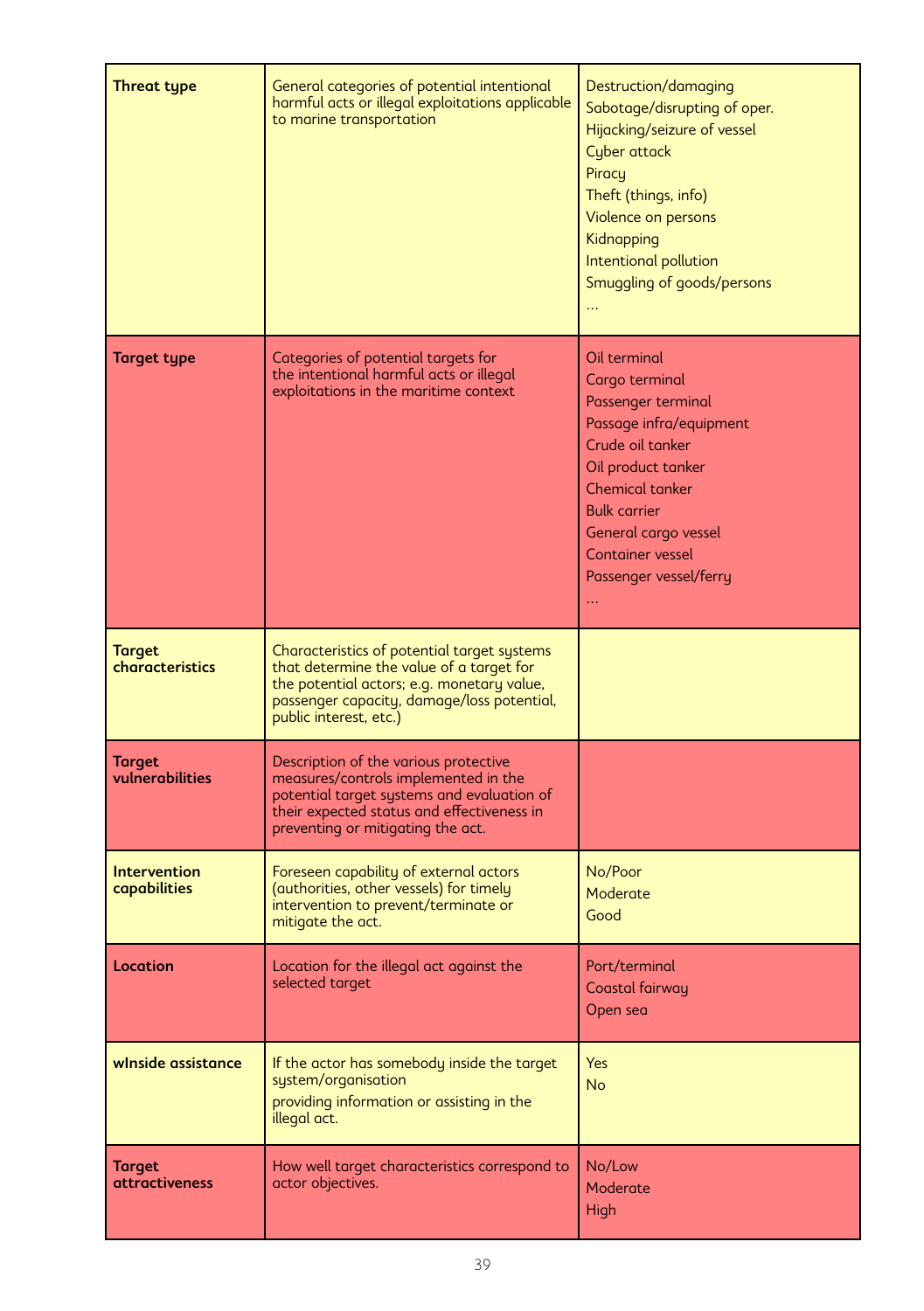| <b>Odds for success</b>  | Likelihood perceived by the actor for<br>successfully executing an illegal act related to<br>the threat tupe. | Minimal<br>Reasonable<br><b>Fair</b><br>Maximal |
|--------------------------|---------------------------------------------------------------------------------------------------------------|-------------------------------------------------|
| <b>Risk of detection</b> | Likelihood perceived by the actor of getting<br>caught, read-handed or afterwards, of the<br>illegal act.     | No/Low<br>Moderate<br>High                      |
| <b>Commitment to act</b> | Actor is committed/ready to execute the<br>illegal act related to the threat type i in the<br>target type j   | Yes $(j,i)$<br><b>No</b>                        |
|                          |                                                                                                               |                                                 |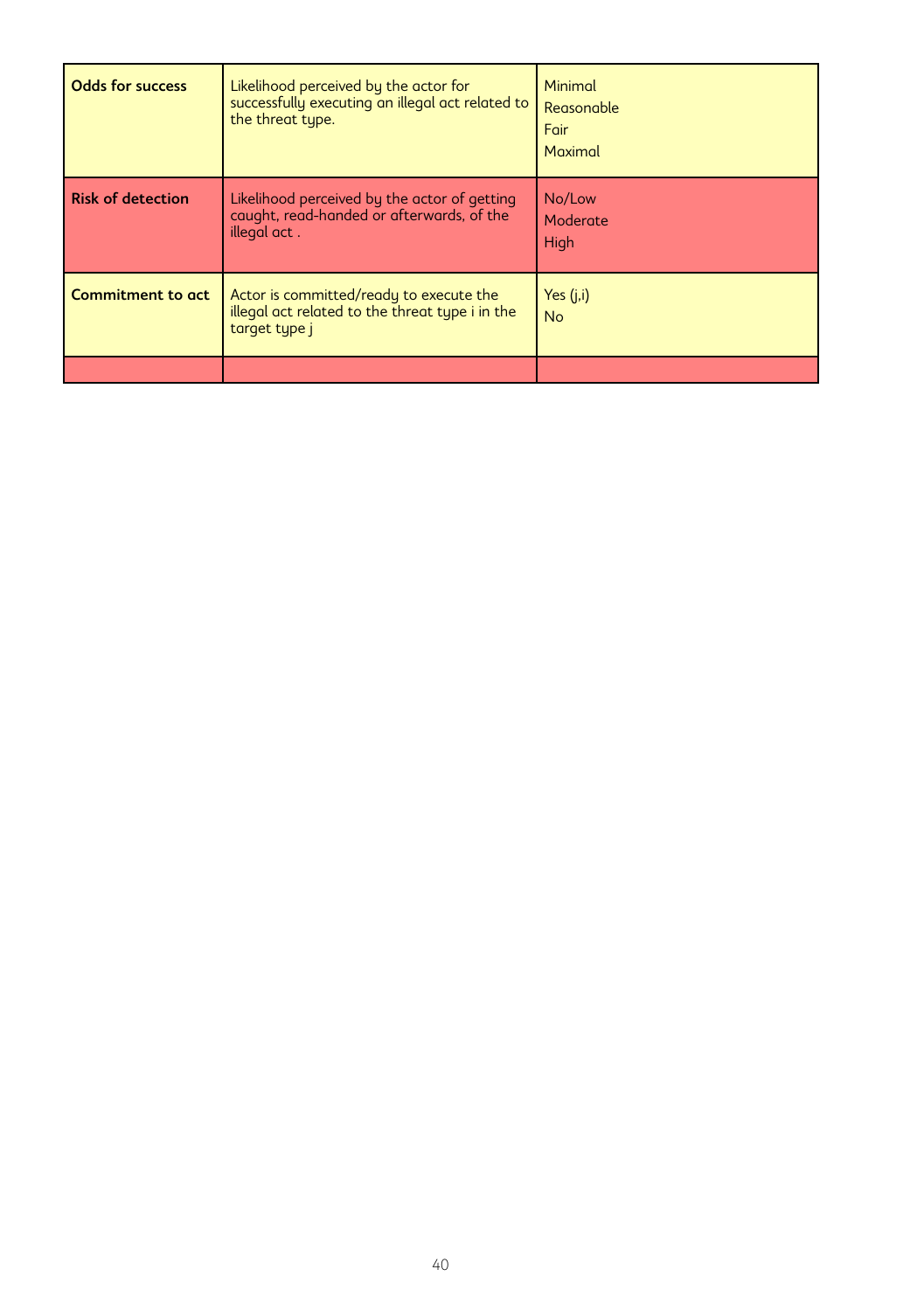# Publications of Kymenlaakso University of Applied Sciences

### **SERIES B Research and Reports**

| <b>B</b> 1 | Markku Huhtinen & al.:<br>Laivadieselien päästöjen vähentäminen olemassa olevissa laivoissa [1997].                            |
|------------|--------------------------------------------------------------------------------------------------------------------------------|
| <b>B2</b>  | Ulla Pietilä, Markku Puustelli:<br>An Empiral Study on Chinese Finnish Buying Behaviour of International Brands [1997].        |
| <b>B</b> 3 | Markku Huhtinen & al.:<br>Merenkulkualan ympäristönsuojelun koulutustarve Suomessa [1997].                                     |
| <b>B4</b>  | Tuulia Paane-Tiainen:<br>Kohti oppijakeskeisyyttä. Oppijan ja opettajan välisen ohjaavan toiminnan hahmottamista<br>$[1997]$ . |
| <b>B</b> 5 | Markku Huhtinen & al.:<br>Laivadieselien päästöjä vähentävien puhdistuslaitteiden tuotteistaminen [1998].                      |
| B 6        | Ari Siekkinen:<br>Kotkan alueen kasvihuonepäästöt [1998]. Myynti: Kotkan Energia.                                              |
| <b>B</b> 7 | Risto Korhonen, Mika Määttänen:<br>Veturidieseleiden ominaispäästöjen selvittäminen [1999].                                    |
| <b>B</b> 8 | Johanna Hasu, Juhani Turtiainen:<br>Terveysalan karusellikoulutusten toteutuksen ja vaikuttavuuden arviointi [1999].           |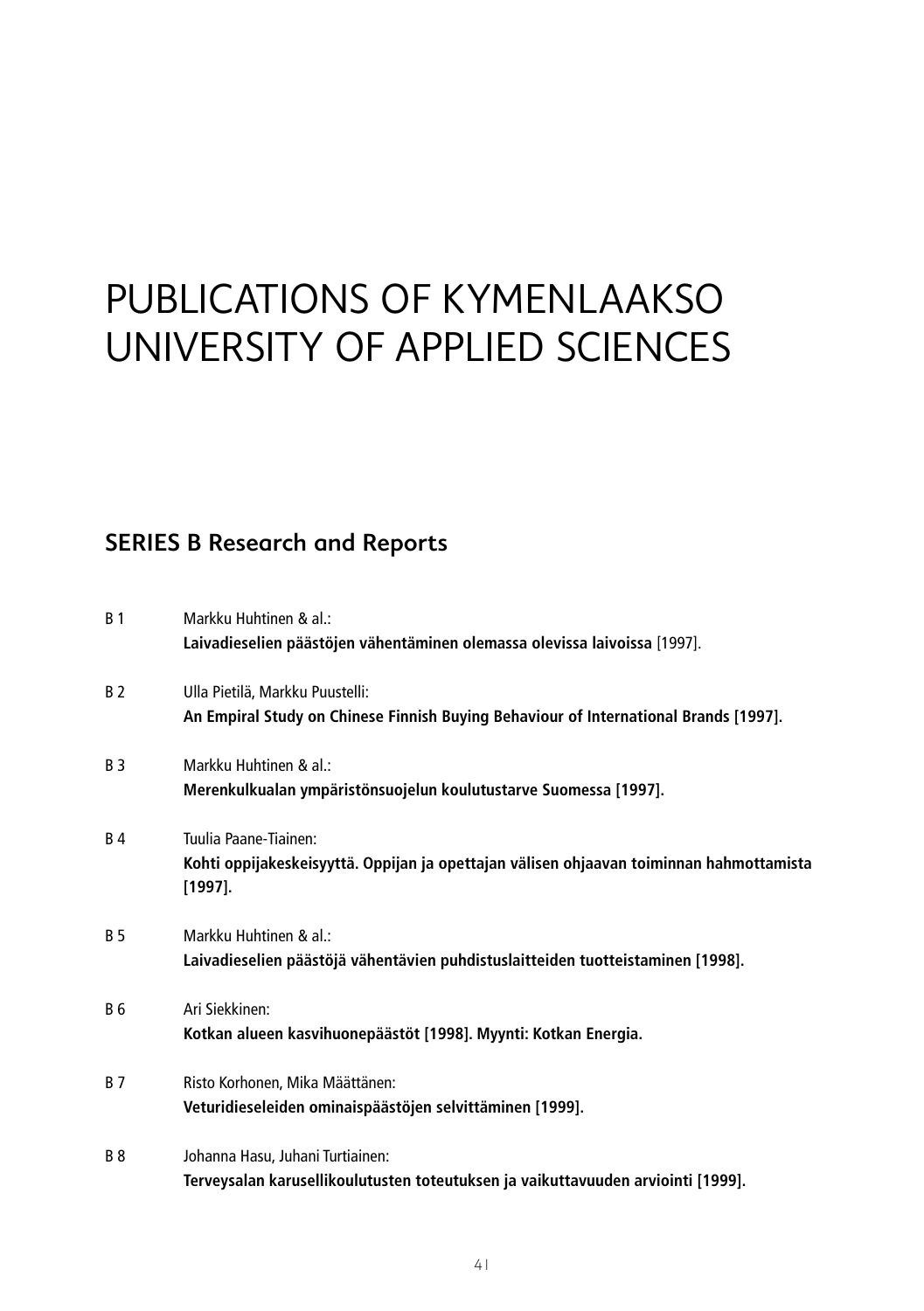| <b>B</b> <sub>9</sub> | Hilkka Dufva, Mervi Luhtanen, Johanna Hasu:<br>Kymenlaakson väestön hyvinvoinnin tila, selvitys Kymenlaakson väestön hyvinvointiin liittyvistä<br>tekijöistä [2001].                                            |
|-----------------------|-----------------------------------------------------------------------------------------------------------------------------------------------------------------------------------------------------------------|
| <b>B</b> 10           | Timo Esko, Sami Uoti:<br>Tutkimussopimusopas [2002].                                                                                                                                                            |
| <b>B</b> 11           | Arjaterttu Hintsala:<br>Mies sosiaali- ja terveydenhuollon ammattilaisena - minunko ammattini? [2002].                                                                                                          |
| <b>B</b> 12           | Päivi Mäenpää, Toini Nurminen:<br>Ohjatun harjoittelun oppimisympäristöt ammatillisen kehittymisen edistäjinä - ARVI-projekti<br>1999-2002 [2003], 2 p. [2005].                                                 |
| B 13                  | Frank Hering:<br>Ehdotus Kymenlaakson ammattikorkeakoulun kestävän kehityksen ohjelmaksi [2003].                                                                                                                |
| <b>B</b> 14           | Hilkka Dufva, Raija Liukkonen<br>Sosiaali- ja terveysalan yrittäjyys Kaakkois-Suomessa. Selvitys Kaakkois-Suomen sosiaali- ja<br>terveysalan palveluyrittäjyyden nykytilasta ja tulevaisuuden näkymistä [2003]. |
| <b>B15</b>            | Eija Anttalainen:<br>Ykköskuski: kuljettajien koulutustarveselvitys [2003].                                                                                                                                     |
| B 16                  | Jyrki Ahola, Tero Keva:<br>Kymenlaakson hyvinvointistrategia 2003 -2010 [2003], 2 p. [2003].                                                                                                                    |
| <b>B17</b>            | Ulla Pietilä, Markku Puustelli:<br>Paradise in Bahrain [2003].                                                                                                                                                  |
| <b>B</b> 18           | Elina Petro:<br>Straightway 1996-2003. Kansainvälinen transitoreitin markkinointi [2003].                                                                                                                       |
| <b>B</b> 19           | Anne Kainlauri, Marita Melkko:<br>Kymenlaakson maaseudun hyvinvointipalvelut - näkökulmia maaseudun arkeen sekä<br>mahdollisuuksia ja malleja hyvinvointipalvelujen kehittämiseen [2005].                       |
| B 20                  | Anja Härkönen, Tuomo Paakkonen, Tuija Suikkanen-Malin, Pasi Tulkki:<br>Yrittäjyyskasvatus sosiaalialalla [2005]. 2. p. [2006]                                                                                   |
| B 21                  | Kai Koski (toim.):<br>Kannattava yritys ei menetä parhaita asiakkaitaan. PK-yritysten liiketoiminnan kehittäminen<br>osana perusopetusta [2005]                                                                 |
| B 22                  | Paula Posio, Teemu Saarelainen:<br>Käytettävyyden huomioon ottaminen Kaakkois-Suomen ICT-yritysten tuotekehityksessä [2005]                                                                                     |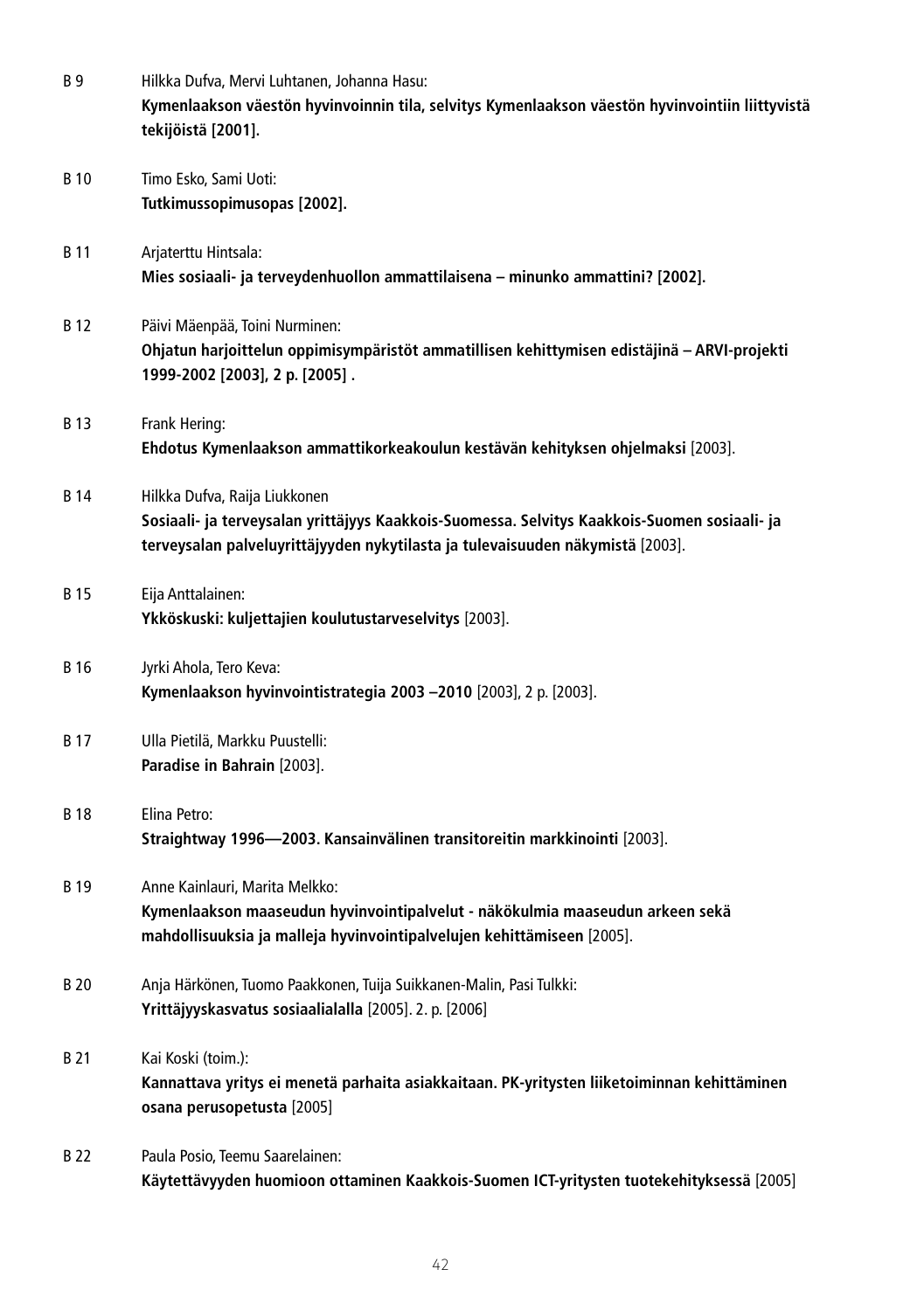| <b>B23</b>  | Eeva-Liisa Frilander-Paavilainen, Elina Kantola, Eeva Suuronen:<br>Keski-ikäisten naisten sepelvaltimotaudin riskitekijät, elämäntavat ja ohjaus sairaalassa [2006]             |
|-------------|---------------------------------------------------------------------------------------------------------------------------------------------------------------------------------|
| B 24        | Johanna Erkamo & al.:<br>Oppimisen iloa, verkostojen solmimista ja toimivia toteutuksia yrittäjämäisessä<br>oppimisympäristössä [2006]                                          |
| B 25        | Johanna Erkamo & al.:<br>Luovat sattumat ja avoin yhteistyö ikäihmisten iloksi [2006]                                                                                           |
| B 26        | Hanna Liikanen, Annukka Niemi:<br>Kotihoidon liikkuvaa tietojenkäsittelyä kehittämässä [2006]                                                                                   |
| B 27        | Päivi Mäenpää<br>Kaakkois-Suomen ensihoidon kehittämisstrategia vuoteen 2010 [2006]                                                                                             |
| <b>B28</b>  | Anneli Airola, Arja-Tuulikki Wilén (toim.):<br>Hyvinvointialan tutkimus- ja kehittämistoiminta Kymenlaakson ammattikorkeakoulussa [2006]                                        |
| B 29        | Arja-Tuulikki Wilén:<br>Sosiaalipäivystys – kehittämishankkeen prosessievaluaatio [2006].                                                                                       |
| B 30        | Arja Sinkko (toim.):<br>Kestävä kehitys Suomen ammattikorkeakouluissa - SUDENET-verkostohanke [2007].                                                                           |
| <b>B31</b>  | Eeva-Liisa Frilander-Paavilainen, Mirja Nurmi, Leena Wäre (toim.):<br>Kymenlaakson ammattikorkeakoulu Etelä-Suomen Alkoholiohjelman kuntakumppanuudessa<br>$[2007]$ .           |
| B 32        | Erkki Hämäläinen & Mari Simonen:<br>Siperian radan tariffikorotusten vaikutus konttiliikenteeseen 2006 [2007].                                                                  |
| B 33        | Eeva-Liisa Frilander-Paavilainen & Mirja Nurmi:<br>Tulevaisuuteen suuntaava tutkiva ja kehittävä oppiminen avoimissa ammattikorkeakoulun<br>oppimisympäristöissä [2007].        |
| <b>B</b> 34 | Erkki Hämäläinen & Eugene Korovyakovsky:<br>Survey of the Logistic Factors in the TSR-Railway Operation - "What TSR-Station Masters Think<br>about the Trans-Siberian?" [2007]. |
| B 35        | Arja Sinkko:<br>Kymenlaakson hyvinvoinnin tutkimus- ja kehittämiskeskus (HYTKES) 2000-2007. Vaikuttavuuden<br>arviointi [2007].                                                 |
| <b>B36</b>  | Erkki Hämäläinen & Eugene Korovyakovsky:<br>Logistics Centres in St Petersburg, Russia: Current status and prospects [2007].                                                    |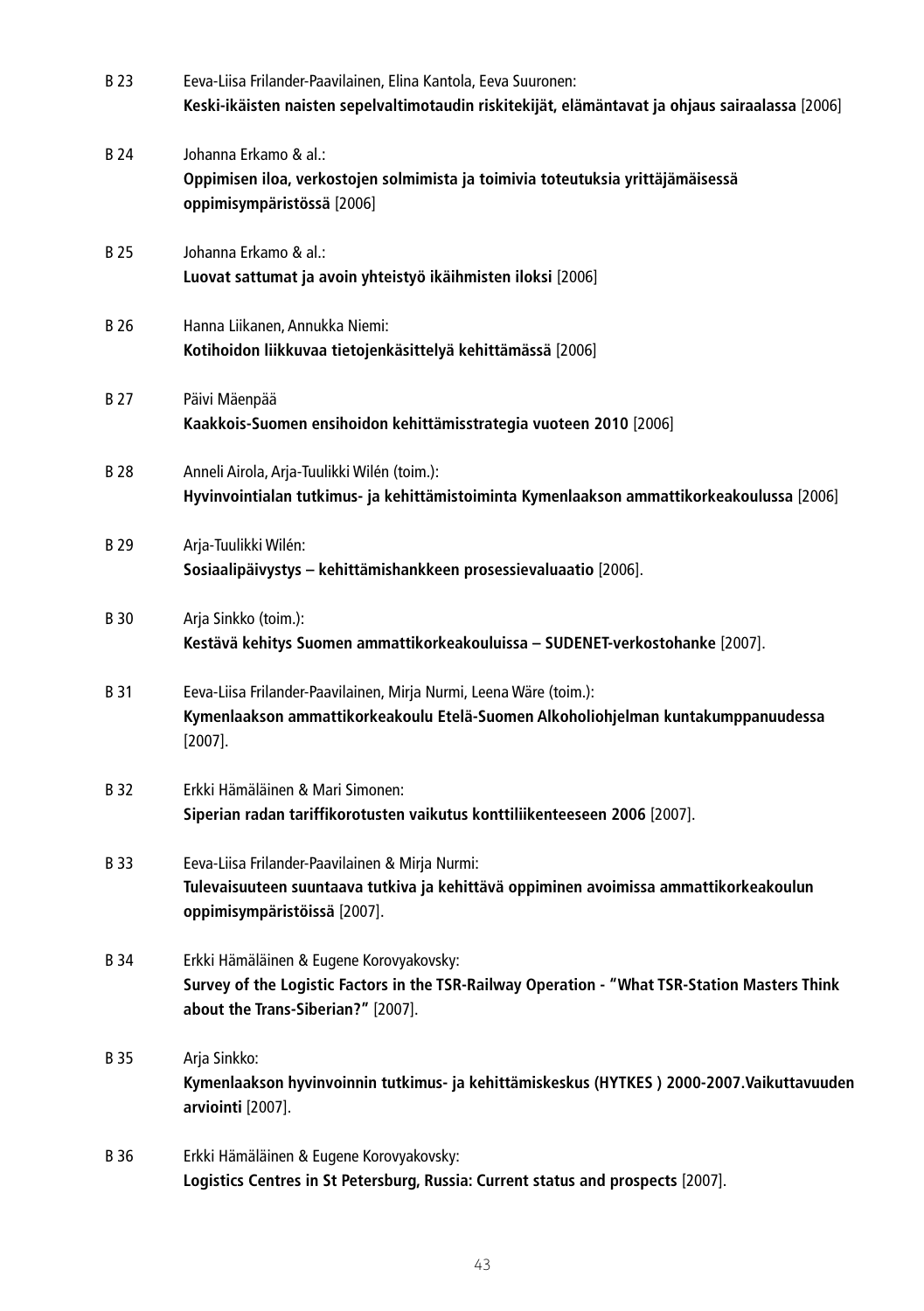| <b>B37</b>  | Hilkka Dufva & Anneli Airola (toim.):<br>Kymenlaakson hyvinvointistrategia 2007 - 2015 [2007].                                                                                                        |
|-------------|-------------------------------------------------------------------------------------------------------------------------------------------------------------------------------------------------------|
| <b>B38</b>  | Anja Härkönen:<br>Turvallista elämää Pohjois-Kymenlaaksossa? Raportti Kouvolan seudun asukkaiden kokemasta<br>turvallisuudesta [2007].                                                                |
| B 39        | Heidi Nousiainen:<br>Stuuva-tietokanta satamien työturvallisuustyön työkaluna [2007].                                                                                                                 |
| <b>B</b> 40 | Tuula Kivilaakso:<br>Kymenlaaksolainen veneenveistoperinne: venemestareita ja mestarillisia veneitä [2007].                                                                                           |
| B 41        | Elena Timukhina, Erkki Hämäläinen, Soma Biswas-Kauppinen:<br>Logistic Centres in Yekaterinburg: Transport - logistics infrastructure of Ural Region [2007].                                           |
| B 42        | Heidi Kokkonen:<br>Kouvola muuttajan silmin. Perheiden asuinpaikan valintaan vaikuttavia tekijöitä [2007].                                                                                            |
| <b>B</b> 43 | Jouni Laine, Suvi-Tuuli Lappalainen, Pia Paukku:<br>Kaakkois-Suomen satamasidonnaisten yritysten koulutustarveselvitys [2007].                                                                        |
| B 44        | Alexey V. Rezer & Erkki Hämäläinen:<br>Logistic Centres in Moscow: Transport, operators and logistics infrastructure in the Moscow<br><b>Region</b> [2007].                                           |
| B 45        | Arja-Tuulikki Wilén:<br>Hyvä vanhusten hoidon tulevaisuus. Raportti tutkimuksesta Kotkansaaren sairaalassa 2007<br>$[2007]$ .                                                                         |
| B 46        | Harri Ala-Uotila, Eeva-Liisa Frilander-Paavilainen, Ari Lindeman, Pasi Tulkki (toim.):<br>Oppimisympäristöistä innovaatioiden ekosysteemiin [2007].                                                   |
| B 47        | Elena Timukhina, Erkki Hämäläinen, Soma Biswas-Kauppinen:<br>Railway Shunting Yard Services in a Dry-Port. Analysis of the railway shunting yards in<br>Sverdlovsk-Russia and Kouvola-Finland [2008]. |
| B 48        | Arja-Tuulikki Wilén:<br>Kymenlaakson muisti- ja dementiaverkosto. Hankkeen arviointiraportti [2008].                                                                                                  |
| B 49        | Hilkka Dufva, Anneli Airola (toim.):<br>Puukuidun uudet mahdollisuudet terveyden- ja sairaanhoidossa. TerveysSellu-hanke. [2008].                                                                     |
| <b>B</b> 50 | Samu Urpalainen:<br>3D-voimalaitossimulaattori. Hankkeen loppuraportti. [2008].                                                                                                                       |
| <b>B</b> 51 | Harri Ala-Uotila, Eeva-Liisa Frilander-Paavilainen, Ari Lindeman (toim.):<br>Yrittäjämäisen toiminnan oppiminen Kymenlaaksossa [2008].                                                                |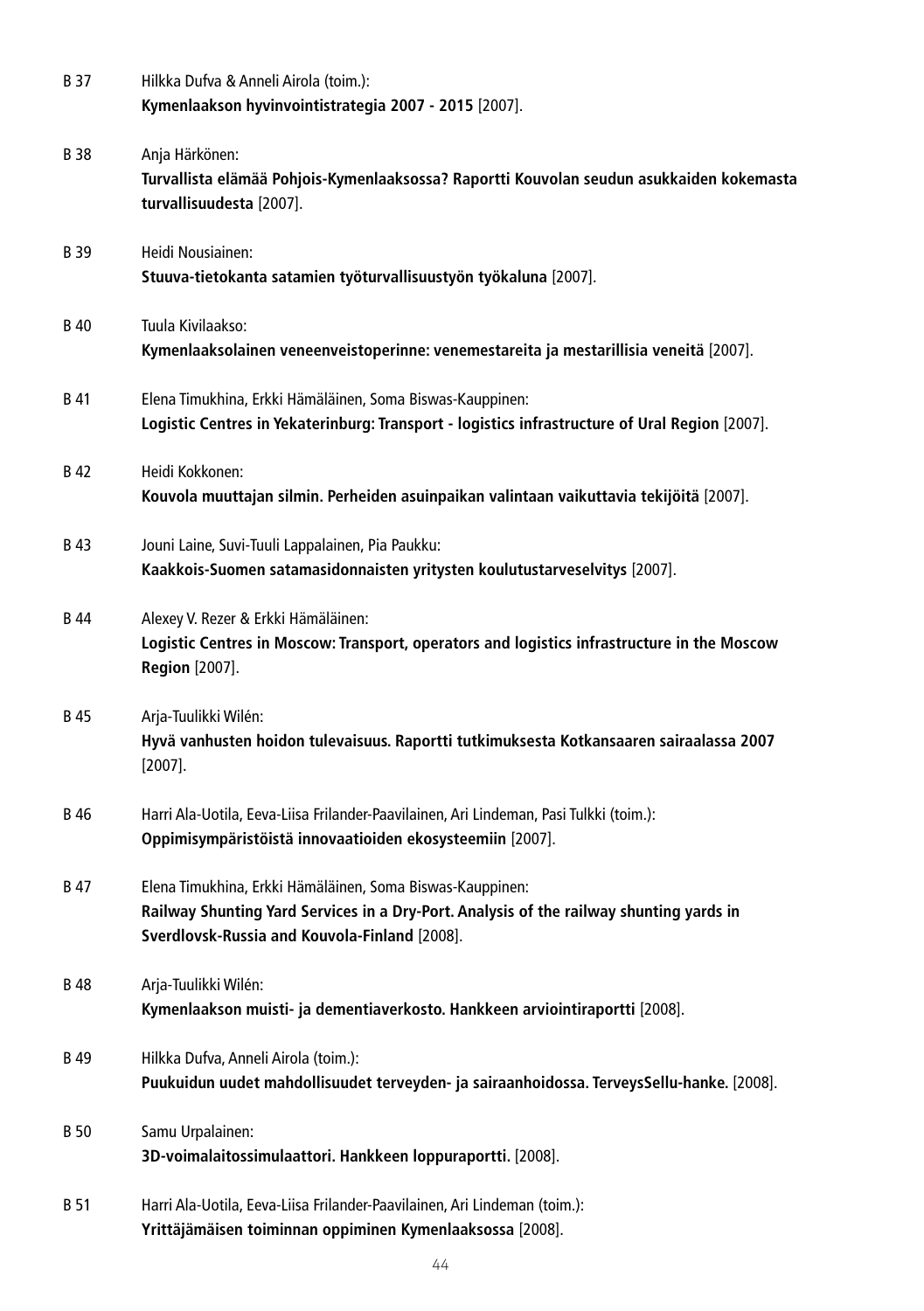| B 52        | Peter Zashev, Peeter Vahtra:                                                                                                                                                                                  |
|-------------|---------------------------------------------------------------------------------------------------------------------------------------------------------------------------------------------------------------|
|             | Opportunities and strategies for Finnish companies in the Saint Petersburg and Leningrad region<br>automobile cluster [2009].                                                                                 |
| B 53        | Jari Handelberg, Juhani Talvela:                                                                                                                                                                              |
|             | Logistiikka-alan pk-yritykset versus globaalit suuroperaattorit [2009].                                                                                                                                       |
| <b>B</b> 54 | Jorma Rytkönen, Tommy Ulmanen:                                                                                                                                                                                |
|             | Katsaus intermodaalikuljetusten käsitteisiin [2009].                                                                                                                                                          |
| B 55        | Eeva-Liisa Frilander-Paavilainen:                                                                                                                                                                             |
|             | Lasten ja nuorten terveys- ja tapakäyttäytyminen Etelä-Kymenlaakson kunnissa [2009].                                                                                                                          |
| B 56        | Kirsi Rouhiainen:                                                                                                                                                                                             |
|             | Viisasten kiveä etsimässä: miksi tradenomiopiskelija jättää opintonsa kesken? Opintojen<br>keskeyttämisen syiden selvitys Kymenlaakson ammattikorkeakoulun liiketalouden osaamisalalla<br>vuonna 2008 [2010]. |
| <b>B</b> 57 | Lauri Korppas - Esa Rika - Eeva-Liisa Kauhanen:                                                                                                                                                               |
|             | eReseptin tuomat muutokset reseptiprosessiin [2010].                                                                                                                                                          |
| B 58        | Kari Stenman, Rajka Ivanis, Juhani Talvela, Juhani Heikkinen:                                                                                                                                                 |
|             | Logistiikka & ICT Suomessa ja Venäjällä [2010].                                                                                                                                                               |
| B 59        | Mikael Björk, Tarmo Ahvenainen:                                                                                                                                                                               |
|             | Kielelliset käytänteet Kymenlaakson alueen logistiikkayrityksissä [2010].                                                                                                                                     |
| <b>B</b> 60 | Anni Mättö:                                                                                                                                                                                                   |
|             | Kyläläisten metsävarojen käyttö ja suhtautuminen metsien häviämiseen Mzuzun alueella<br>Malawissa [2010].                                                                                                     |
| B 61        | Hilkka Dufva, Juhani Pekkola:                                                                                                                                                                                 |
|             | Turvallisuusjohtaminen moniammatillisissa viranomaisverkostoissa [2010].                                                                                                                                      |
| B 62        | Kari Stenman, Juhani Talvela, Lea Värtö:                                                                                                                                                                      |
|             | Toiminnanohjausjärjestelmä Kymenlaakson keskussairaalan välinehuoltoon [2010].                                                                                                                                |
| <b>B63</b>  | Tommy Ulmanen, Jorma Rytkönen:                                                                                                                                                                                |
|             | Intermodaalikuljetuksiin vaikuttavat häiriöt Kotkan ja Haminan satamissa [2010].                                                                                                                              |
| <b>B</b> 64 | Mirva Salokorpi, Jorma Rytkönen                                                                                                                                                                               |
|             | Turvallisuus ja turvallisuusjohtamisjärjestelmät satamissa [2010].                                                                                                                                            |
| B 65        | Soili Nysten-Haarala, Katri Pynnöniemi (eds.):                                                                                                                                                                |
|             | Russia and Europe: From mental images to business practices [2010].                                                                                                                                           |
| B 66        | Mirva Salokorpi, Jorma Rytkönen:                                                                                                                                                                              |
|             | Turvallisuusjohtamisen parhaita käytäntöjä merenkulkijoille ja satamille [2010].                                                                                                                              |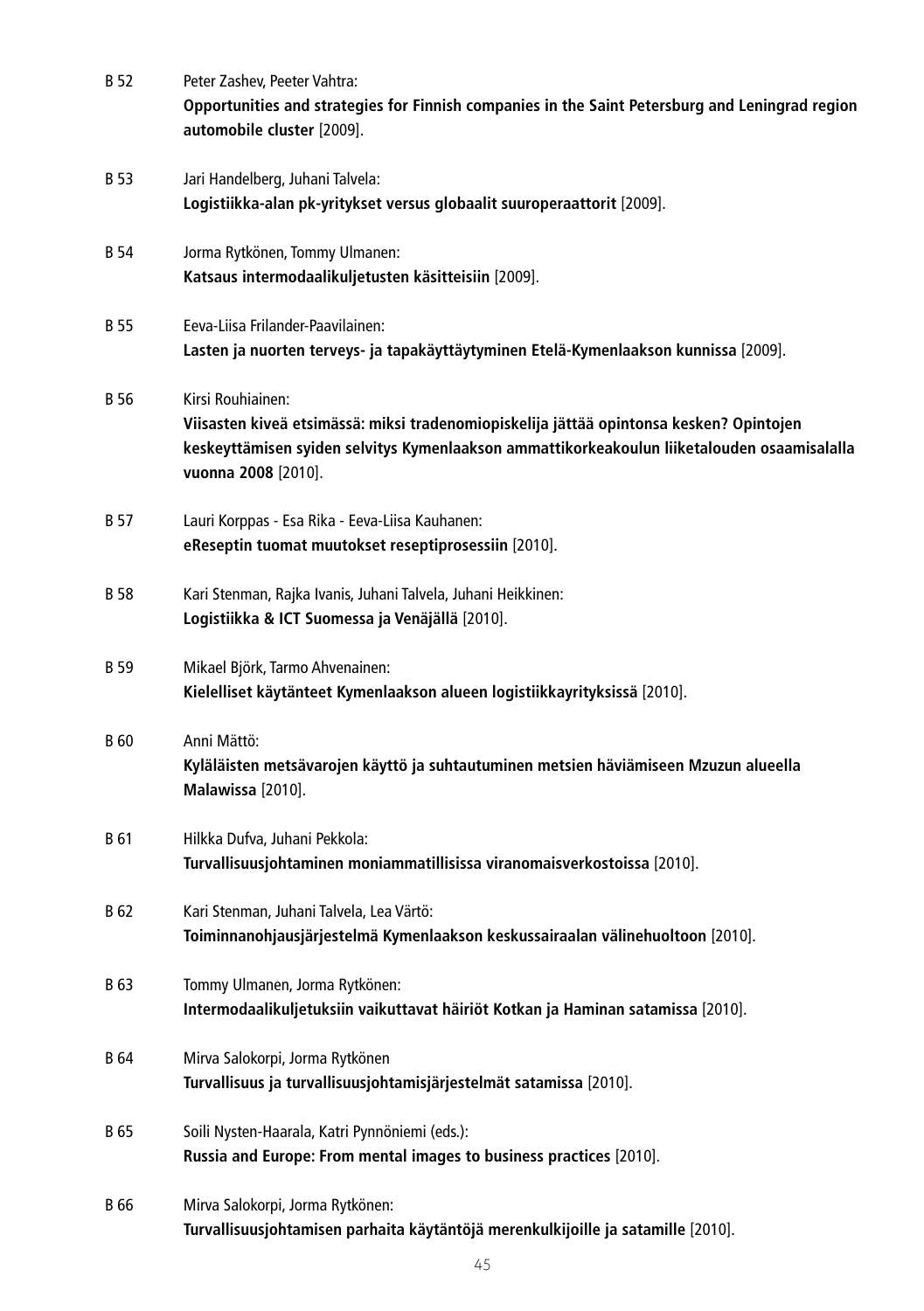| B 67        | Hannu Boren, Marko Viinikainen, Ilkka Paajanen, Viivi Etholen:<br>Puutuotteiden ja -rakenteiden kemiallinen suojaus ja suojauksen markkinapotentiaali [2011].                                                     |
|-------------|-------------------------------------------------------------------------------------------------------------------------------------------------------------------------------------------------------------------|
| <b>B68</b>  | Tommy Ulmanen, Jorma Rytkönen, Taina Lepistö:<br>Tavaravirtojen kasvusta ja häiriötekijöistä aiheutuvat haasteet satamien<br>intermodaalijärjestelmälle [2011].                                                   |
| B 69        | Juhani Pekkola, Sari Engelhardt, Jussi Hänninen, Olli Lehtonen, Pirjo Ojala:<br>2,6 Kestävä kansakunta. Elinvoimainen 200-vuotias Suomi [2011].                                                                   |
| <b>B</b> 70 | Tommy Ulmanen:<br>Strategisen osaamisen johtaminen satama-alueen Seveso-laitoksissa [2011].                                                                                                                       |
| B 71        | Arja Sinkko:<br>LCCE-mallin käyttöönotto tekniikan ja liikenteen toimialalla – ensiaskeleina tuotteistaminen ja<br>sidosryhmäyhteistyön kehittäminen [2012].                                                      |
| B 72        | Markku Nikkanen:<br>Observations on Responsibility - with Special reference to Intermodal Freight Transport<br>Networks [2012].                                                                                   |
| <b>B</b> 73 | Terhi Suuronen:<br>Yrityksen arvon määrittäminen yrityskauppatilanteessa [2012].                                                                                                                                  |
| B 74        | Hanna Kuninkaanniemi, Pekka Malvela, Marja-Leena Saarinen (toim.):<br>Research Publication 2012 [2012].                                                                                                           |
| B 75        | Tuomo Väärä, Reeta Stöd, Hannu Boren:<br>Moderni painekyllästys ja uusien puutuotteiden testaus aidossa, rakennetussa ympäristössä.<br>Jatkohankkeen loppuraportti [2012].                                        |
| B 76        | Ilmari Larjavaara<br>Vaikutustapojen monimuotoisuus B-to-B-markkinoinnissa Venäjällä - lahjukset osana<br>liiketoimintakulttuuria [2012].                                                                         |
| <b>B</b> 77 | Anne Fransas, Enni Nieminen, Mirva Salokorpi, Jorma Rytkönen:<br>Maritime safety and security. Literature review [2012].                                                                                          |
| B 78        | Juhani Pekkola, Olli Lehtonen, Sanna Haavisto:<br>Kymenlaakson hyvinvointibarometri 2012. Kymenlaakson hyvinvoinnin kehityssuuntia<br>viranhaltijoiden, luottamushenkilöiden ja ammattilaisten arvioimana [2012]. |
| B 79        | Auli Jungner (toim.):<br>Sosionomin (AMK) osaamisen työelämälähtöinen vahvistaminen. Ongelmaperustaisen oppimisen<br>jalkauttaminen työelämäyhteistyöhön [2012].                                                  |
| <b>B</b> 80 | Mikko Mylläri, Jouni-Juhani Häkkinen:<br>Biokaasun liikennekäyttö Kymenlaaksossa [2012].                                                                                                                          |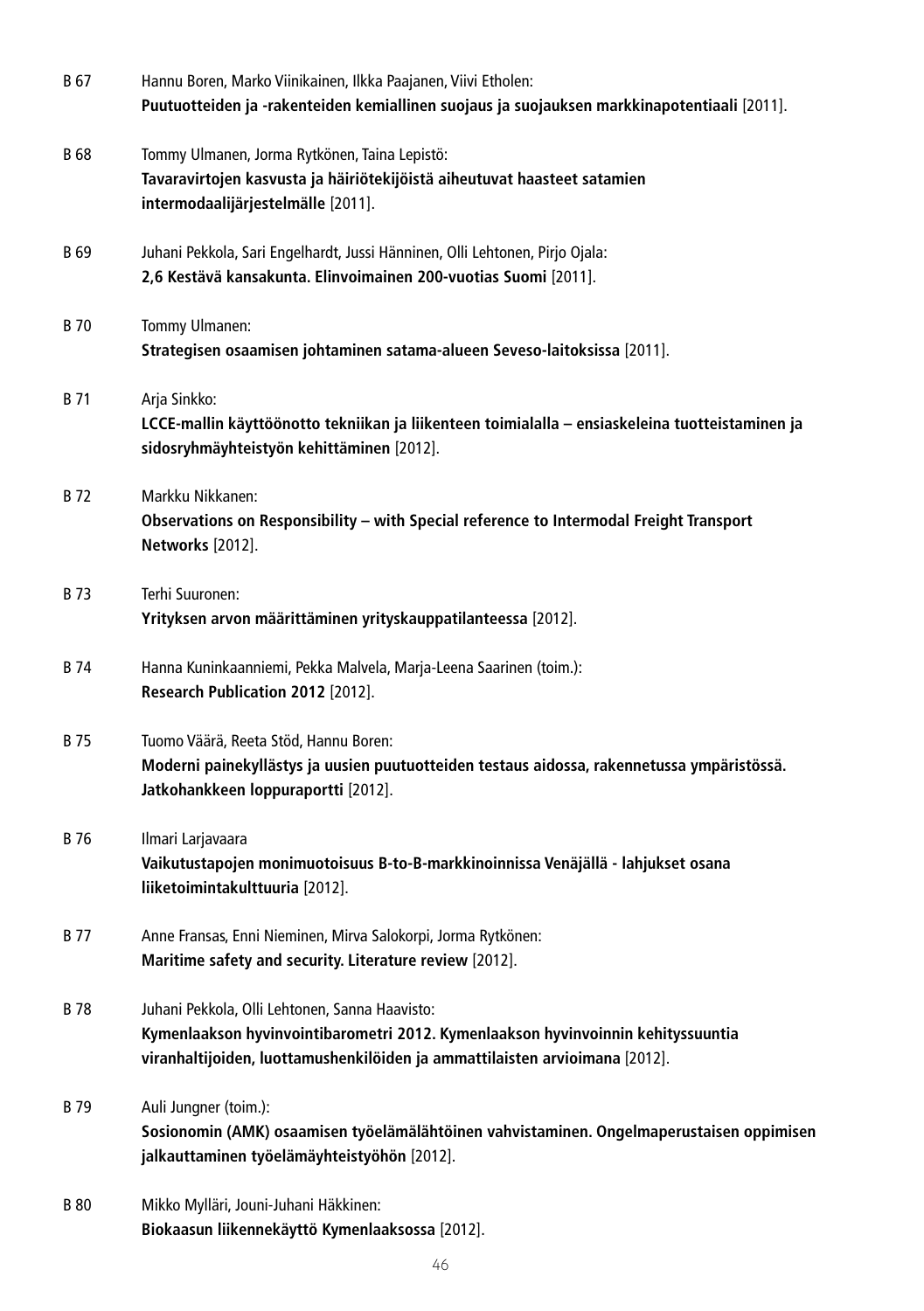| B 81        | Riitta Leviäkangas (toim.):<br>Yhteiskuntavastuuraportti 2011 [2012].                                                                                                                                                               |
|-------------|-------------------------------------------------------------------------------------------------------------------------------------------------------------------------------------------------------------------------------------|
| <b>B</b> 82 | Riitta Leviäkangas (ed.):<br>Annual Responsibility Report 2011 [2012].                                                                                                                                                              |
| <b>B</b> 83 | Juhani Heikkinen, Janne Mikkala, Niko Jurvanen<br>Satamayhteisön PCS-järjestelmän pilotointi Kaakkois-Suomessa. Mobiilisatama-projektin<br>työpaketit WP4 ja WP5, loppuraportti 2012 [2012].                                        |
| <b>B</b> 84 | Tuomo Väärä, Hannu Boren<br>Puun modifiointiklusteri. Loppuraportti 2012 [2012].                                                                                                                                                    |
| B 85        | Tiina Kirvesniemi<br>Tieto ja tiedon luominen päiväkotityön arjessa [2012].                                                                                                                                                         |
| <b>B</b> 86 | Sari Kiviharju, Anne Jääsmaa<br>KV-hanketoiminnan osaamisen ja kehittämistarpeiden kartoitus - Kyselyn tulokset [2012].                                                                                                             |
| B 87        | Satu Hoikka, Liisa Korpivaara<br>Työhyvinvointia yrittäjälle - yrittäjien kokemuksia Hyvinvointikoulusta ja näkemyksiä yrittäjän<br>työhyvinvointia parantavista keinoista [2012].                                                  |
| <b>B88</b>  | Sanna Haavisto, Saara Eskola, Sami-Sepppo Ovaska<br>Kopteri-hankkeen loppuraportti [2013].                                                                                                                                          |
| <b>B</b> 89 | Marja-Liisa Neuvonen-Rauhala, Pekka Malvela, Heta Vilén, Oona Sahlberg (toim.)<br>Sidos 2013 - Katsaus kansainvälisen liiketoiminnan ja kulttuurin toimialan työelämäläheisyyteen<br>$[2013]$ .                                     |
| <b>B</b> 90 | Minna Söderqvist<br>Asiakaskeskeistä kansainvälistymistä Kymenlaakson ammattikorkeakoulun yritysyhteistyössä<br>$[2013]$ .                                                                                                          |
| B 91        | Sari Engelhardt, Marja-Leena Selenius, Juhani Pekkola<br>Hyvän tuulen palvelu. Kotkan terveyskioski hyvinvoinnin edistäjänä - Kotkan<br>terveyskioskikokeilun arviointi 2011-2012 [2013].                                           |
| B 92        | Anne Fransas, Enni Nieminen, Mirva Salokorpi<br>Maritime security and safety threats - Study in the Baltic Sea area [2013].                                                                                                         |
| B 93        | Valdemar Kallunki (toim.)<br>Elämässä on lupa tavoitella onnea: Nuorten aikuisten koettu hyvinvointi, syrjäytyminen ja<br>osallisuus Kaakkois-Suomessa ja Luoteis-Venäjällä. Voi hyvin nuori -hankkeen loppuraportti.<br>$[2013]$ . |
| <b>B</b> 94 | Hanna Kuninkaanniemi, Pekka Malvela, Marja-Leena Saarinen (toim.):                                                                                                                                                                  |

**Research Publication 2013** [2013].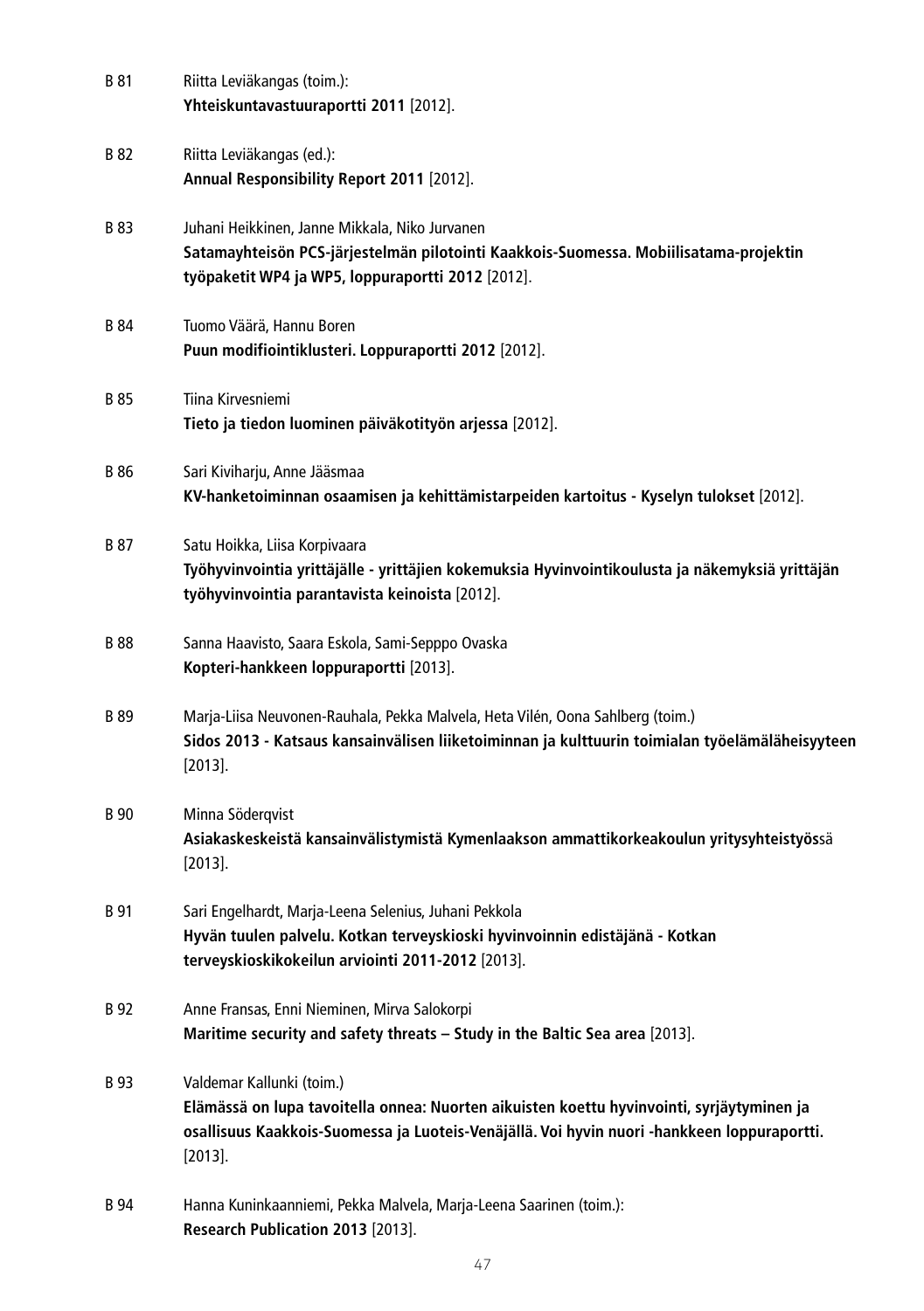| <b>B</b> 95  | Arja Sinkko (toim.):<br>Tekniikan ja liikenteen toimialan LCCE-toiminta Yritysyhteistyönä käytännössä: logistiikan<br>opiskelijoiden "24 tunnin ponnistus"[2013].       |
|--------------|-------------------------------------------------------------------------------------------------------------------------------------------------------------------------|
| <b>B</b> 96  | Markku Nikkanen:<br>Notes & Tones on Aspects of Aesthetics in Studying Harmony and Disharmony: A Dialectical<br>Examination [2013].                                     |
| B 97         | Riitta Leviäkangas (toim.):<br>Yhteiskuntavastuuraportti 2012 [2013].                                                                                                   |
| <b>B</b> 98  | Mervi Nurminen, Teija Suoknuuti, Riina Mylläri (toim.)<br>Sidos 2013, NELI North European Logistics Institute - Katsaus logistiikan kehitysohjelman<br>tuloksiin[2013]. |
| <b>B</b> 99  | Jouni-Juhani Häkkinen, Svenja Baer, Hanna Ricklefs:<br>Economic comparison of three NOx emission abatement systems [2013].                                              |
| <b>B</b> 100 | Merja Laitoniemi:<br>Yksinäisyydestä yhteisöllisyyteen. Yhteisöllistä hoitotyötä Elimäen<br>Puustellissa [2013].                                                        |
| B 101        | Kari Stenman (toim.):<br>ROCKET. Kymenlaakson ammattikorkeakoulun osahankkeen loppuraportti [2013].                                                                     |
| B 102        | Hannu Sarvelainen, Niko Töyrylä:<br>Koelaite biomassan torrefiointiin. Biotuli-hankkeen tutkimusraportti 2013 [2013].                                                   |
| B 103        | Saara Eskola<br>Biotuli-hanke. Puupohjaiset antibakteeriset tuotteet infektioiden torjunnassa [2013].                                                                   |
| B 104        | Hilkka Dufva, Juhani Pekkola<br>Matkustajalaivaliikennettä harjoittavan varustamon yhteiskuntaeettinen liiketoiminta [2013].                                            |
| B 105        | Mirva Pilli-Sihvola (toim.)<br>Muuttuuko opettajuus ja mihin suuntaan? Yhteisöllisen verkko-oppimisen ja mobiilioppimisen<br>mahdollisuuksia etsimässä [2013].          |